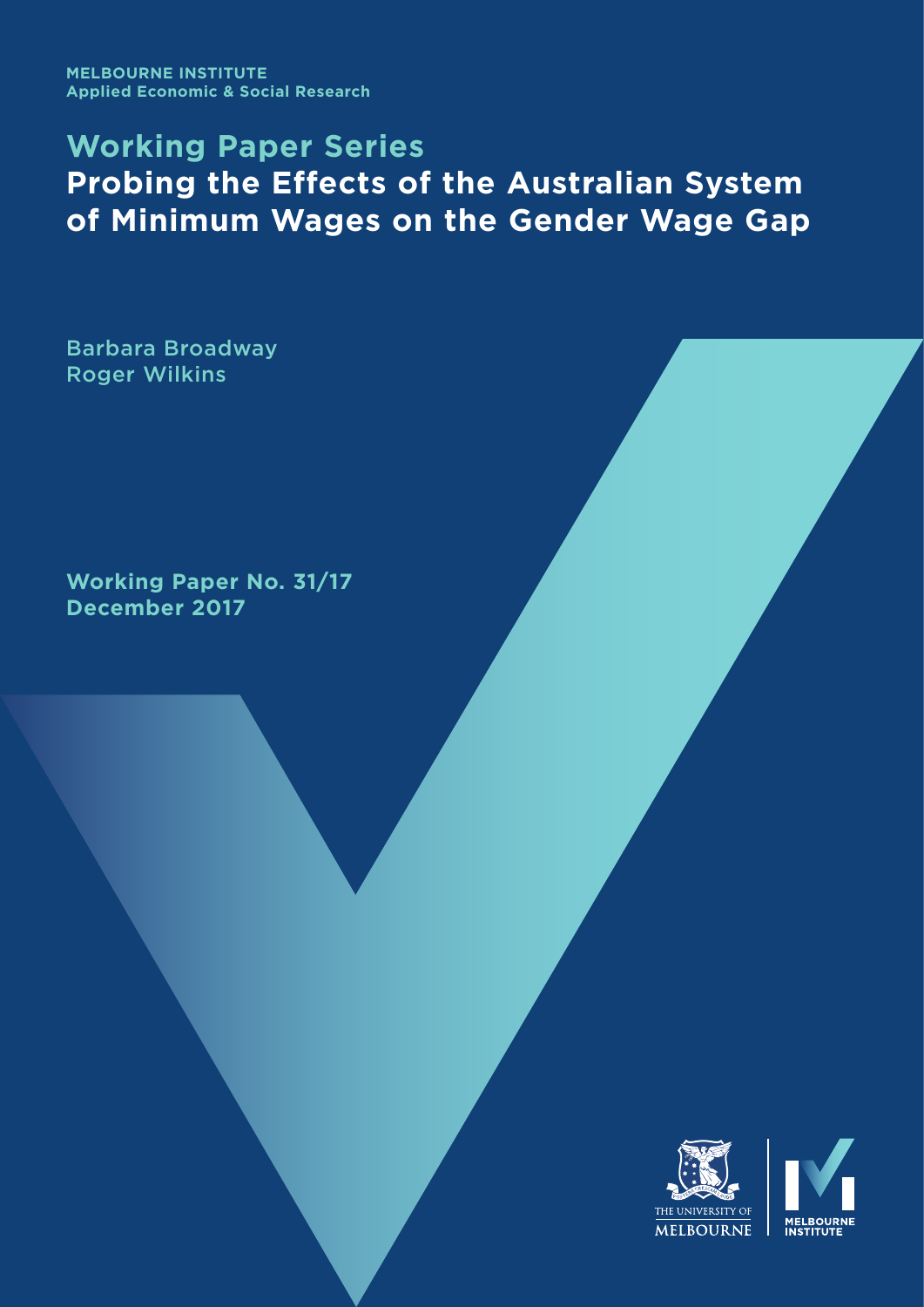## **Probing the Effects of the Australian System of Minimum Wages on the Gender Wage Gap\***

**Barbara Broadway and Roger Wilkins Melbourne Institute of Applied Economic & Social Research The University of Melbourne** 

## **Melbourne Institute Working Paper No. 31/17 December 2017**

\* This paper uses unit-record data from the Household, Income and Labour Dynamics in Australia (HILDA) Survey. The HILDA Project was initiated and is funded by the Australian Government Department of Social Services (DSS) and is managed by the Melbourne Institute of Applied Economic & Social Research (Melbourne Institute). The findings and views reported in this paper are those of the authors and should not be attributed to either DSS or the Melbourne Institute. The authors wish to thank Robert Breunig, Jeff Borland, Michael Coelli, Ross Williams and Mark Wooden for helpful comments on an earlier version of this paper. For correspondence, email <r.wilkins@unimelb.edu.au>.

> **Melbourne Institute of Applied Economic & Social Research The University of Melbourne Victoria 3010 Australia**  *Telephone* **(03) 8344 2100**  *Fax* **(03) 8344 2111**  *Email* **melb-inst@unimelb.edu.au**  *WWW Address* **melbourneinstitute.unimelb.edu.au**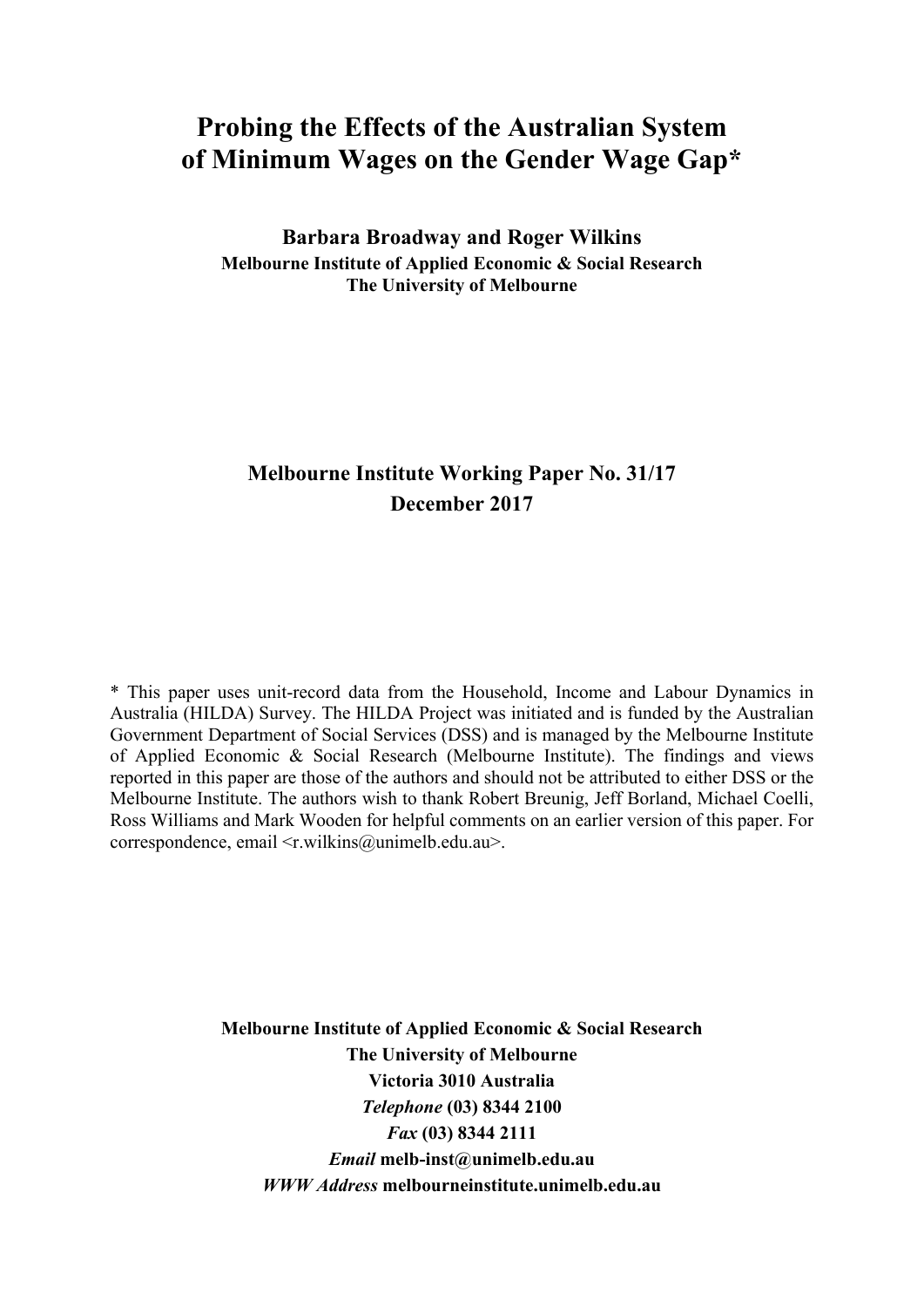#### **Abstract**

When wage setting is more regulated, the gender wage gap tends to decrease. We examine whether this holds for a complex system of occupation- and industry-specific minimum wages, which cover both low-pay and high-pay segments of the labour market. The system has the potential to close the gender wage gap by ensuring equal minimum pay for equal jobs, but it also has the potential to widen it by discriminating against jobs more commonly held by women. We carefully describe wage levels as well as returns to experience and their association with individual gender as well as the male employment share in the individual's field (industry or occupation) of work. We find that the gender wage gap among employees receiving a minimum wage is less than half the magnitude of the gap among other employees. Despite this, there is nonetheless evidence that, within the minimum-wage system, there is a wage penalty for employment in jobs more commonly held by women, although only for employees without university degrees. Our results suggest that, for university-educated women, the regulated setting of minimum wages helps to close the gender wage gap and counteracts the undervaluation of work typically undertaken by women. However, for less-educated women, who comprise approximately 82% of female minimum-wage employees, minimum wages could do more to close the gender wage gap if they were neutral with respect to the gender composition of jobs.

**JEL classification:** J31, J16

**Keywords:** Gender wage gap, minimum wages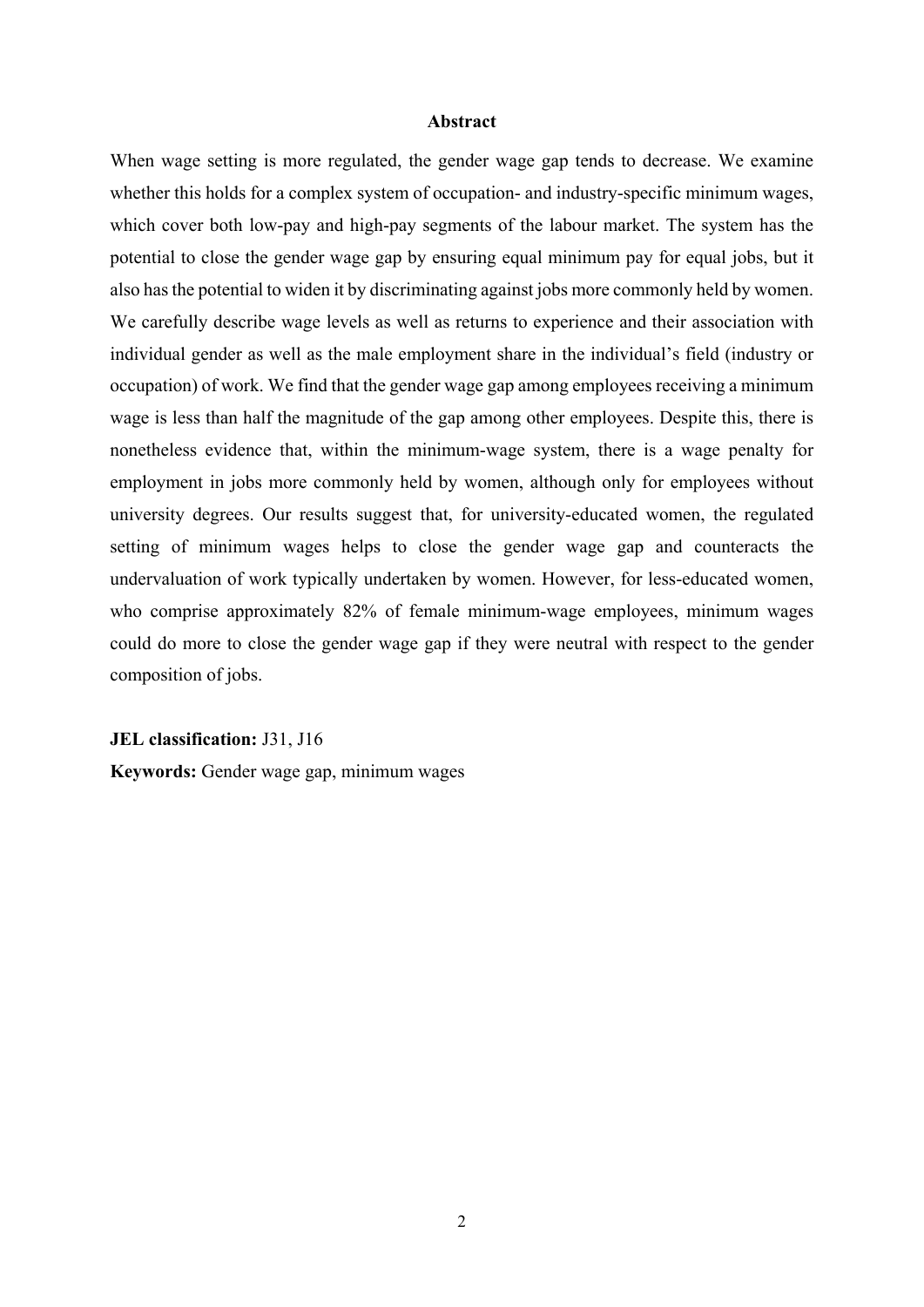## **1 Introduction**

Labour market institutions can have sizeable effects on earnings distributions, potentially affecting not only the overall dispersion of earnings, but also wage differentials across a number of dimensions, including educational attainment, work experience, occupation, industry and region. Because men and women differ markedly on many of these dimensions, perhaps most notably in the industry and occupation composition of their employment, these institutions can also impact on gender earnings differentials. In this article, we investigate the effects of a uniquely Australian labour market institution, its system of numerous minimum wages, on the gender wage gap in Australia.

To the extent that the gender wage gap is the result of differences in earnings at the bottom of the wage distribution, minimum wages will act to reduce the gender wage gap. Several international studies indeed present simulations or report evidence showing minimum wages reduce the gender wage gap by elevating the 'sticky floor' (Dex et al. 2000, Robinson 2005, Hallward-Driemeier et al. 2015, Boll et al. 2015). More generally, Kahn (2015) argues that labour market institutions that act to increase wage compression also, as a by-product, tend to reduce gender wage gaps. Comparing 31 OECD countries, he shows a strong positive correlation between male wage inequality and the median gender wage gap.

In Australia, minimum wages are binding for a large part of the labour market: in 2014, 24% of all employees were paid the applicable minimum wage. Based on the above studies, one would therefore expect minimum wages in Australia to reduce the gender wage gap substantially. However, somewhat unusually, the Australian labour market contains many different minimum wages arising from industryand occupation-based 'awards' made by an industrial court. These awards specify legally binding minimum rates of pay, which vary considerably across occupations and industries, applying not only to the low-pay sector of the labour market, but to occupations of all levels, including high-skilled, highpaid jobs such as airline pilots, university professors and medical practitioners.<sup>1</sup> The effects of these many minimums will therefore depend, in quite complex ways, on how men and women are distributed across occupations and industries and how minimums are distributed across occupations and industries.

<sup>&</sup>lt;sup>1</sup> These minimum wages are, however, less likely to be binding in high-paid occupations, where greater proportions of employees receive a salary that is above the applicable award rate.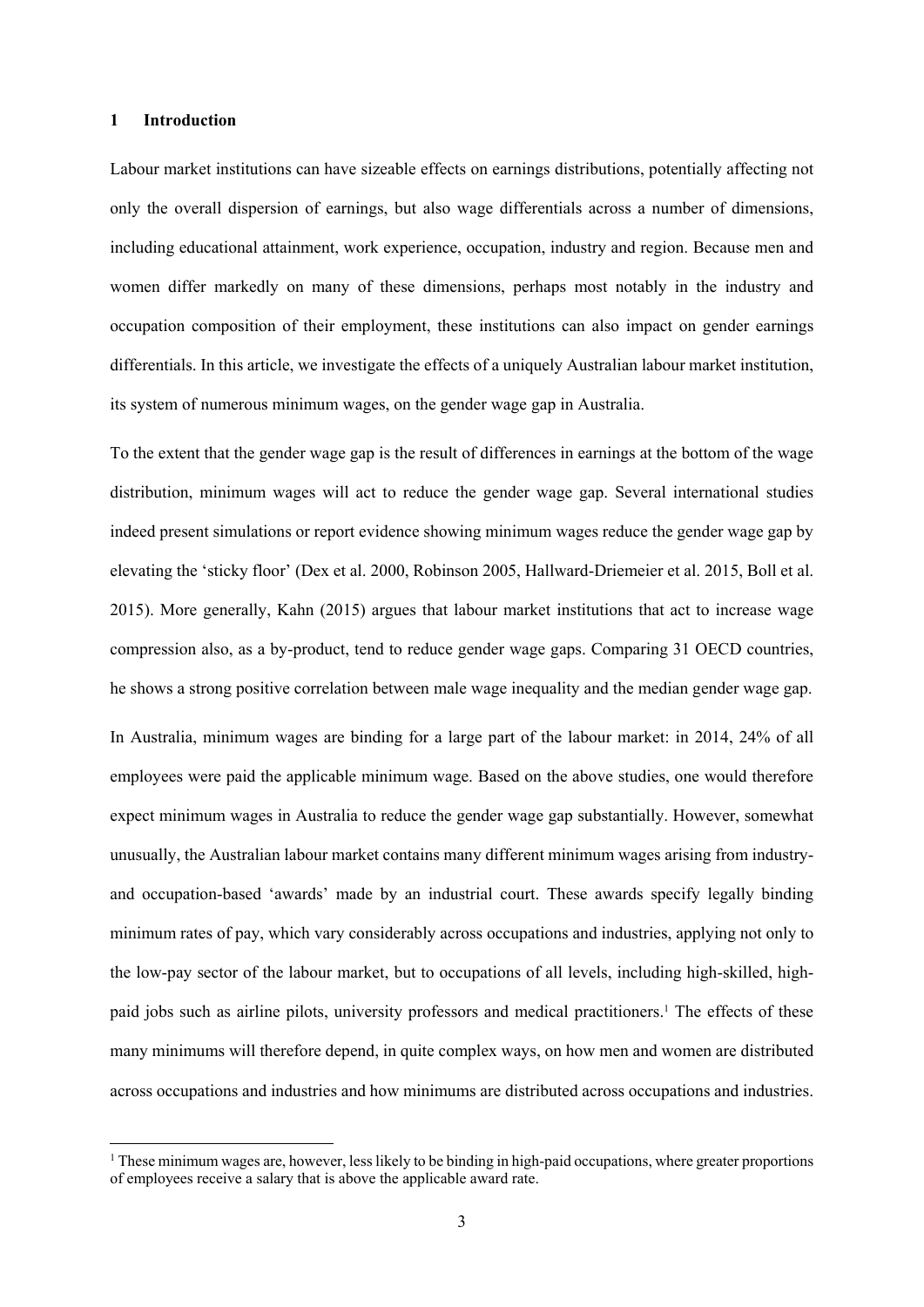The industrial court does not set different wages for men and women. However, it could, in principle, produce a gender wage gap by setting lower minimum wages in occupations and industries in which women are relatively more concentrated. A gender wage gap caused by legally set minimum wages could therefore be greater than or less than the gender wage gap created by market wages.

Indeed, the raw median gender wage gap among full-time employees in Australia is, at 18%, in the middle range of all OECD countries (Figure 1)<sup>2</sup>, providing a hint that the minimum wage system does not reduce the gender wage gap as much as might be expected given the high proportion of employees that are paid the applicable minimum wage. This is reinforced by the finding that the raw *mean* gender wage gap among full-time employees is approximately 20% (and indeed the gap has persisted at this level since the early 1990s (ABS 2016), despite relative growth in female educational attainment and work experience).

We proceed by first separately examining gender differences in earnings of 'award-reliant' employees and gender differences in earnings of other employees. If we find that the gender wage gap inside the award system is smaller (larger) than outside it, this provides first indicative evidence that the award system mitigates (exacerbates) the gender wage gap, compared to the gap a market without minimum wages would create.

Of course, even if the award wage system acts to reduce the gender wage gap, a gender wage gap may nonetheless exist within the system. Such a wage gap could be caused by true gender-differences in productivity, and/or because the minimum wages set by the industrial court do not adequately reward 'typical female' work compared to 'typical male' work. To the extent that the first explanation applies, the award system has a neutral to positive effect on the gender wage gap. However, to the extent that the second potential explanation is true, the award system itself violates gender equity.

In a second step, we thus look for empirical evidence of whether any wage gap within the award system could plausibly be caused by discriminatory wage setting by the industrial court. To do so, we compare

<sup>&</sup>lt;sup>2</sup> Note that the OECD estimates are not entirely comparable across all countries because of differences in the way the median gender gap is calculated. For example, the wages variable may be measured over an hourly, weekly, monthly or annual time-frame. Figure 1 nonetheless provides reasonable indicative information on where Australia fits relative to other OECD countries.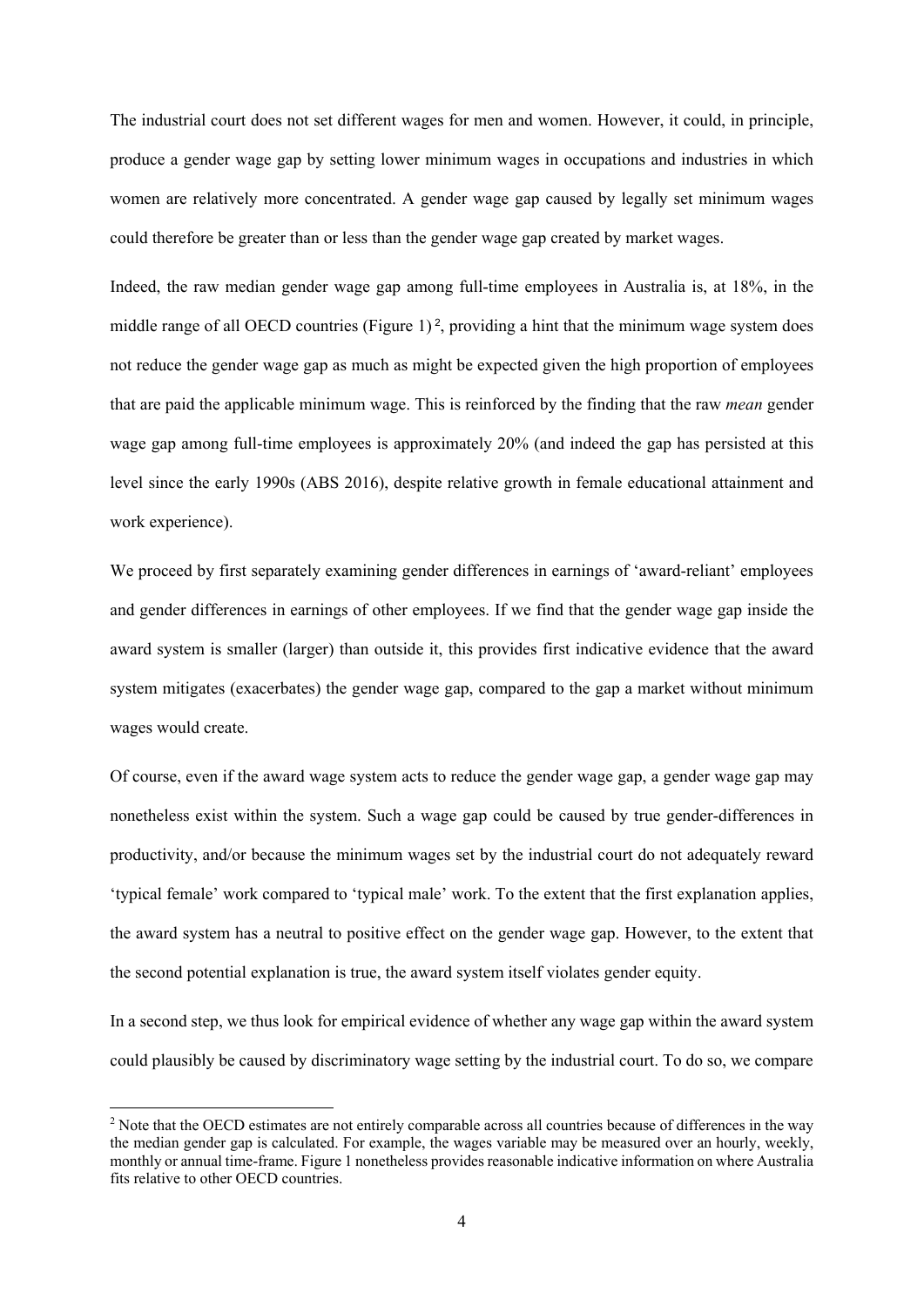gender wage differences across occupations and across industries differentiated by their female share of employment—in particular, distinguishing 'female dominated', 'male dominated' and 'balanced' occupations and industries. If we find that employees in female-dominated occupations/industries earn less than those in male-dominated occupations/industries, discriminatory wage setting by the industrial court is at least one possible explanation (amongst others) for the gender wage gap in the award system. However, if we find that the wage-differential between male- and female-dominated industries/occupations is small, but a gender wage gap exists *within* them, wage setting by the industrial court is not a plausible culprit for this phenomenon.

Our analysis produces indicative rather than conclusive evidence. Precise estimation of causal impacts is not possible. But our careful descriptive analysis provides what we believe is quite compelling evidence on the role of the minimum wage system in affecting the wage distribution and in particular the gender wage gap. We find that, while the system of minimum wages in Australia works to mitigate the gender wage gap, it does not do so to the extent it would were it neutral with respect to the gender composition of jobs. Specifically, we find evidence that typical female work is rewarded less favourably than typical male work for employees with low and medium levels of education. However, we find that within given industries and within given occupations—be they male-dominated or female-dominated male employees seem to advance to higher-ranking positions faster than do female employees. We therefore find no evidence that the lower returns to work experience received by female employees is caused by Australia's system of minimum wages.

The plan of the rest of this paper is as follows. In the next section we summarise the most relevant previous literature, while in Section 3 we provide a brief explanation of the Australian system of minimum wages. In Section 4 the data is described. Results are presented in Sections 5 to 8. In Section 5 we compare gender wage gaps within and outside the minimum-wage system, while in Section 6 we examine gender differences in the extent of minimum wage 'bite'. Sections 7 and 8 then investigate the sources of the gender wage gap among minimum-wage employees, respectively considering the role of gender differences in human capital and the role of job 'femaleness'. Section 9 concludes.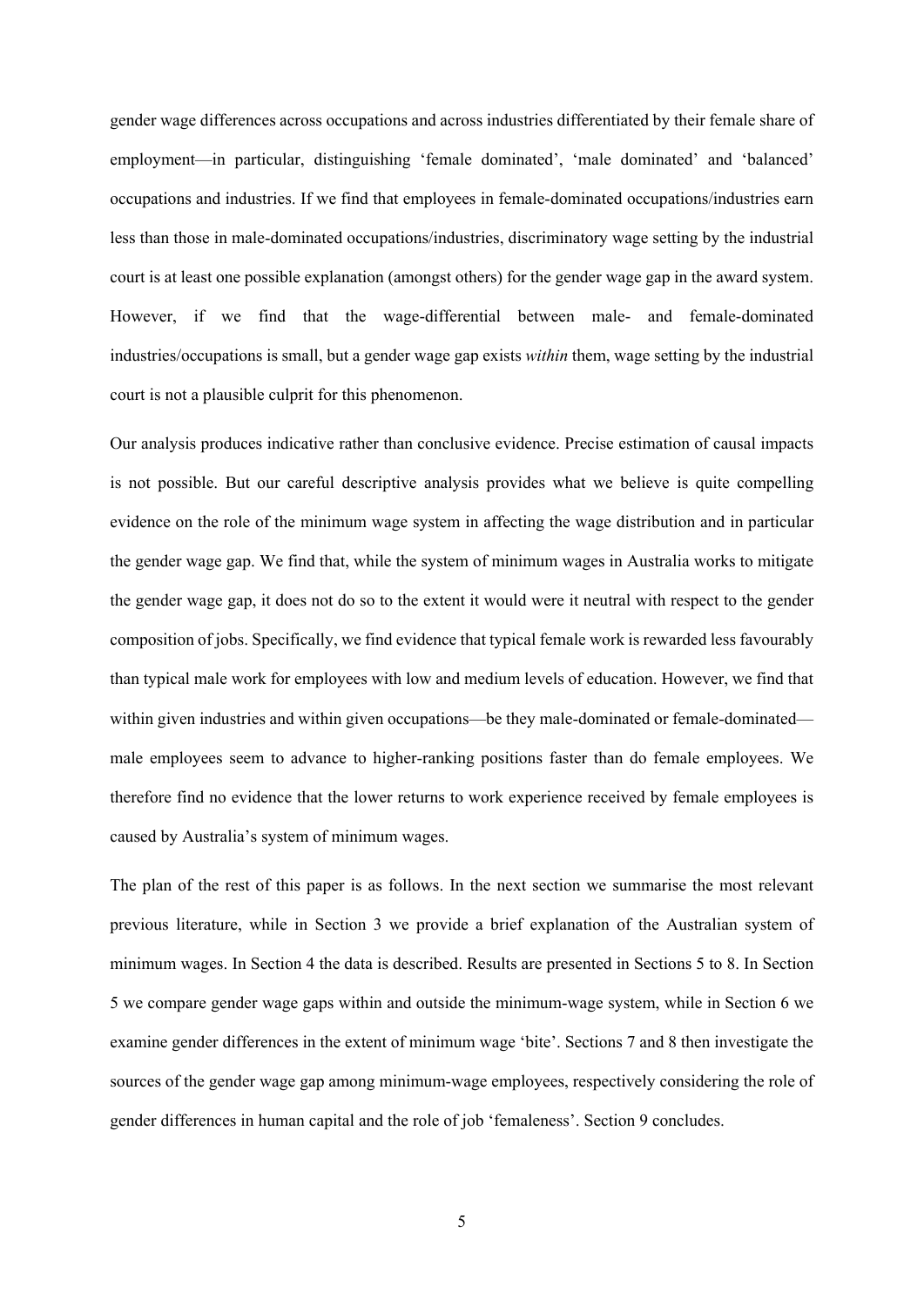## **2 Previous literature**

Gregory (1999) is one of the early studies to present evidence of the importance of labour market institutions in explaining the gender wage gap. He argues that differences in the gender wage gap across countries are not strongly related to differences in women's education and work experience across countries. In Gregory's framework, any difference in the average gender wage gap across countries can arise from two possible sources: first, the extent to which women disproportionately receive wages from the lower end of the male wage distribution; and second, the extent to which 'low-wage' men's wages are lower than higher-wage men's wages. Gregory shows that, although women in Australia, the U.S. and the U.K. occupy similar "ranks" in the male wage distribution, they are relatively better off in Australia, reflecting the greater compression of the male wage distribution in Australia. This suggests that labour market institutions that limit wage dispersion in Australia (such as the National Minimum Wage, the award wage system and collective bargaining) also have beneficial effects on gender pay equity.

More recently, Kahn (2015) similarly argues that cross-country comparisons of 31 OECD countries indicate that countries with labour market institutions that produce more compressed wage distributions overall also produce lower gender wage gaps. Kahn explicitly mentions minimum wages as one of the mechanisms affecting overall wage compression. Other mechanisms are legal and regulatory frameworks affecting union membership, collecting bargaining coverage and employment protections.3 Dex et al. (2000) and Boll et al. (2015) produce ex ante estimates of the effects of the introduction of a minimum wage on the gender wage gap in the UK and Germany, respectively. National Economic Council et al. (2014) similarly produces estimates of the effects of a prospective increase in the federal minimum wage on the gender wage gap in the US. All find the gender wage gap would be reduced.

That said, the scope for minimum wages to reduce the gender wage gap would seem to be limited, with a number of studies finding that wages of women and men at the lower end of the wage distribution are very similar to each other, while larger gaps appear among high-paid women and high-paid men. This

<sup>&</sup>lt;sup>3</sup> Kahn also notes that minimum wages can reduce employment, which may disproportionately affect women, and so cause an increased gender *employment* gap.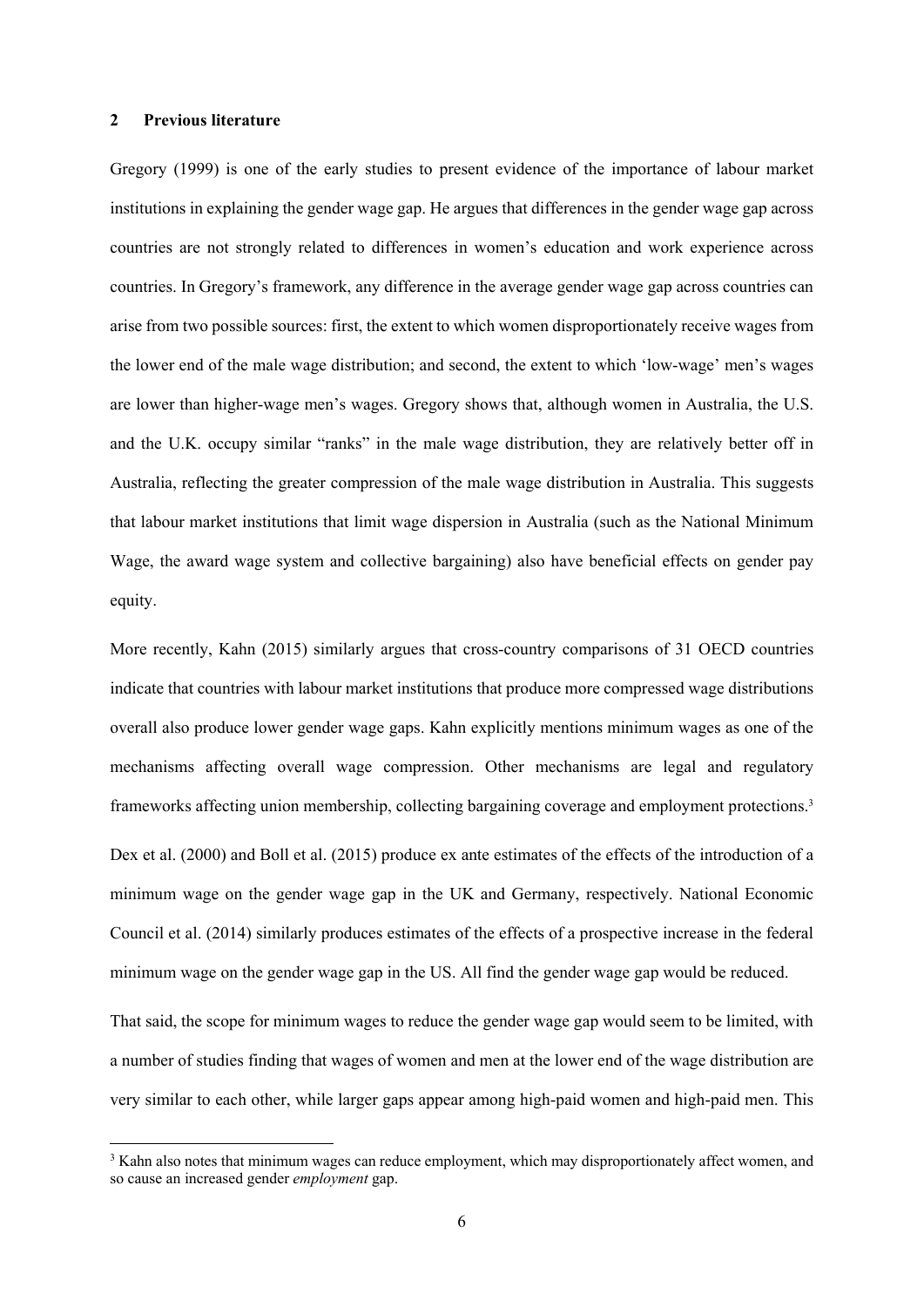"glass ceiling" phenomenon is found in many countries—see, for example, Albrecht et al. (2003) for an analysis of Sweden and Arulampalam et al. (2007) for a study of eleven countries in the European Union. In Australia, Barón and Cobb-Clark (2010) and Kee (2006) estimate the gender wage gap in a quantile regression framework, and both studies find that the wage gap is considerably larger at the top-end of the distribution, and that any gap the lower end is fully accounted for by gender-differences in characteristics. Significantly, both studies find the glass ceiling is largely restricted to the private sector, which is further indication that more centralised wage determination, as takes place in the public sector, can reduce the gender wage gap.

The importance of labour market institutions for pay equity, particularly among low-paid workers, is also corroborated by Eastough and Miller (2004), who find the gender wage gap to be much larger among self-employed individuals than among employees. Jefferson and Preston (2007) provide further evidence of the effects of institutions using a difference-in-differences approach. In one state of Australia, but not nationwide, policies that supported more individualised bargaining instead of institutional wage setting were introduced in 1993, revoked in 2001, and then reinstated in a similar form in 2006. Jefferson and Preston find that tighter labour market regulations decrease the average gender wage gap, primarily by improving the situation of low-paid women.

Whitehouse and Frino (2003) find, using data from 2000 and 2002, that collective agreements covering employers with predominately female workforces have less advantageous conditions (for example, lower pay, or less favourable conditions for paid over-time or non-standard working hours) than other collective agreements.

Miller (1994) found that occupational segregation explains part of the gender wage gap by reducing wages in predominantly female fields; this was confirmed by Wooden (1999), who also found this phenomenon to be stronger among employees in managerial positions compared to lower occupations. Coelli (2014) comes to the same conclusion in a more recent study.<sup>4</sup> These results raise the suspicion

<sup>4</sup> Lee and Miller (2004), Kee (2006) and Barón and Cobb-Clark (2010) obtained different results from the earlier studies by Miller (1994) and Wooden (1999), finding that occupational segregation did not contribute to the gender wage gap, and that in fact the wage gap would be even larger if it were not for the differential distribution of men's and women's occupational choices. However, Coelli (2014) shows that this result is true only for broad occupation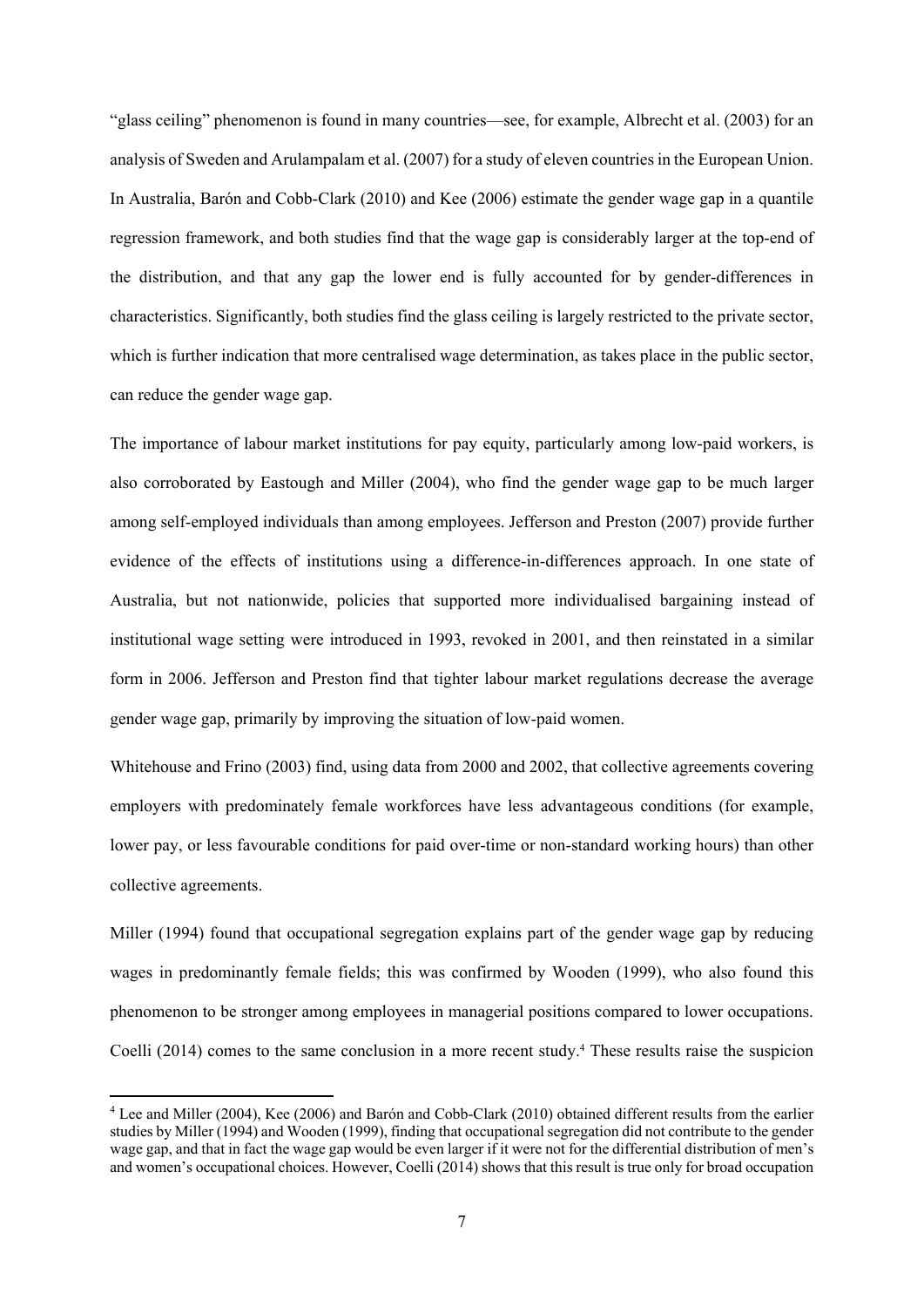that a similar mechanism could disadvantage women in the award wage system, despite there being no explicit distinction made between men's and women's pay.

#### **3 The award wage system in Australia**

Minimum wages have been a feature of the Australian labour market since the early years of the 20th century (Bray, 2013). However, the national minimum wage has existed in its current form only since 1997 and, moreover, effectively applies to only a small minority of employees. Instead, most jobs have legally binding minimums specified in industrial 'awards'. Award wages date back to 1908 and have always been set by an independent legal or quasi-legal body, currently known as the Fair Work Commission.<sup>5</sup> The award system has resulted in numerous minimum wages existing simultaneously, with the minimum applicable to an employee depending on the industry and/or occupation of employment, which determine the applicable award, and also depending on the specific tasks and duties and the employee's age, skill level and/or experience level, which determine which of the minimum wages specified in the award applies. Currently, there are 122 distinct federal awards, each of which specifies a number of minimum wages.<sup>6</sup> For example, the Hospitality Industry (General) Award 2010 specifies different adult minimum wages for each of 16 types of hospitality workers depending on the specific tasks performed within each type, $7$  and also specifies minimum rates for juniors and for

categories and that it does not hold when more disaggregated occupation categories are considered. That is, differences in men's and women's occupations *within* broader groups make a sizeable contribution to the gender wage gap.

<sup>&</sup>lt;sup>5</sup> The body was known as the Commonwealth Court of Conciliation and Arbitration from 1904 to 1956, the Conciliation and Arbitration Commission from 1956 to 1988, the Australian Industrial Relations Commission from 1988 to 2009 and Fair Work Australia from 2009 to 2013. It has been known as the Fair Work Commission since 2013. The term 'award' derives from the legalistic framework adopted for the Australian industrial relations system in 1904, whereby rulings of the Court of Conciliation and Arbitration to settle disputes between employers and employees were called awards (in the same way as a court awards damages, compensation, and so on).

<sup>&</sup>lt;sup>6</sup> As recently as 2008, there were 1,560 distinct federal awards. A move towards a national system of industrybased awards saw a reduction in the number of awards in 2008 and 2009 to the current 122. However, this was largely a process of eliminating unnecessary duplication, since it had little impact on the number of different minimum wages. All current awards, including specified minimum wages, can be accessed at www.fwc.gov.au.

<sup>&</sup>lt;sup>7</sup> The award first specifies types of workers such as cooks, store persons, gardeners or food and beverage attendants. Within each such type, different pay grades are defined for specified sets of tasks. For example, The award includes the following definitions for food and beverage attendants: "Food and beverage attendant grade 1 means an employee who is engaged in any of the following: picking up glasses; emptying ashtrays; general assistance to food and beverage attendants of a higher grade not including service to customers; removing food plates; setting and/or wiping down tables; and cleaning and tidying of associated areas." as well as "Food and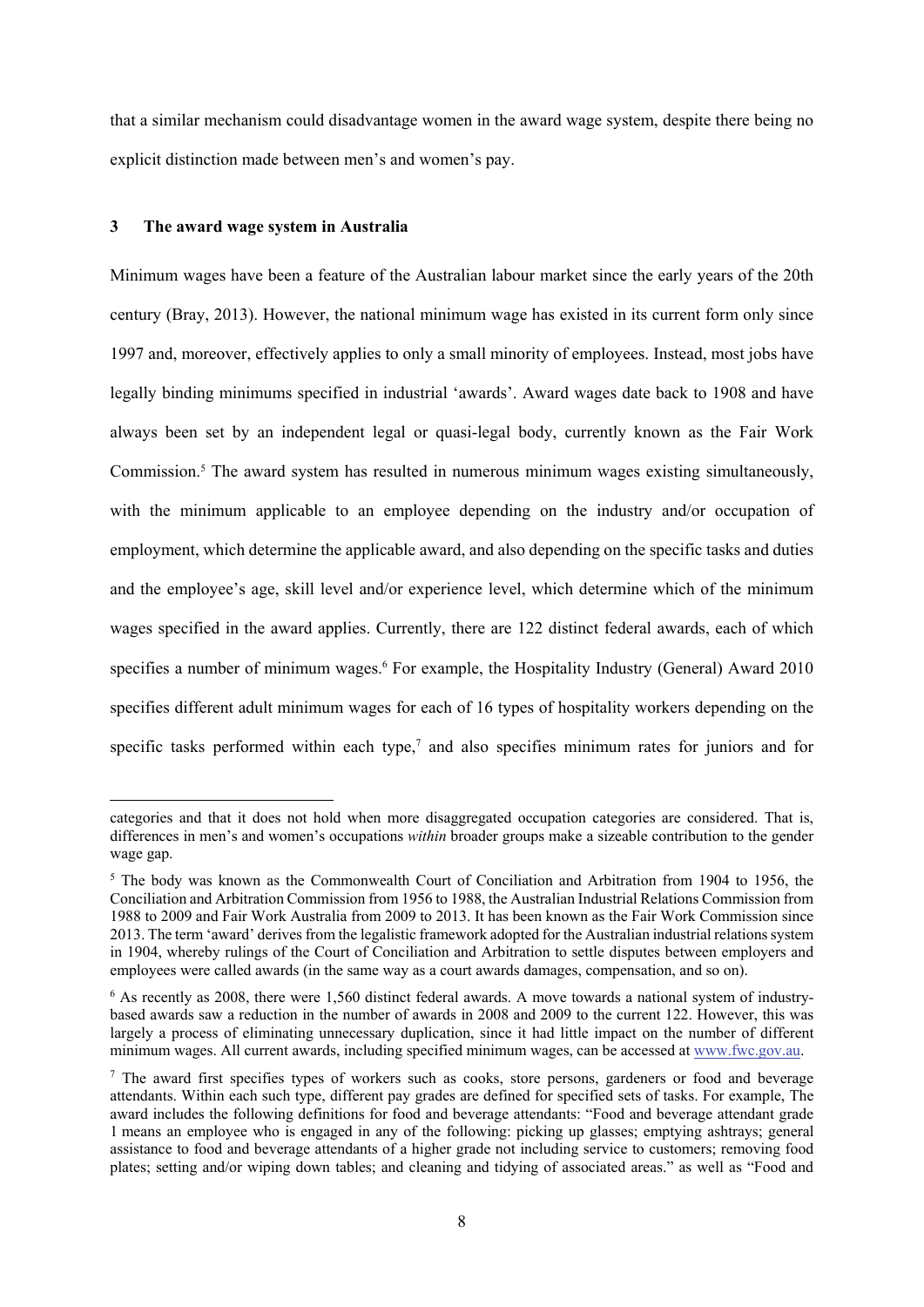apprentices as percentages of the adult rate, producing over 200 different possible minimum wages just for regular daytime weekday work in the hospitality industry. The award additionally specifies higher rates of pay for night-time and weekend work and for 'casual' employees (employees not usually entitled to paid sick leave or paid annual leave, and who—like employees on 'zero-hour contracts' in the UK have potentially variable hours of work with no guaranteed minimum).

In almost all cases, award wages are higher than the national minimum wage, which in 2016 was \$17.70 per hour for regular adult employees working weekday daytime hours. In many cases they are considerably higher. For example, the Air Pilots Award 2010 specifies a minimum annual wage as high as \$165,842 (for a captain of a large aircraft), which is over four times the annualised national minimum wage of \$35,000. However, the applicable minimum wage for an employee can also be considerably lower than the standard national minimum wage. Junior rates of pay, applying to employees under the age of 20, and trainee rates of pay, applicable to apprentices for up to four years and to other trainees, can be substantially less than (even below half) the national minimum wage.

Figure 2 provides an indication of the range of minimum wages actually received by employees, showing the distribution of hourly wages among award-reliant employees in 2014 (usng the data set described in Section 4). The national minimum wage at that time was \$16.87, but 83% of all awardreliant employees received a wage higher than that, and at the 90th percentile, the hourly award wage was twice the national minimum wage.

The result of the plethora of minimum wages is that the proportion of employees paid exactly the minimum wage applicable to their job is quite high. Australian Bureau of Statistics (ABS) estimates based on an employer survey show that, in 2016, approximately 24% of all employees were paid exactly the applicable minimum (award) rate (ABS 2017).<sup>8</sup> Moreover, even employees who receive a

beverage attendant grade 2 means an employee who has not achieved the appropriate level of training and who is engaged in any of the following: supplying, dispensing or mixing of liquor including the sale of liquor from the bottle department; assisting in the cellar or bottle department; undertaking general waiting duties of both food and/or beverage including cleaning of table; receipt of monies; attending a snack bar; and engaged on delivery duties." "Food and beverage attendants grade 3" and "- grade 4" as well as for "Food and beverage supervisors" are specified with similar descriptions of sets of tasks and duties.

<sup>&</sup>lt;sup>8</sup> The proportion of employees paid exactly the award rate has fluctuated over time. Comparable ABS data on award reliance, available back to 2000, show that award reliance was 24% in 2000 (ABS 2001) and steadily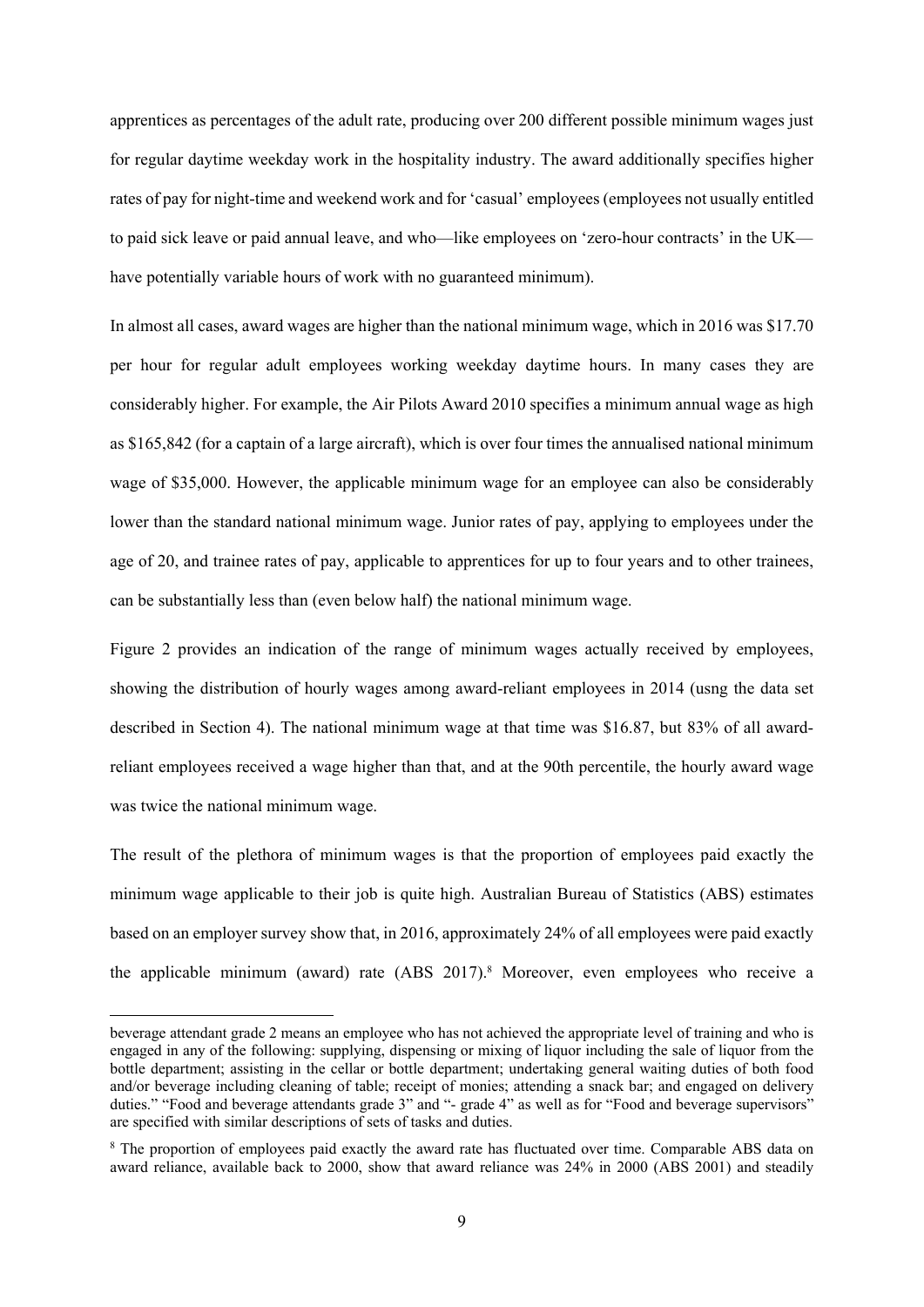(collectively or individually negotiated) wage above the award rate may be affected by the existence of the minimum wage: if a minimum wage is applicable to employees similar to themselves, this could affect negotiations about wages that exceed the minimum floor. Since awards are specified for all industries and occupations, almost all employees are subject to award wages, even when minimums are not binding. This implies the award system could have large effects on the distribution of wages—much larger than a single universal minimum wage—and has high potential to impact on the gender wage gap. However, the plethora of minimums also means that it is not straightforward to ascertain their impact on the Australian labour market.

#### **4 Data**

Our analysis uses Release 14 of the Household, Income and Labour Dynamics in Australia (HILDA) Survey, a nationally representative longitudinal household study that commenced in 2001. The topics covered include labour market and education activity, retirement intentions and behaviour, income, expenditure, health and disability, subjective wellbeing, and personal relationships. The survey is conducted annually by face-to-face interview with every household member aged 15 years and over, supplemented by a self-completion questionnaire, also administered to all household members aged 15 years and over (Summerfield et al., 2014).

Release 14 contains unit record data for the first 14 waves of the study, conducted over the 2001 to 2014 period. For the first wave, interviews were obtained with 13,969 individuals living in 7,682 households. A general sample 'top-up' of 4,009 individuals in 2,153 households was added in 2011. Annual reinterview rates (the proportion of respondents from one wave who are successfully interviewed the next) are high, rising from 87% in Wave 2 to over 95.5% from Wave 5 onwards.

declined over the subsequent 10 years, to be 16% in 2010 (ABS 2011a). Award reliance subsequently increased over the next six years, reaching 24% in 2016. While comparable data does not exist prior to 2000, Wooden (2000) argues that award reliance was considerably higher in the 1980s, and began declining in the early 1990s, reflecting a gradual move away from centralised wage setting (via awards) towards enterprise-based bargaining.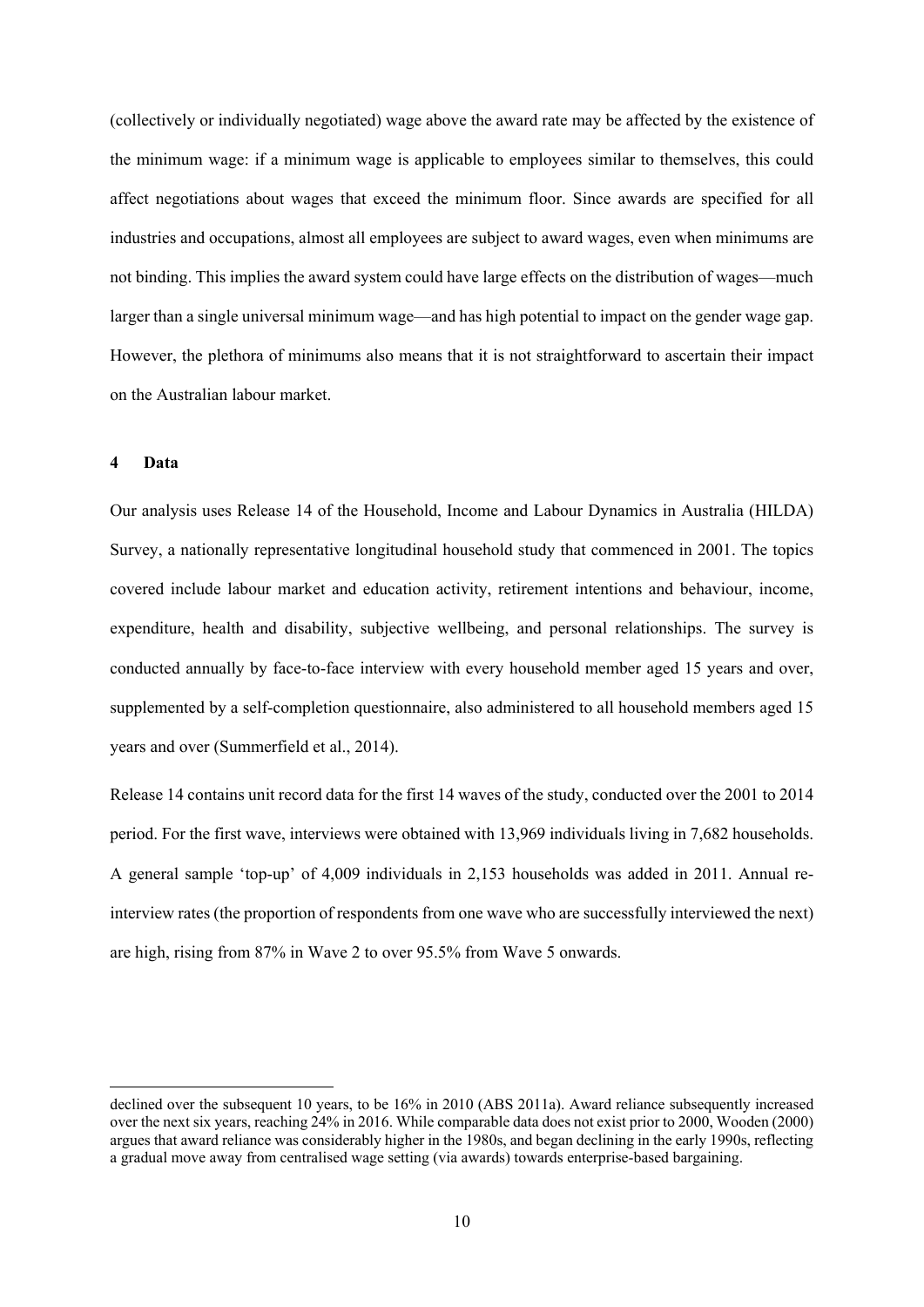Information on whether an employee is paid exactly the award rate was first included in Wave 8 of the study.<sup>9</sup> Consequently, we use data from Waves 8 to 14 of the HILDA Survey, which were conducted from 2008 to 2014. We restrict our analysis to prime-age employees, which we define to be employees aged 25 to 54. Self-employed workers, employers, employees of own businesses and unpaid family workers, for whom minimum award wages are not applicable, are excluded. The resulting analysis sample comprises 37,036 observations on 9,766 individuals.

The earnings measure used in this article is the hourly wage in the employee's main job, which is derived from reported usual weekly earnings and reported usual weekly working hours.10 Working hours are top-coded at 50 hours per week, so that the wage of an employee reporting usual hours in the main job in excess of 50 is equal to usual weekly earnings divided by 50.<sup>11</sup> Approximately 25% of employees in Australia are employed on a 'casual' basis. Casual employees are not entitled to paid sick leave or annual leave, which means that their total pay package for a given job is lower than that for a non-casual employee who receives, on paper, the same wage. We therefore deflate casual employees' wages by 20% to make them comparable to wages of other employees.12 All wages have further been deflated to

<sup>9</sup> HILDA collects self-reported information on whether a respondent is paid exactly the award rate, or whether their wage is set by collective agreement, individual agreement, a mix of those two, or any other method. Wilkins and Wooden (2011) assessed the quality of that information by comparing HILDA data with results from an employer survey conducted by the Australian Bureau of Statistics. They find that respondents' information appears to be reliable for private sector employees, but that a significant proportion of public sector employees report being paid exactly the award wage. ABS data for the 2008 to 2014 period shows that few public sector employees are award reliant, with most covered by enterprise agreements (negotiated between unions and relevant levels of government). Recent changes in ABS data (ABS, 2017) suggest some ambiguity over whether certain state public sector employees should be classified as award reliant or covered by an enterprise agreement—specifically, in its 2016 data the ABS reclassified approximately 350,000 state public sector workers as award-reliant, despite no changes in wage setting methods for these workers. We avoid this issue by relying on self-reported method of setting pay for the private sector, and classifying public sector employees as not award-reliant. That is, we restrict our focus to *private sector* award-reliant employees.

<sup>&</sup>lt;sup>10</sup> The hourly wage measured in HILDA thus includes compensation for over-time or non-standard working hours (if such payments form part of the respondent's usual weekly earnings), and can be different from a contractual hourly wage (if employees' usual weekly working hours differ from their contractual weekly working hours).

<sup>&</sup>lt;sup>11</sup> This affected 14.4% of all men and 4.9% of all women in the sample. Because men are more likely to report long working hours than women, topcoding may affect our estimates. We thus repeated the estimation with working hours being topcoded at 60 hours per week (affecting 4.1% of male and 1.0% of female observations) and 70 hours per week (affecting 1.8% of male and 0.3% of female observations). While this somewhat reduces our estimates of the overall gender wage gap, it does not change the estimates that describe the award wage system's *effect on* the gender wage gap. Detailed results are available on request.

<sup>&</sup>lt;sup>12</sup> A casual loading in lieu of paid leave entitlements is also legally mandated in most awards. Up until 2010, the loading was usually 20%, but subsequent adjustments to awards by the Fair Work Commission have meant that, since 2014, the loading has been 25% for most casual jobs.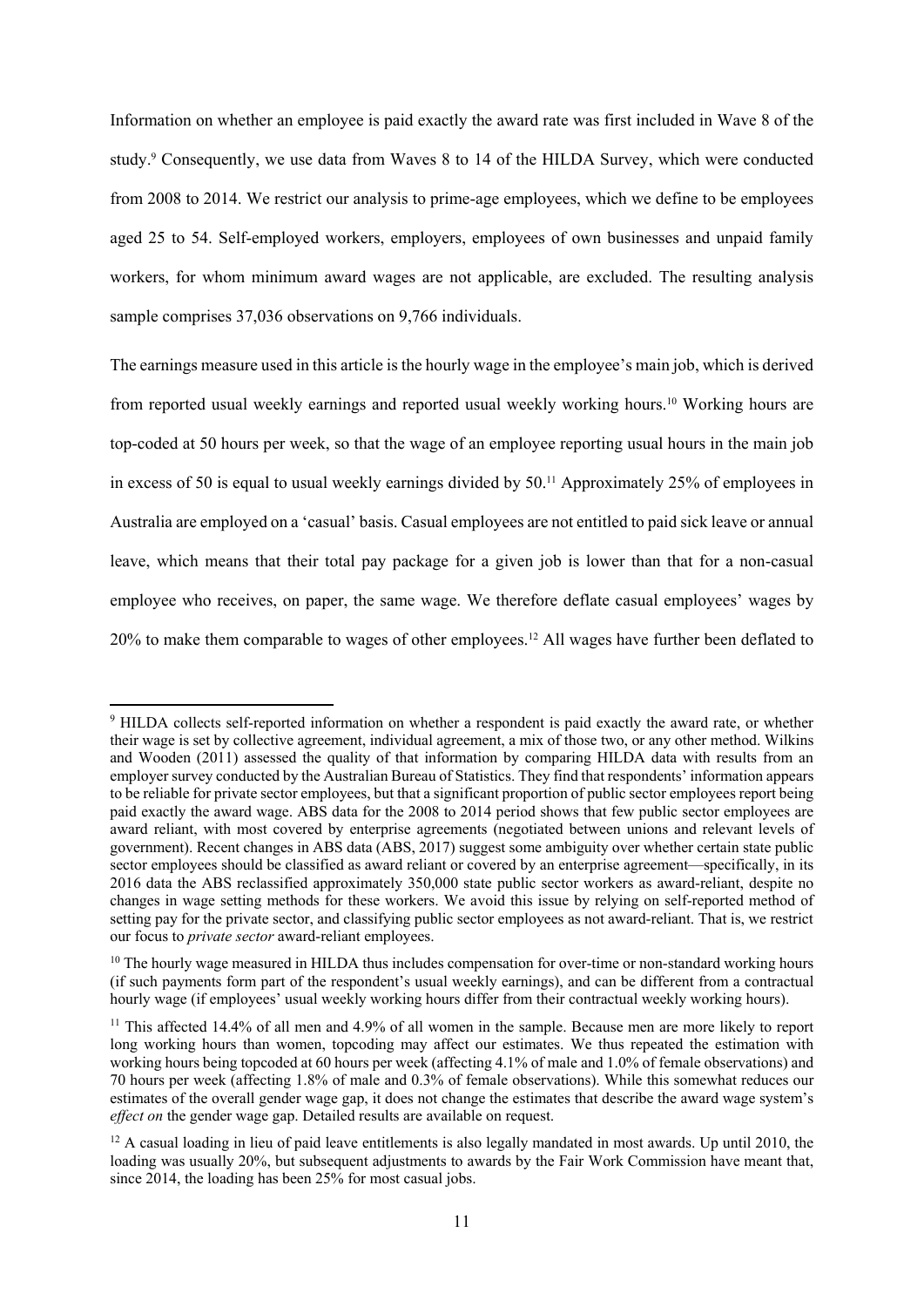2008 levels, where deflation is based on mean nominal wage growth in the sample between 2008 and the year of the wage observation.

#### **5 The size of the gender wage gap outside and within the award system**

Table 1 presents descriptive statistics for the 2008 to 2014 period on hourly wages, educational attainment, work experience and method of setting pay of employees, disaggregated by gender and whether the employees are award reliant. Among employees paid above the award rate, men averaged \$32.26 per hour and women averaged \$26.18 per hour. The raw mean gender wage gap outside the award system is thus 19% in our observation period. Wages within the award system are, unsurprisingly, substantially lower than wages of other ("non-award") employees: the average wage among non-awardreliant employees equals approximately the 90<sup>th</sup> percentile of wages in the award system, and is about 50% higher than the average award wage. The distribution of wages received by award-reliant employees is also considerably less dispersed, but nonetheless exhibits a reasonable degree of variation, with the 90th percentile approximately 2.5 times the 10th percentile for both men and women (compared with approximately 3.5 times among other employees). Comparing mean wages of award-reliant men and women shows there is indeed a gender pay gap among award-reliant employees, although it is considerably smaller than among non-award-reliant employees. The mean wage is \$20.74 for men and \$18.63 for women, corresponding to a mean gender pay gap of approximately 10%, compared to 19% among non-award employees.

Figure 3 shows the full distribution of log hourly wages disaggregated by gender. Confirming the findings from Table 1, the female density is to the left of the male density and exhibits less dispersion for both award-reliant employees and for employees who do not receive an award wage. At the same time, men's and women's wages are substantially more similar to each other among the award-reliant population, than they are outside the award system  $-$  a first indication that the award wage system contributes to closing the gender wage gap.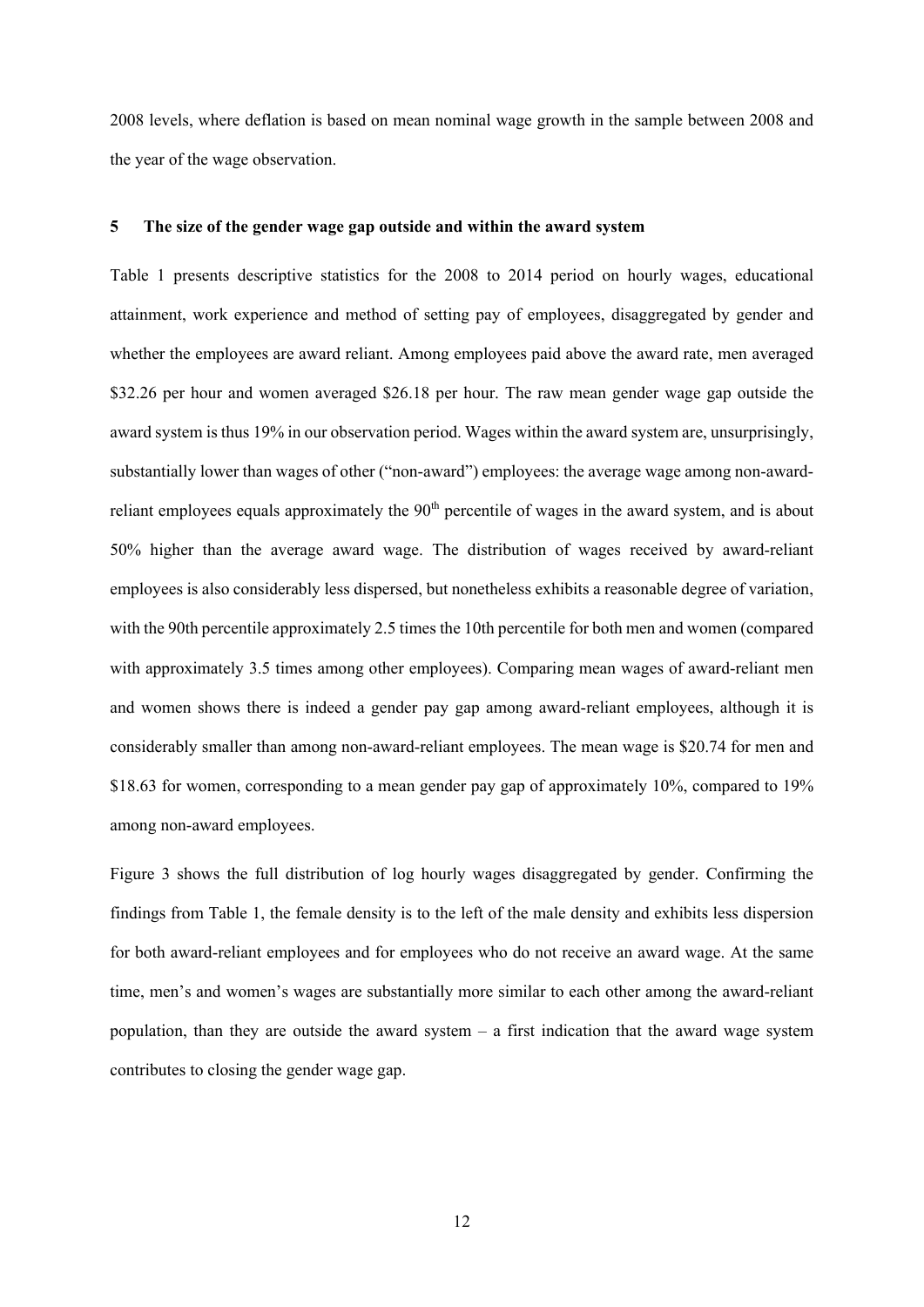### **6 Gender differences in minimum wage 'bite'**

One measure of the effective 'bite' of minimum wages is the number of employees for whom they are binding. Table 2 shows the probability of receiving an award wage for male and female employees with different characteristics. Overall, female employees are much more likely than men to be paid an award wage (18.5% compared with 12.4%). This suggests that the award wage system functions as a safety net that prevents women's wages from falling even further behind those of men.

This is further corroborated by the fact that that the female population of award-reliant recipients is considerably better educated than the award-reliant male population, and more likely to have had medium work experience of 5 to 20 years as opposed to very low work experience of 5 years or less; see the second and third panels of Table 1. Similarly, examining the probability of receiving an award wage for men and women of different education levels and experience levels (Table 2), we see that at every level of education and experience (except for employees in their very first year of work), women's probability of being award-reliant is higher than men's. Women might be 'pushed' on to award wages whereas comparable men are more likely to receive an individually or collectively negotiated (and higher) wage.

Another measure of the minimum wage bite is the Kaitz Index, the ratio of the nominal minimum wage to the average wage. The higher the Kaitz Index, the higher the potential impact of the wage floor.<sup>13</sup> Given the Australian system of a multitude of minimum wages, we calculate the ratio of the *mean* minimum wage to the mean overall wage. This ratio is reported in the right-hand columns of Table 2, which show that, overall, the Kaitz-Index is 0.70 for women and 0.63 for men, indicating that the award wage system has a higher potential impact on female employees than male employees. This result holds for all education levels —albeit less pronounced at the lower end of the education distribution— and increases with years of experience.

<sup>&</sup>lt;sup>13</sup> Minimum wages could have a positive or negative impact on total earnings, depending on whether any increases in wages received by employees are outweighed by any reductions in employment. However, in this paper, we focus solely on the wage impact.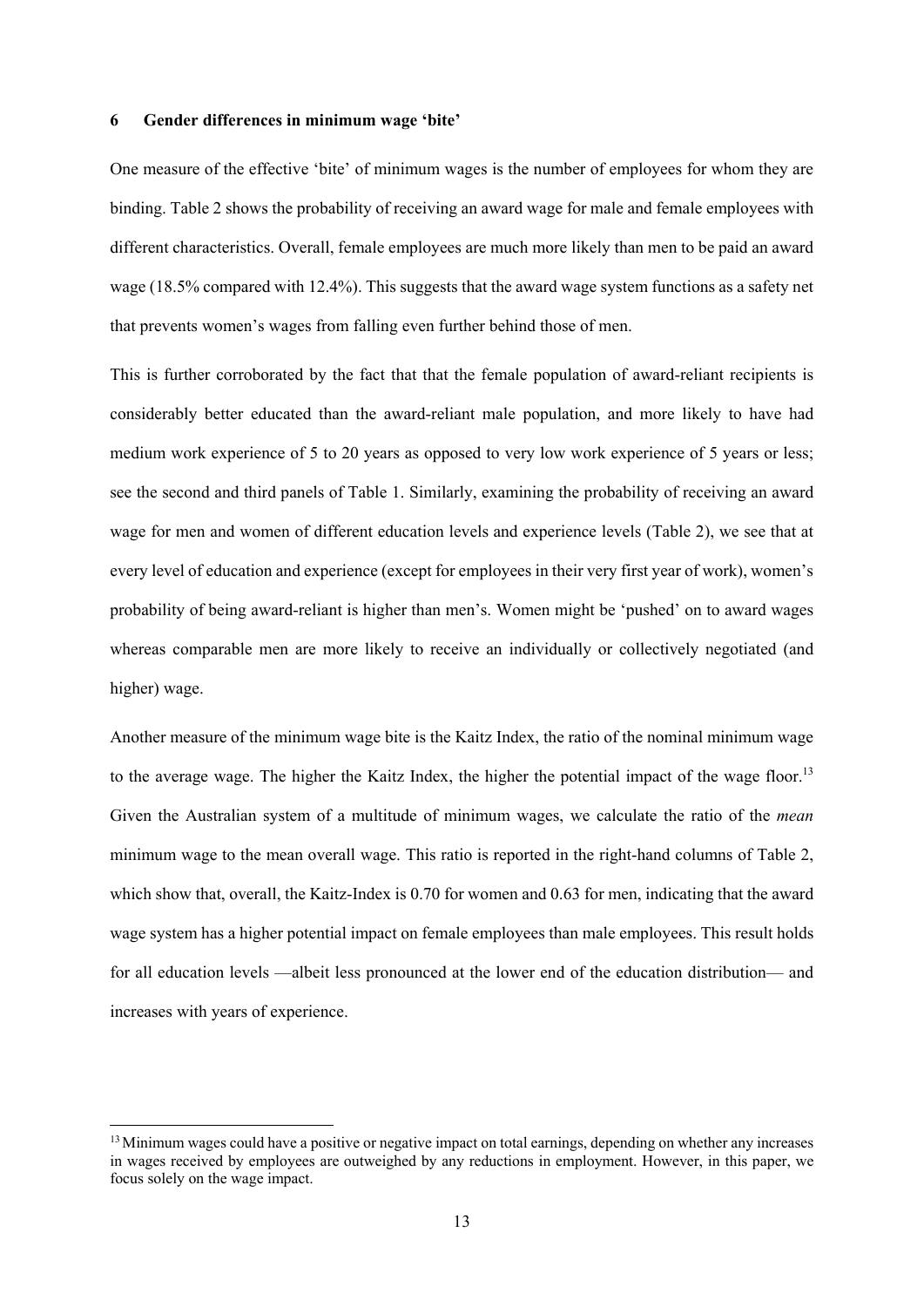It therefore appears that women are more affected by the award wage system than are men, suggesting that the award system functions as a safety net, which is another indication that it acts to close the gender wage gap, which would be even larger in the absence of the system. This effect is not equal for men and women with different levels of human capital: the gender difference in minimum wage bite is increasing in both level of education and level of experience. Among less experienced employees and those with lower levels of education, the minimum wage bite is more similar for men and women, and the award system is thus less likely to act to close the gender wage gap.

#### **7 The role of gender differences in human capital within the award system**

While the gender wage gap is smaller within the award system than it is outside of it, a substantial gap of 10% remains. Can the remaining gap be explained by differences in human capital for award-reliant men and women? In the next step, we assess the gender wage gap conditional on level of human capital. We estimate a Mincer-type wage regression with log wages a function of education and work experience. The results are shown in Table 3. The predicted log-wage for award-reliant employees who have not completed high school and have no experience is 2.700 for men, and lower by 0.091 for women, which implies an hourly wage of \$14.88 for men and \$13.59 for women. The gap of 0.091 in log wages after controlling education and experience is nearly identical to the average gap of 10% in the raw data, suggesting that these human capital endowments explain at best a very small part of the average gender wage gap within the award-reliant population.

Looking at the entire wage distributions for award-reliant men and women after controlling for education and work experience—that is, the difference between observed wages and predicted wages, based on education and experience—confirms that this is the case not only at the middle of the wage distribution, but across its entire spectrum; see the left panel of Figure 4. The distributions for both men and women are nearly identical to the distribution of actual wages (bottom panel of Figure 3), at both the upper and lower tail and in the middle section of the distribution. Differences in male and female wages appear to be unrelated to differences in education and experience.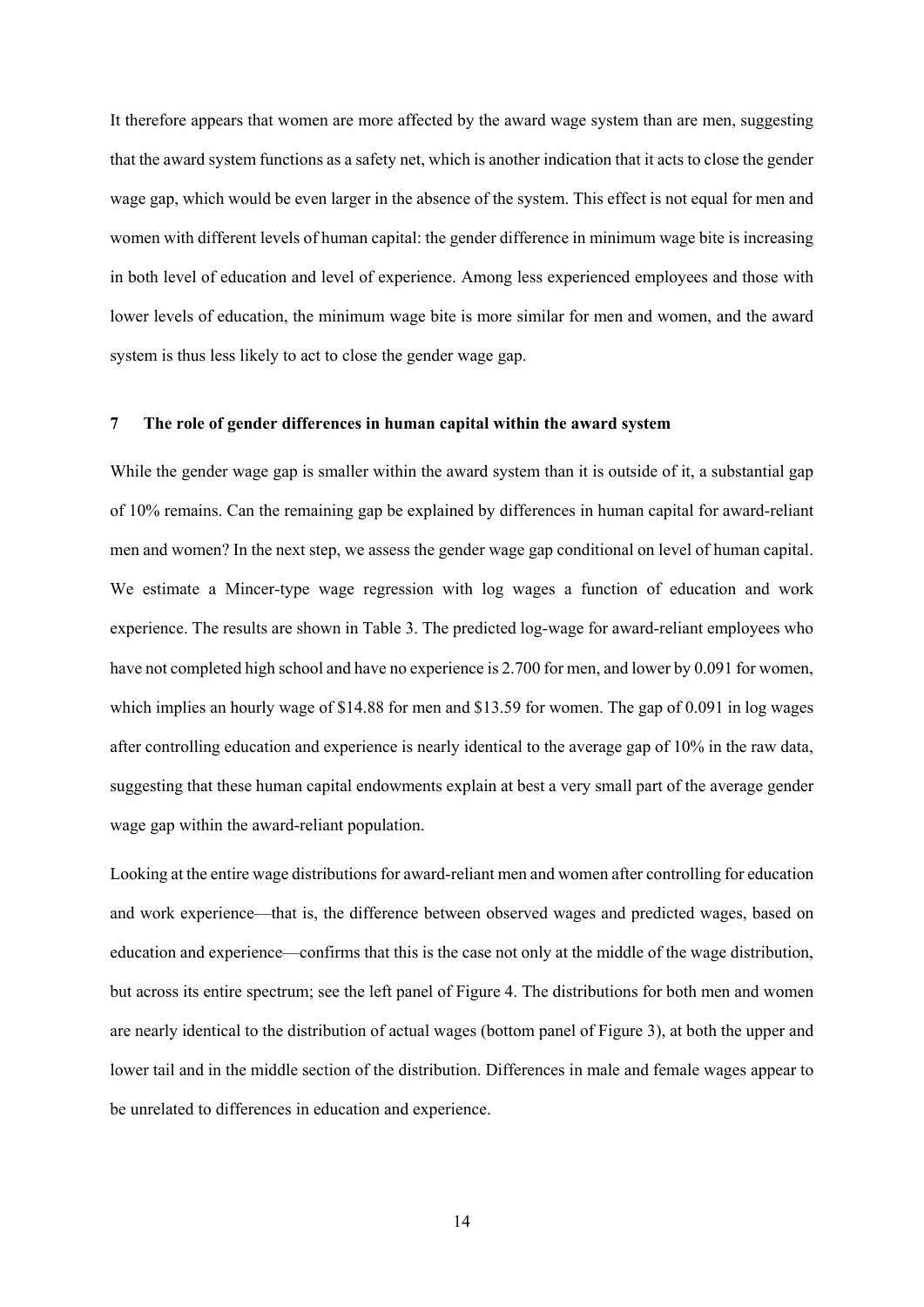To explore the extent to which different *returns* to human capital are related to the gender wage gap, we repeat the Mincer-type regression separately for men and women. The middle and right columns of Table 3 show the results, while the last column reports the results of a t-test on the equality of men's and women's coefficients.

If we take such gender-specific differences in returns to education and experience into account, a large part of the gender wage gap can be explained. Among employees with no work experience and who have not completed high school, women's and men's wages differ by only a small degree: for employees with those characteristics, we find women's hourly wages to be 5% higher than those of comparable men in the award system. However, this gender difference is not statistically different from zero.

Returns to a bachelor degree are higher for award-reliant women than for award-reliant men, but returns to all other educational qualifications are higher for award-reliant men. These gender differences in returns to education are jointly significant at the 5%-level, and the difference in male and female returns to holding a trade certificate is individually significant at the 10% level also. Award-reliant men also have much higher returns to experience—in the first year of their working life, men's wages increase by 2.04%, compared to a 1.06% increase for women. Award-reliant men's returns to experience diminish at a faster rate than award-reliant women's returns do, so that parity will be reached eventually. However, our estimates imply that men's and women's return to another year of experience are equal only after 62 years of work experience, which is well beyond what is observed in our data. Gender differences in returns to experience are jointly significant at the 5%-level.

The right panel of Figure 4 shows that the distribution of wage residuals is less dispersed for women, but it is centred on the same value as for men. Women are more heavily represented at medium levels of log-wage residuals, while the male distribution shows a higher density at both low and high wage residuals. Assuming that men and women should in principle have the same returns to education and experience, the gender wage gap in the award system is not explained by differences in male and female employment biographies (left panel of Figure 4). Differences in returns to investments in human capital can, however, explain a large part of the gender pay gap (right panel of Figure 4).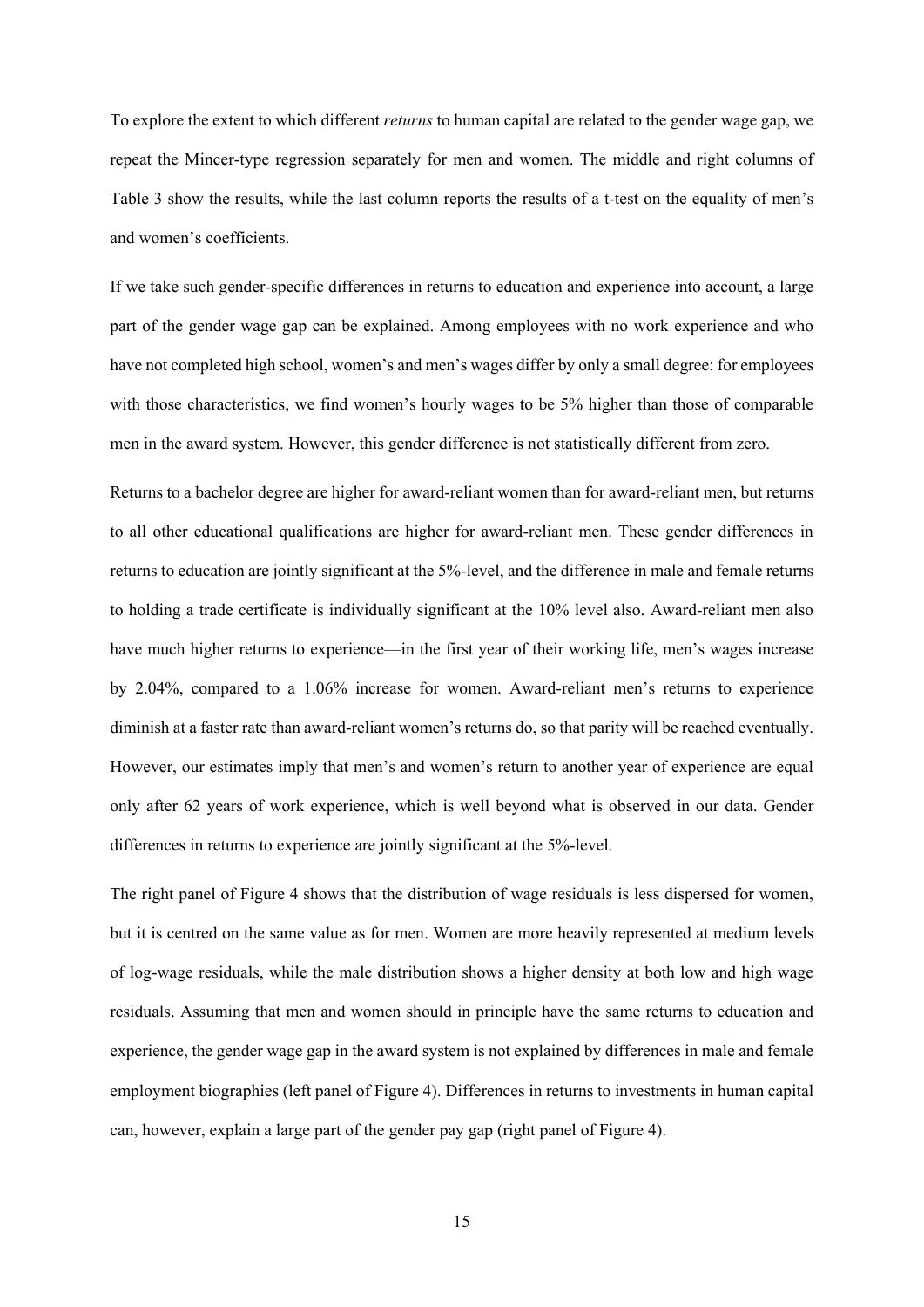To summarise the results so far, the gender wage gap within the award system is substantially smaller than outside of it, providing some evidence that this labour market institution serves to reduce the gap. The award wage system is also more binding for women than it is for men, suggesting that it serves as a safety net that partially closes the gender wage gap, particularly at higher levels of education and experience. However, this result is far from conclusive. Moreover, a non-negligible gap within the award system remains. Gender differences in human capital stocks do not explain the gender pay gap, but gender-specific *returns* to human capital go a long way to doing so. Gender differences in returns to human capital are particularly pronounced for employees with medium levels of education—those who hold a diploma or trade certificate, but no university degree. An important part of the answer to the question of whether the award wage system contributes to or alleviates the gender wage gap thus seems to lie in the source of these gender-differences in returns to human capital.

#### **8 The role of job 'femaleness' within the award wage system**

In general, any gender wage gap could reflect that men and women typically perform different tasks which are rewarded differently, or that men and women are rewarded differently for identical tasks. For employees who are paid the correct award wage (that is, assuming legal compliance on the part of employers), the latter is not possible: the award system specifies one minimum wage for employees who perform quite well-defined jobs or sets of tasks, regardless of the employee's personal characteristics. By its nature, the award system thus ensures that men and women within the award system are rewarded identically for identical sets of tasks.

Given this neutrality of minimum wages with respect to an individual's gender, it follows that there are two main ways the gender differences in returns to experience within the award system could arise. The first is that women move to more specialised or high-skilled tasks at a slower pace than men. For example, any two employees paid according to the Nursing Award, regardless of whether they are male or female, will receive the same wage increase if they move from an entrance level job as a registered nurse to clinical nursing and on to managing a team. However, differences in returns to experience for male and female nurses can still occur if male nurses move up the career ladder faster (and/or further).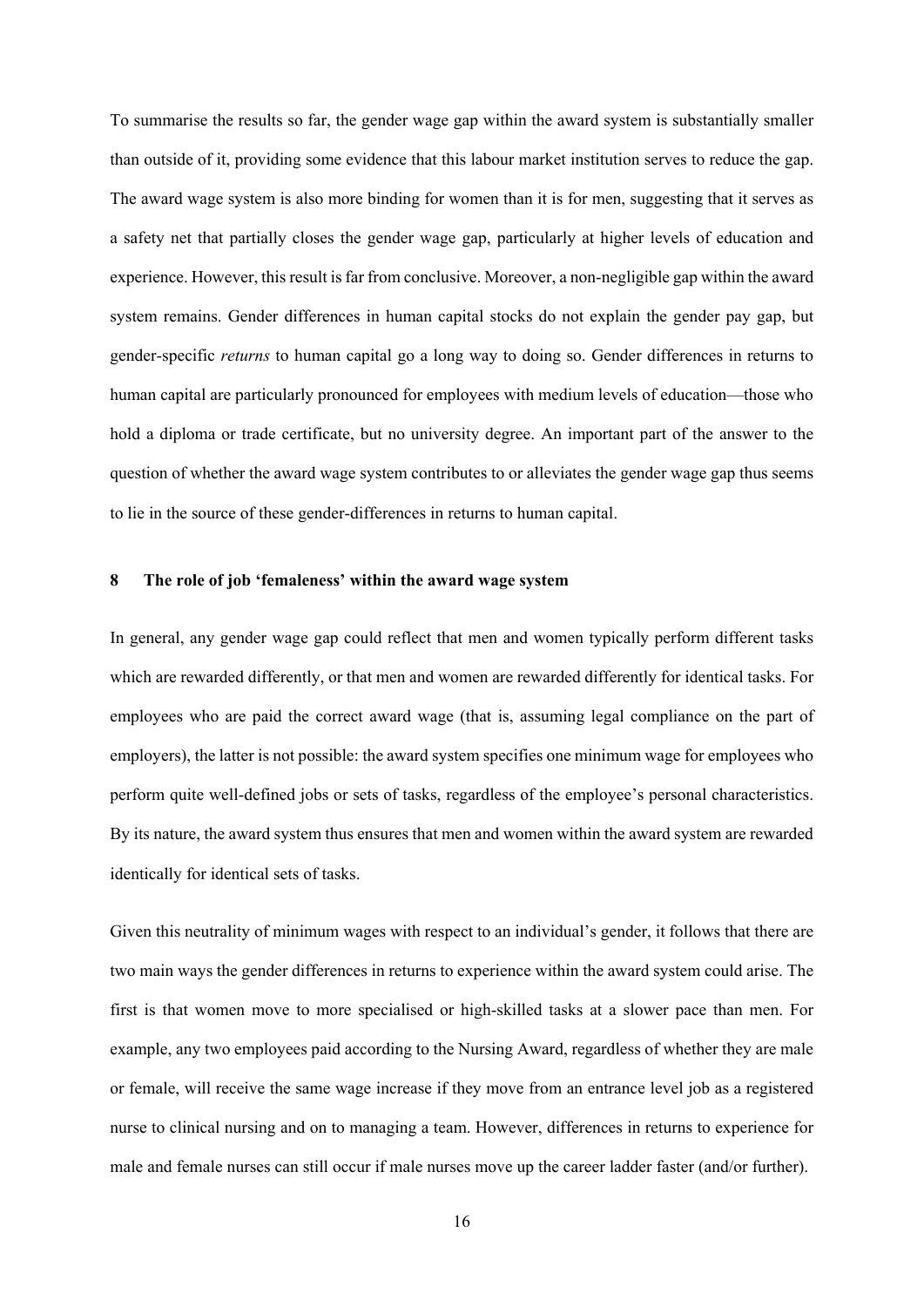The second possible explanation for gender-differences in returns to experience within the award system is that lower wage increases could be attached to career progression in 'typical female' careers than in 'typical male' careers. For example, male and female IT technicians who are paid an award wage may be rewarded equally for moving from help desk technician to network administrator and later to IT security specialist, just as male and female nurses who are paid an award wage are rewarded equally for career progression in nursing. But if the award wage difference between a help desk technician and an IT security specialist is greater than the award wage difference between an entrance-level registered nurse and a clinical nurse, gender differences in returns to experience may still occur, given that more women take up nursing and more men enter a career as an IT technician.<sup>14</sup>

We examine the extent to which the above explanations are at play by estimating Mincer-type earnings functions with added controls for the 'femaleness' of an employee's field of employment (operationalised as explained below) alongside the employee's own gender. This allows us to compare returns to human capital for award-reliant employees along two dimensions: the employee's own gender, and the 'femaleness' or 'maleness' of their field of employment. If we find that male employees have higher returns to human capital than female employees, even when we hold constant whether they

<sup>14</sup> Similarly, there are two main ways that gender differences in returns to *education* within the award system could arise. If we interpret educational degrees as "entrance tickets" to given sets of career paths, in the same way as applies to returns to experience, women could have lower returns to education than men because: a) they are less likely to be able to use their degree to enter a financially rewarding career; or b) the award wages set for career paths opened by degrees that are typically held by women are lower than those opened by degrees typically held by men.

For example, two employees might both hold a trade certificate in commercial cookery, but one of them is able to pursue a career in that field, while the other one may be unable to work non-standard hours due to family constraints and thus be forced to work in an unrelated field, unable to reap the (full) benefits of the qualification. It is also possible that, while this individual is able to work in the field, she cannot (or prefers not to) work nights or weekends, which attract 'penalty' rates of pay. If these cases are more common for women than for men, again a gender difference in returns to education may occur. In such scenarios, the gender difference will be associated with an employee's own gender, regardless of whether an individual man or woman holds a qualification in a male-dominated field or a female-dominated field.

Alternatively, one employee might hold a trade certificate in early childhood education and care, and another might hold a certificate in carpentry. It is possible that the award system sets systematically lower wage premiums, relative to the benchmark of an unskilled worker, in careers that follow typical female certificates (early child care) than typical male certificates (carpentry). In that scenario, an individual in a female-dominated field will earn a lower wage than an individual in a male-dominated field, regardless of their own gender. On average, the result is a gender difference in returns to a trade certificate.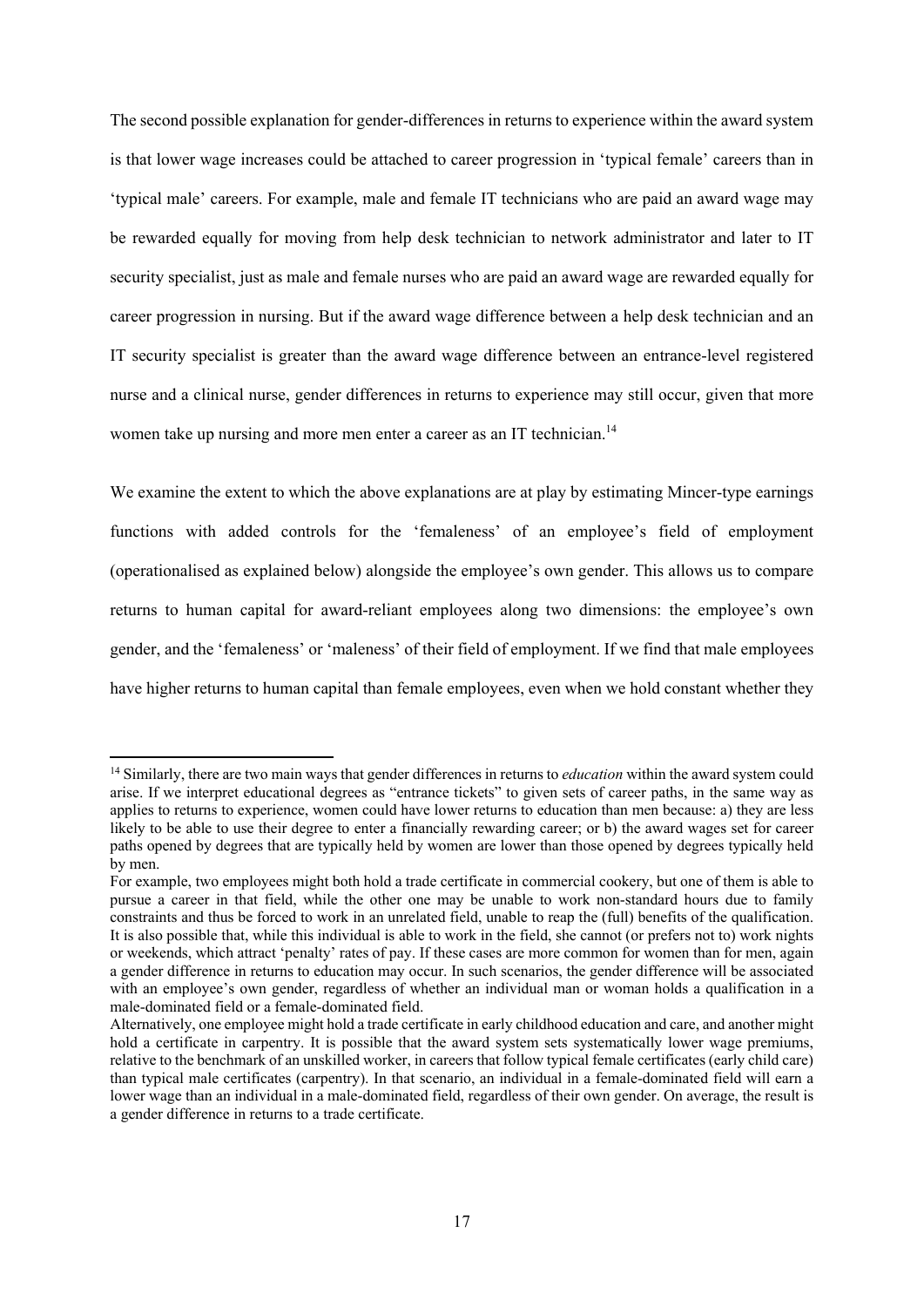work in a male-dominated or a female-dominated field, we will interpret that as evidence that the pace of individual career progression is a driver of the gender-difference in returns to experience, or that, on an individual level, men are better able to put their educational qualifications to use. Such a scenario may be the result of differences between men and women in preferences or skills acquisition through on-the-job-learning, or due to employer discrimination, inequitable distribution of responsibilities in the home, or any number of other factors—but in all such scenarios, the award system itself would reduce gender differences in returns to experience and education (if the minimums are binding) or leave them unchanged (if the minimums are non-binding).

If we find that employees have higher returns to human capital when they work in male-dominated fields than when they work in female-dominated fields, even when holding their own gender constant, this implies that the award system grants higher rewards in typical male fields than it does in typical female fields, or that the award system grants a higher wage premium to skilled work relative to unskilled work if the skills required to do the work are more typically acquired by men. In such a scenario, the award wage system could be one of the drivers behind the gender difference in returns to experience and education, and thereby increase the gender wage gap whenever its specified minimums are binding.15

'Fields' covered by an award are not clearly defined. An award may cover an industry, and define wage increases for steps up the occupational ladder within that industry. For example, an employee in the hospitality industry might start their career as a receptionist before becoming a clerical employee and eventually part of the managerial staff. Other awards cover an occupation and define wage increases over a career within that occupation. For example, the Medical Practitioners' Award defines both wage increases when duties are extended (such as managerial responsibilities), as well as regular annual increases. However, most awards apply to industries. We thus examine the gender wage gap for subsets of employees in male-dominated versus female-dominated *industries* and, as a robustness check, examine the gap for subsets of employees in male-dominated versus female-dominated *occupations*.

<sup>&</sup>lt;sup>15</sup> The award system may of course reward typical male work more highly only for a particular skill level or subset of skill levels (for example, for a specific level of educational attainment). Our analysis allows for this possibility.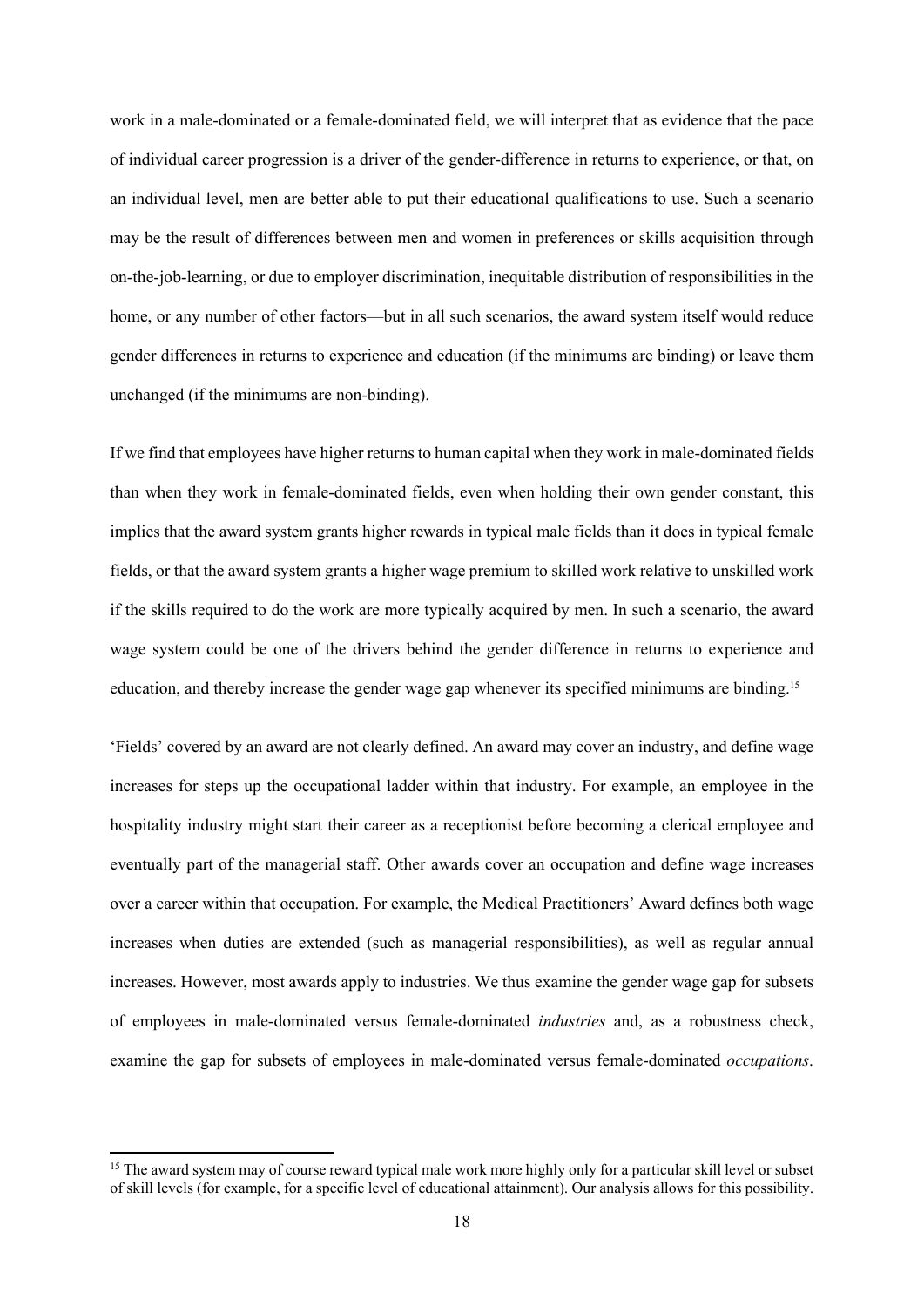Results using an industry-based measure of femaleness of a 'field' are reported in the main part of this paper, and results using the occupation-based measure are included in the Appendix.

We determine male-dominated and female-dominated industries using census data from the Australian Bureau of Statistics from 2006 and 2011 (ABS 2006c and ABS 2011b). We rank all industries by the average male share of employment across the two census years.<sup>16</sup> Weighted by the total number of individuals employed in each industry, we then determine the third of industries with the highest male shares, and the third of industries with the lowest male shares. Those in the first group are 'maledominated' and those in the second group are 'female-dominated'.

The three most male-dominated industries are Building Installation Services, Residential Building Construction and Road Freight Transport, while the three most female-dominated industries are Supermarkets and Grocery Stores, Hospitals and School Education. The simple average of the male share of employment is 80% in male-dominated industries and 30% in female-dominated industries. We classify award-reliant employees in the HILDA Survey sample according to whether they are employed in male-dominated industries, female-dominated industries, or other industries.

## *8.1 Wages and human capital by industry type*

Table 4 shows hourly wages, education and work experience of award-reliant employees disaggregated by gender and by whether employed in a male-dominated industry or a female-dominated industry.17 It appears that, on average, the gender wage gap within industry groups is nearly identical to that across all industries: the gender wage gap is \$2.10 in male-dominated industries and \$2.22 in female-dominated industries, compared to \$2.10 over all industries. However, there is considerable variation across the wage distribution. At the  $10<sup>th</sup>$  percentile, the wage gap across all industries is \$0.80 (see Table 1), while it is \$0.47 in male-dominated industries, and only \$0.02 in female-dominated industries. This is a first

<sup>&</sup>lt;sup>16</sup> Industries are classified according to the Australian and New Zealand Standard Industrial Classification 2006 Revision 1.0 at the three-digit level. There are 214 industries distinguished at the three-digit level. See ABS (2006b) for details.

<sup>&</sup>lt;sup>17</sup> Employees not working in a male-dominated or female-dominated industry are excluded from the table.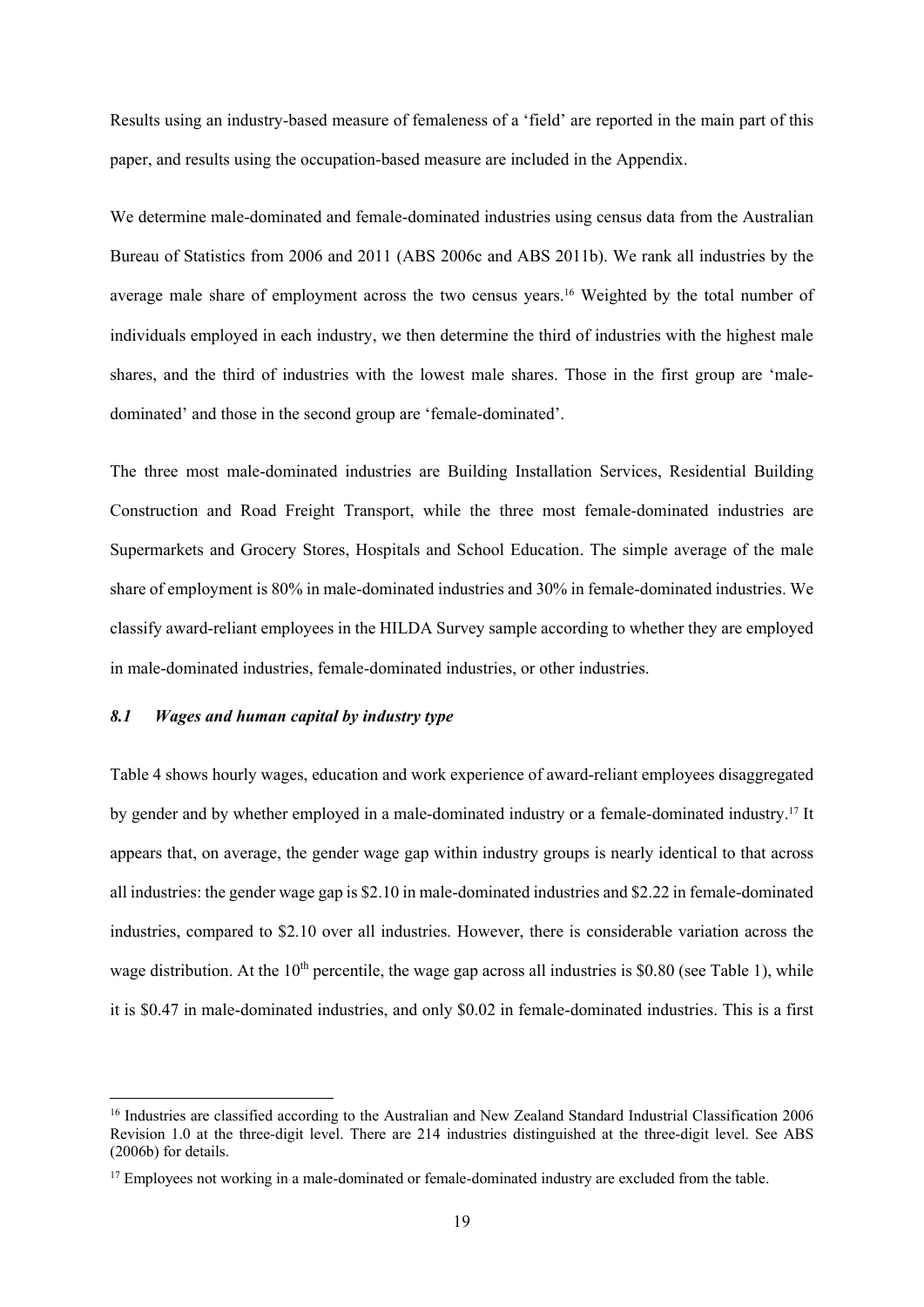indication that the award wage system does not *on average* reward work differently depending on the industry's gender composition, but that it does do so at the lower end of the wage distribution.

Table 4 also shows that, although the sample sizes are small for award-reliant men who work in femaledominated industries and award-reliant women who work in male-dominated industries, there is still sufficient variation in education and experience within these two groups to estimate the effects of education and experience on wages. Employees in a field that is dominated by the opposite gender are somewhat more likely than employees in fields dominated by their own gender to have low levels of work experience. This could be caused by 'generational change', with younger cohorts being more likely to cross gender barriers in their occupational choices. However, it is also possible that working in a field dominated by the opposite gender is more likely early in one's career—for example, it may be experienced as a negative job aspect that increases the employee's probability of changing careers after some time.

Whether male or female, award-reliant employees in male-dominated industries have lower levels of education than award-reliant employees in female-dominated industries. In particular, the proportion of award-reliant employees who have not completed high school is very large in male-dominated industries—approximately 38% for both men and women. By contrast, only 25% of award-reliant men and 24% of award-reliant women working in female-dominated industries have not completed high school. This finding is consistent with employees working in female-dominated industries being 'penalised', by not having their pay raised above the award wage level even when they are highly qualified. That is, employees with higher educational qualifications may be more likely to be paid the minimum wage if they are employed in female-dominated fields.

## **8.2** *Estimations jointly controlling for femaleness of industry and the employee's own gender*

Panel (1) of Table 5 presents estimates from Mincer-type wage regressions on the full set of awardreliant employees working in all industries, simultaneously controlling for an employee's own gender and the gender that dominates the field they work in. We include education, experience and experience squared, as well as interactions between the education and experience variables and: a) a person's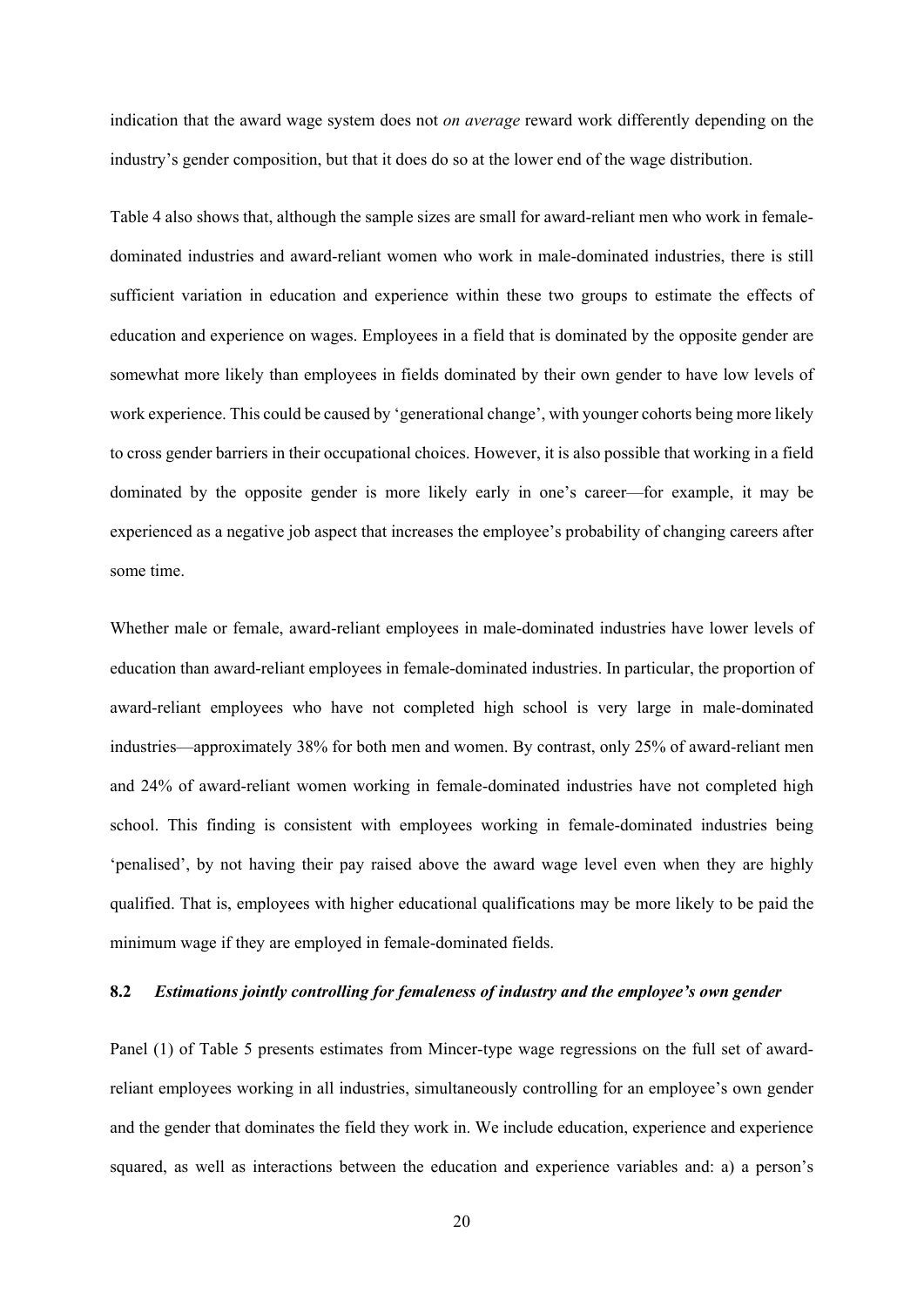gender; and b) an indicator of whether their industry is male-dominated, female-dominated or neither ("balanced industries"). We also estimate specifications in which we do not use a rigid definition for an industry as being male-dominated, female-dominated or balanced. Instead, we use the share of male employees in the industry as a continuous measure. The results are very similar and shown in Panel (2) of Table 5.

The large number of interaction terms complicates interpretation of the coefficients shown in Table 5. For ease of interpretation, Table 6 presents predicted wage deviations (penalties or premiums), from a baseline population of male employees in male-dominated industries, associated with an employee being female and with being employed in a female-dominated industry, evaluated at different levels of education and experience. The table also presents the predicted male wage in male-dominated industries for each education-experience combination.

For men working in male-dominated industries who have not completed high school and have five or fewer years of work experience, the predicted log wage is 2.736, or \$15.43. Higher levels of education are associated with higher hourly wages, and within each education level, experience further increases men's predicted earnings in male-dominated industries. Looking at the wage difference between male and female employees, we find a wage penalty associated with being female for many combinations of education and experience. This pay gap attached to an employee's own sex is insignificant for employees with a bachelor degree, and generally lower at lower levels of experience. However, it is found consistently for employees with ten years of experience or more and without university education, and is in most cases highly significant. The female wage penalty tends to increase with an employee's work experience.

In terms of femaleness of the industry, we find that for unskilled workers with no experience, there is a hefty penalty associated with working in a female-dominated industry compared with working in a maledominated industry. However, this penalty decreases with experience, and is only present for employees without university education, because returns to university education are much higher in femaledominated industries than in male-dominated industries (also shown by the coefficients on the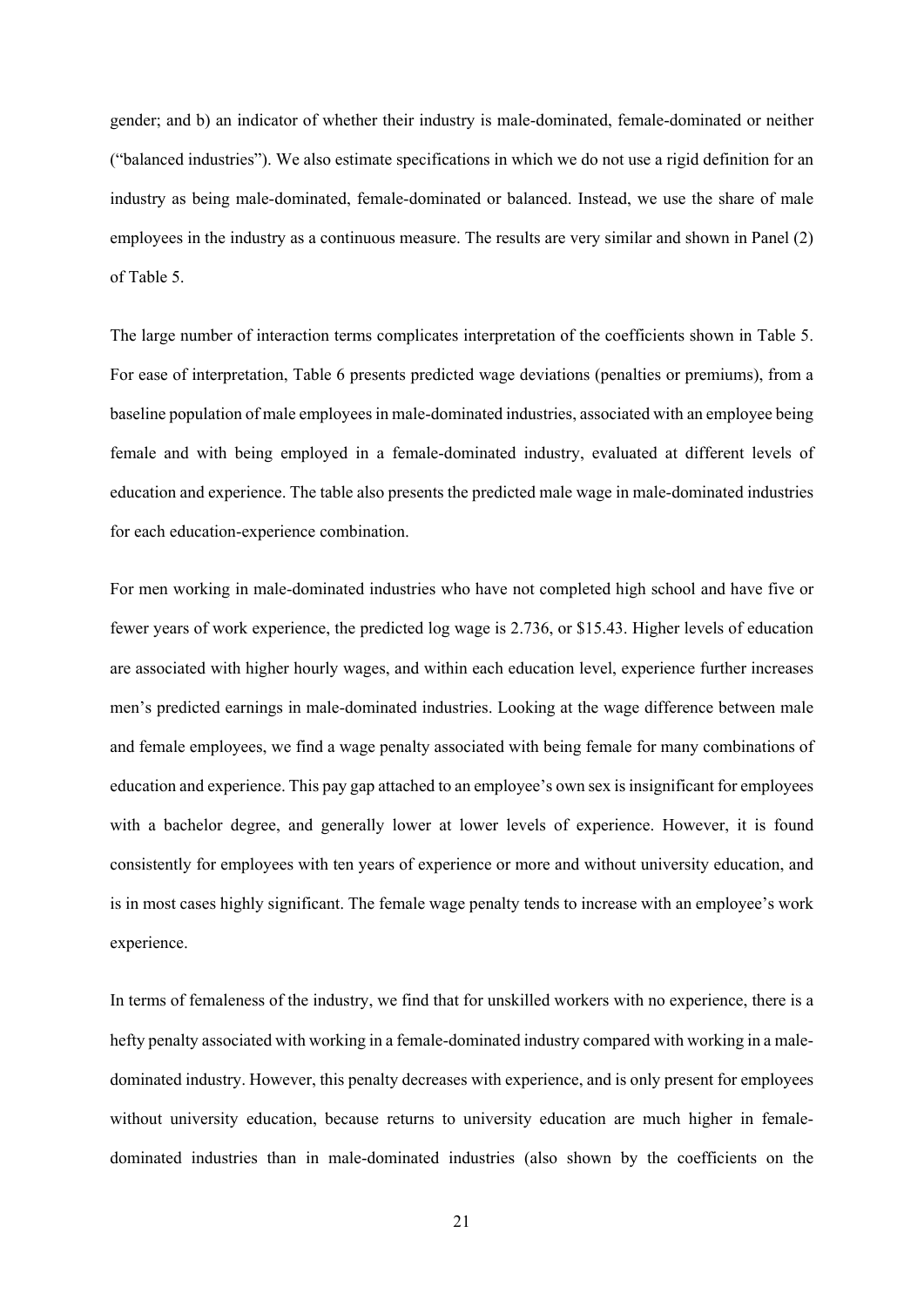interactions between the education variables and the female-dominated industry indicator variable in Table 5). Returns to experience, while differing strongly by individual gender (see interactions with "female" in Table 5), do not differ by femaleness of the industry.

To summarise, it appears that there is indeed a strong penalty associated with working in an industry that is typically female. This penalty is found for male and female employees alike, and suggests that the award system sets systematically lower minimums the more heavily an industry employs women. However, due to the higher returns to university education in such industries, this effect applies only to less educated employees.18 Moreover, we do not find any evidence that the award wage system rewards experience in female industries any less well than it does in male industries. Instead, we find strong differences in returns to experience by individual gender: individual career progression is faster for men than it is for women, rather than being faster in male-dominated industries than in female-dominated ones. Since the award system has no way of tailoring wages to an individual's gender, this cannot plausibly be caused by the award system.

## *8.3 Which jobs have a femaleness penalty?*

For award-reliant employees, there is a penalty for working in a female-dominated field compared with working in a male-dominated field, but only for those with medium or lower levels of educational attainment. However, because award wages are less likely to be binding the more highly skilled is the employee, a large percentage of award-reliant employees has low education levels. In our sample, 31.9% of all male award-reliant employees and 29.2% of all female award-reliant employees were in our lowest educational attainment category (had not completed high school).

<sup>&</sup>lt;sup>18</sup> This finding contrasts with the large penalties found by Miller (1994), Wooden (1999) and Coelli (2014) for university-educated (as well as less-educated) employees working in female-dominated fields in the private sector. To further verify our results, we repeated the estimations shown in Table 5 for employees who do *not* receive an award wage. In line with the cited studies, we find a substantial wage penalty for typical female work *outside* of the award system: wages increase strongly and significantly when the share of men employed in the industry/occupation increases. Our results do not contradict the earlier studies, but rather supplement them: while a penalty for female-dominated occupations/industries is present in our data, we show that within the award system, it only exists for lower-educated workers. Detailed results of additional estimations on non-award-reliant employees are available on request.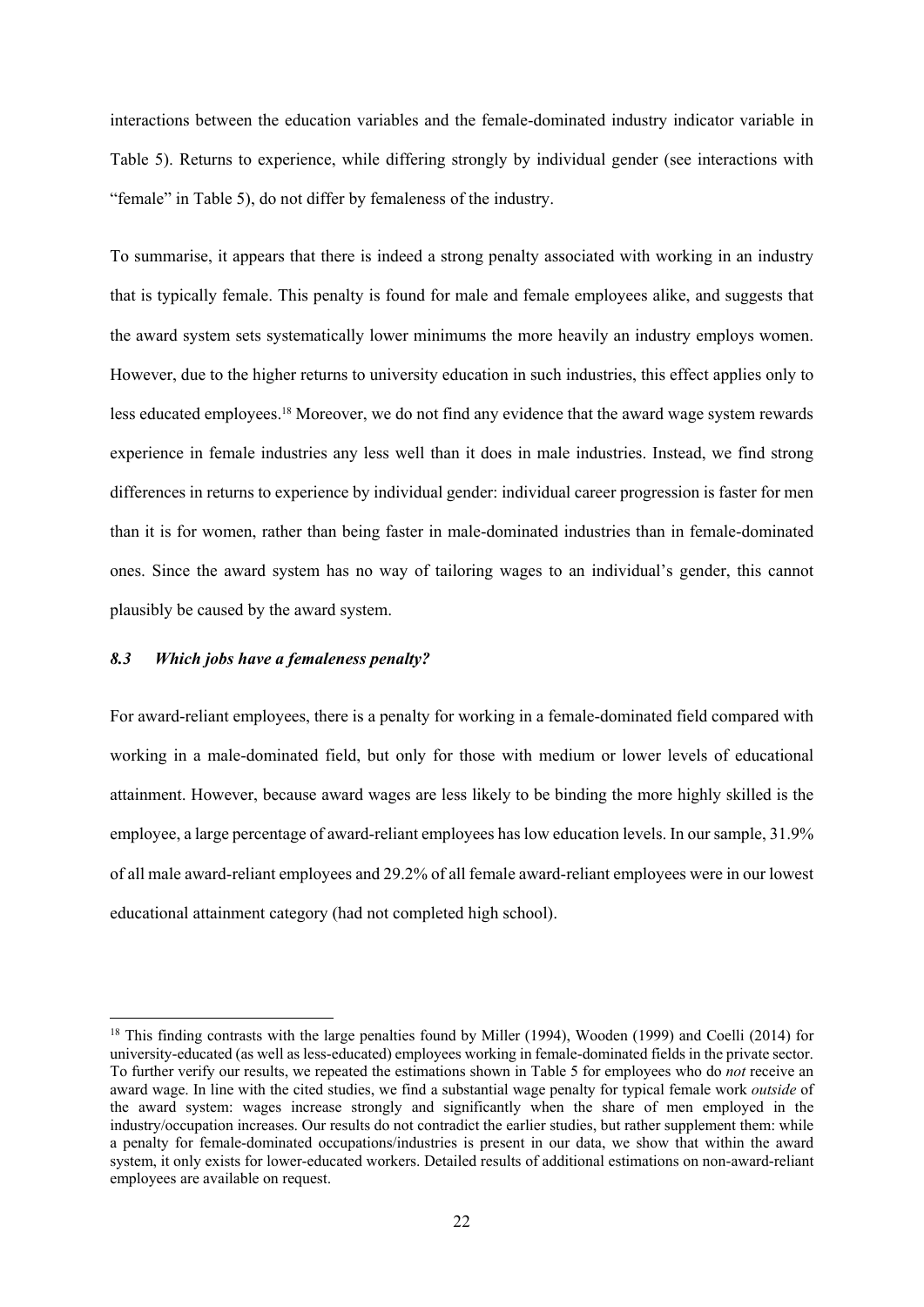To illustrate the type of workers affected by this penalty, Table 7 shows the 10 largest industries and 10 largest occupations in which award-reliant employees without university degree qualifications work. The 10 most common occupations account for 44.9% of these employees and the 10 most common industries account for 52.7%. The table reports, for award-reliant employees without university-level qualifications, HILDA Survey estimates of the female employment share, average hourly wage and employment share of each industry and occupation. Also reported in the table is whether, based on the census data, the industry or occupation is classified as male-dominated, female-dominated or genderbalanced.<sup>19</sup>

The 10 most common industries in which award-reliant employees without university-level qualifications are employed comprise four female-dominated, two male-dominated and four genderbalanced industries. The male-dominated industries are 'construction services' and 'road transport', which pay relatively high wages to award-reliant employees without university qualifications; the hourly wage averages \$22.58 in construction services and \$20.43 in road transport. The female-dominated industries comprise 'other store-based retailing', 'accommodation', 'social assistance services' and 'residential care services'. Three of these female-dominated industries pay relatively low wages for award-reliant employees without university qualifications, all having average hourly wages of between \$15.72 and \$17.53, while 'residential care services' pays a substantially higher average wage of \$19.32.

Important occupations for non-university-qualified award-reliant employees, as shown in the lower panel of Table 9, broadly reflect the major industry categories. The 10 most common occupations include three female-dominated ones: hospitality workers, who are commonly employed in the accommodation industry; personal carers and assistants, who are commonly employed in the residential care services industry; and child carers, who are commonly employed in the social assistance services industry. The average hourly wages of award-reliant non-university-qualified employees in these occupations are quite low for hospitality workers and child carers, at \$15.97 and \$15.69, respectively, and somewhat higher for personal carers and assistants, at \$19.13. Four of the 10 most common

<sup>&</sup>lt;sup>19</sup> The classification of occupations as male-dominated, female-dominated or gender-balanced based on Census data follows the same principle as the classification for industries. Details are reported in the Appendix.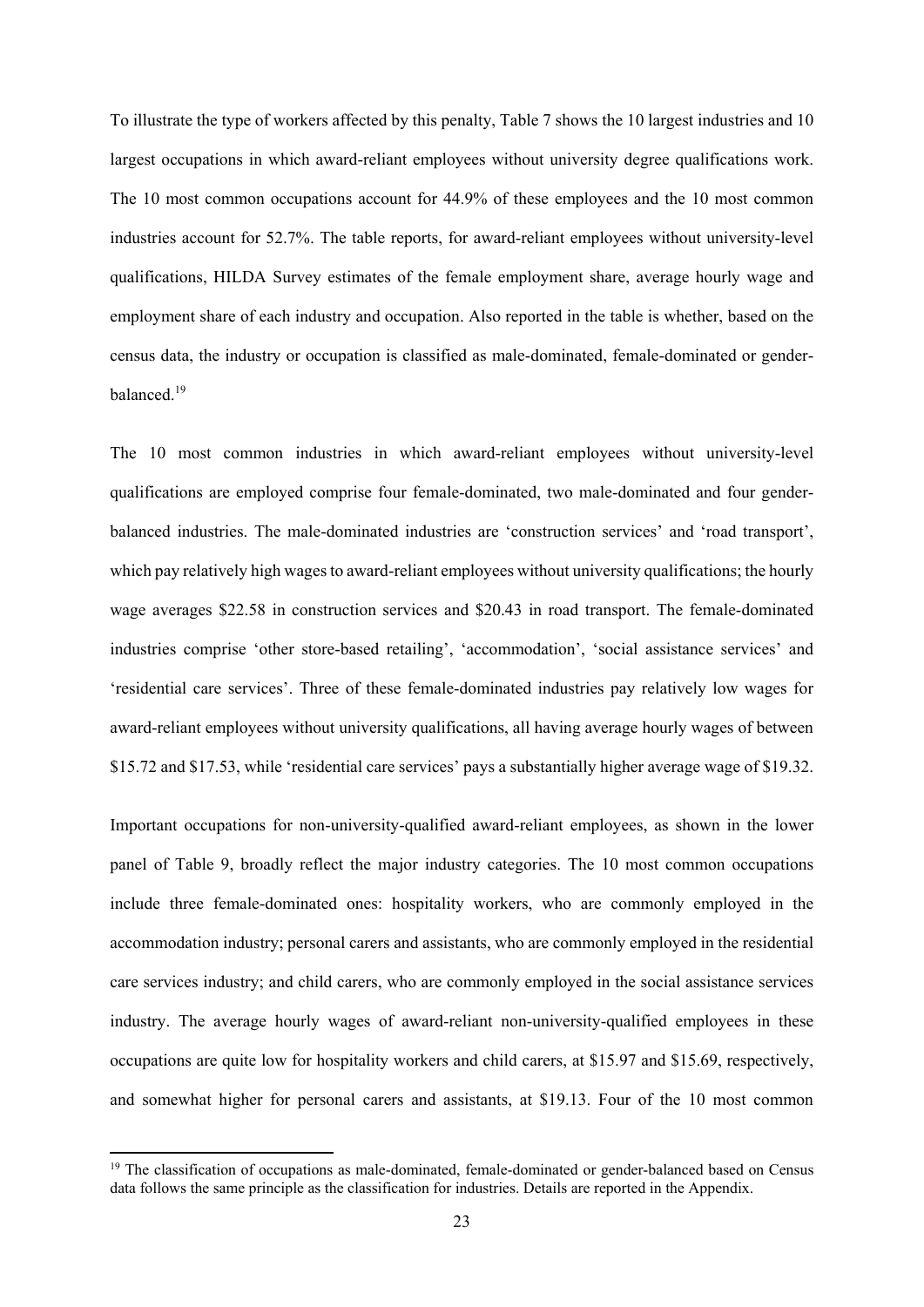occupations are male-dominated: truck drivers, mobile plant operators, and miscellaneous labourers. Employers in 'road transport' are likely to employ many of the employees working as truck drivers and a sizable number of store persons; while the 'construction services' industry commonly employs mobile plant operators and miscellaneous labourers. All four of these occupations are relatively well-paid, with the average hourly wage ranging from \$19.33 to \$21.65.

Overall, the femaleness penalty for low-educated, award-reliant workers seems to stem to a large degree from lower wages in retail, hospitality and personal care compared to workers in construction and road transport. There are many potential reasons for this disparity. To the degree that the minimum wage level set by the industrial court is informed (however indirectly) by 'typical' wages in the industry or a general perception of an "appropriate" wage level, male-dominated fields might have benefited from a long history of strong unionisation that led to higher average wages—a history not shared by service jobs—which may contribute to female-dominated fields falling behind.

It is also possible that minimum wages include compensation for certain non-monetary job characteristics, such as the dirtiness or dangerousness of a job. If these job characteristics are correlated with the share of women working in an occupation, a spurious correlation of hourly wages with the femaleness of an occupation or industry could be the result. For example, the \$4.08 hourly wage premium for mobile plant operators relative to child carers might be compensation for higher rates of work accidents, noisy environments, the requirement to perform outdoor work in often unfavourable weather conditions, or other non-monetary job characteristics. However, this argument seems less compelling in a comparison of, for example, the average wage for truck drivers (\$21.65) with that of hospitality workers (\$15.97), where the latter group of employees would often perform physically demanding work in hot and/or loud environments.

#### **9 Conclusions**

In this paper, we investigate the impact of the Australian award wage system on the gender pay gap. In the Australian award system, an industrial court sets a multitude of different minimum wages for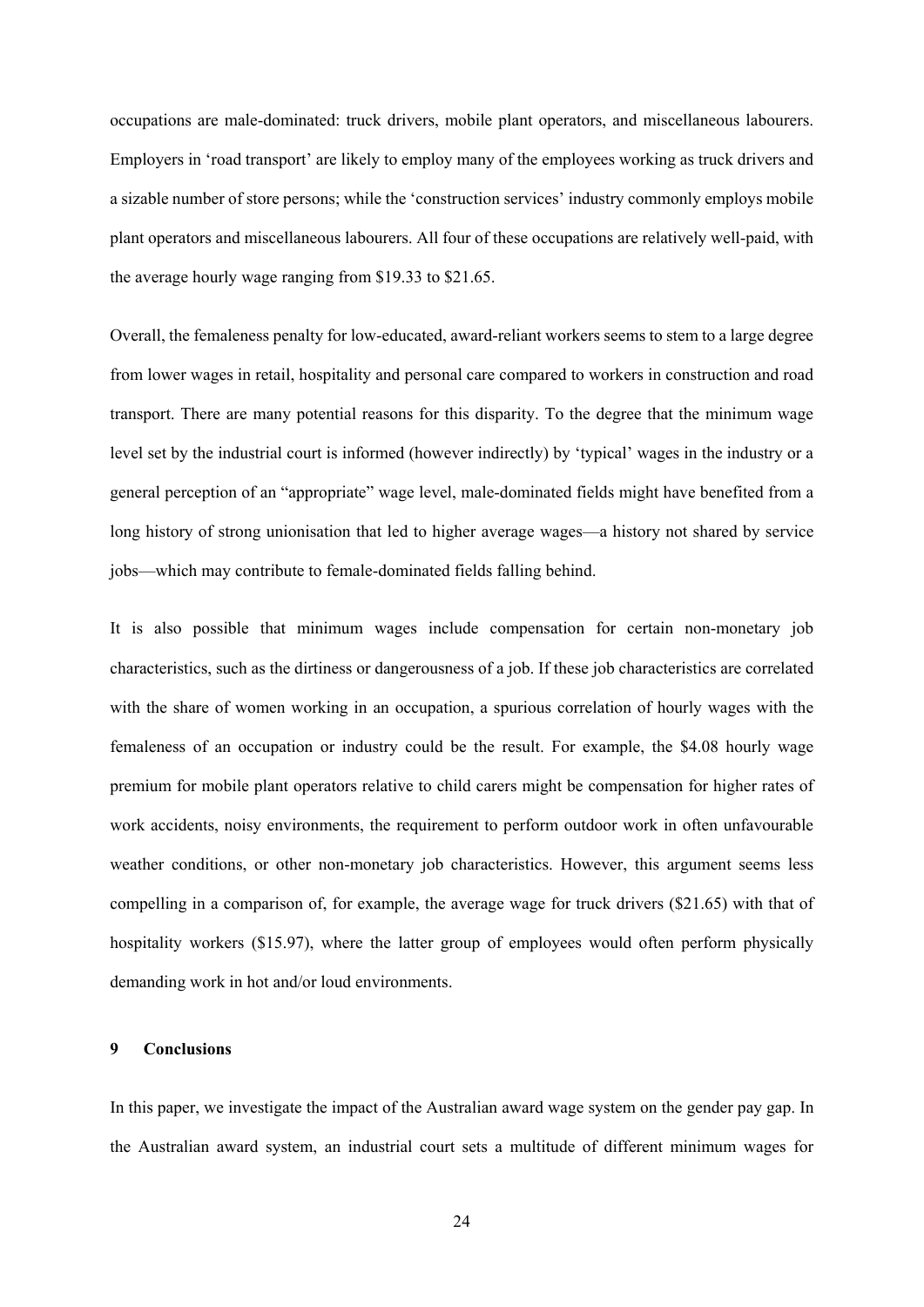different occupations and industries. If these minimum wages are binding, they act to reduce wage dispersion within the occupation and/or industry to which they apply.

This system should reduce overall wage dispersion in the labour market. Previous evidence, such as by Gregory (1999) and Kahn (2015), shows that a more compressed wage distribution tends to go hand-inhand with a lower gender pay gap by setting an equal minimum standard for both women and men. However, with a multitude of minimum wages, it is ex ante unclear whether the same effect occurs: since men and women are not distributed equally across industries and occupation, the minimum standard applicable to men can on average differ from the minimum standard applicable to women. If industries and/or occupations that are predominantly female have systematically lower minimum wages, the award system could in principle create a gender pay gap larger than that created by a market without intervention.

We find that the gender pay gap is substantially lower within the award system, but the system nonetheless does contain a penalty to working in typical female jobs for those with low to medium levels of educational attainment. Previous studies by Miller (1994), Wooden (1999) and Coelli (2014), examining all (award-reliant and non-award-reliant) employees, also found a substantial penalty for working in female-dominated fields. Our analysis shows that this penalty is not entirely driven by employees paid above minimum wages.

It is not immediately clear whether this job-femaleness penalty in the low-skill sector of the labour market can be interpreted as discrimination against women, and this paper does not attempt to determine conclusively whether the minimum wages as set by the Fair Work Commission are "justified" or not. In principle, the job-femaleness penalty could result from the Commission taking into account factors other than the required skill level, such as 'dirtiness' and 'danger', in determining the minimum wage of a job. If true, and typical male jobs tend to have less desirable traits than typical female jobs, the observed job-femaleness penalty would result.

There is in fact little evidence that such non-skill factors are considered in Fair Work Commission decisions; there is certainly no transparent, data-driven process for the setting of minimum wages in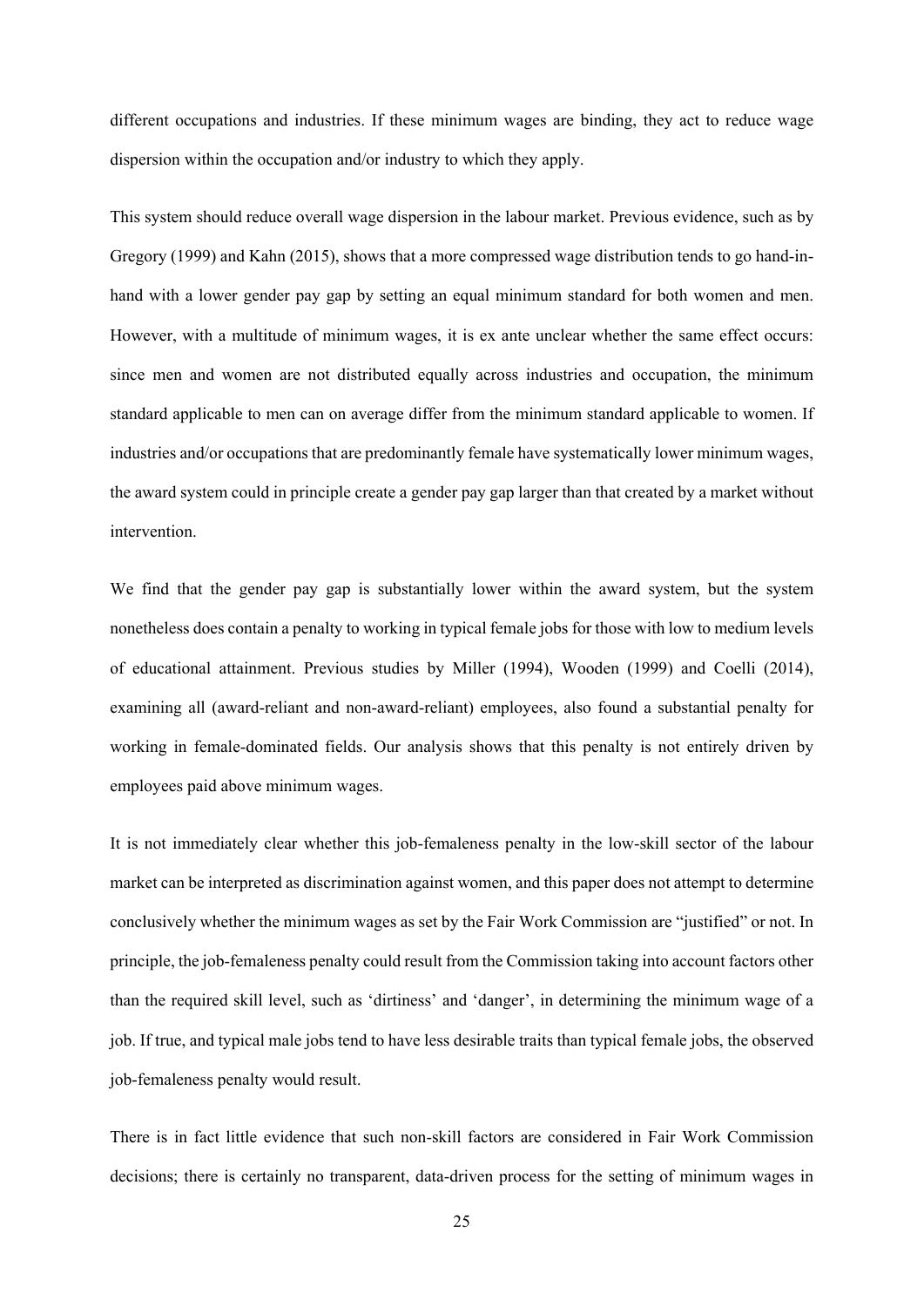place that could establish a direct link between the job-femaleness penalty and objective job characteristics. We therefore doubt that the observed job-femaleness penalty is actually derived from compensating differentials determined by the Fair Work Commission. Rather, what seems more likely is that the award-wage decisions have been influenced by observed "typical" wages in industries and occupations, and male-dominated fields have benefited from a long history of strong unionisation that led to higher average wages.

In any case, irrespective of whether non-skill-related differences in award wages are justified by other job characteristics, what is clear is that the gender wage gap among minimum-wage employees is greater than it would be were award wages neutral with respect to the gender composition of jobs. Indeed, the gender wage gap within the award system would probably be negative if minimum wages depended only on the skill requirements of jobs, since the observed human capital of female minimum-wage employees is on average greater than the observed human capital of male minimum-wage employees.

While we have found a job-femaleness penalty for low- and medium-educated employees, we do not find such a penalty for (the relatively small group of) employees with university degree qualifications. Moreover, while female minimum-wage employees have lower returns to experience than male minimum-wage employees, career progression is not rewarded less in female-dominated fields than it is in male-dominated fields. Consequently, differences in individual career progression is the only plausible explanation for gender-differences in returns to experience among award-reliant employees.

Differences in individual career progression may be caused by any number of factors, some being related to discrimination and others not; this analysis does not attempt to further explain the mechanism underlying this phenomenon. It is possible that social norms and thus social pressure lead to an inequitable distribution of the workload at home, which leaves women with less time to invest in the accumulation of skills that are relevant to their paid work. Gender differences in individual preferences for home production could lead to the same empirical phenomenon.<sup>20</sup> Employer prejudice could also

 $^{20}$  In theory, gender differences in preferences for non-monetary job attributes, such as dirtiness and dangerousness, could also play a role. If on average men have lower disutility from danger or dirt than women, the equilibrium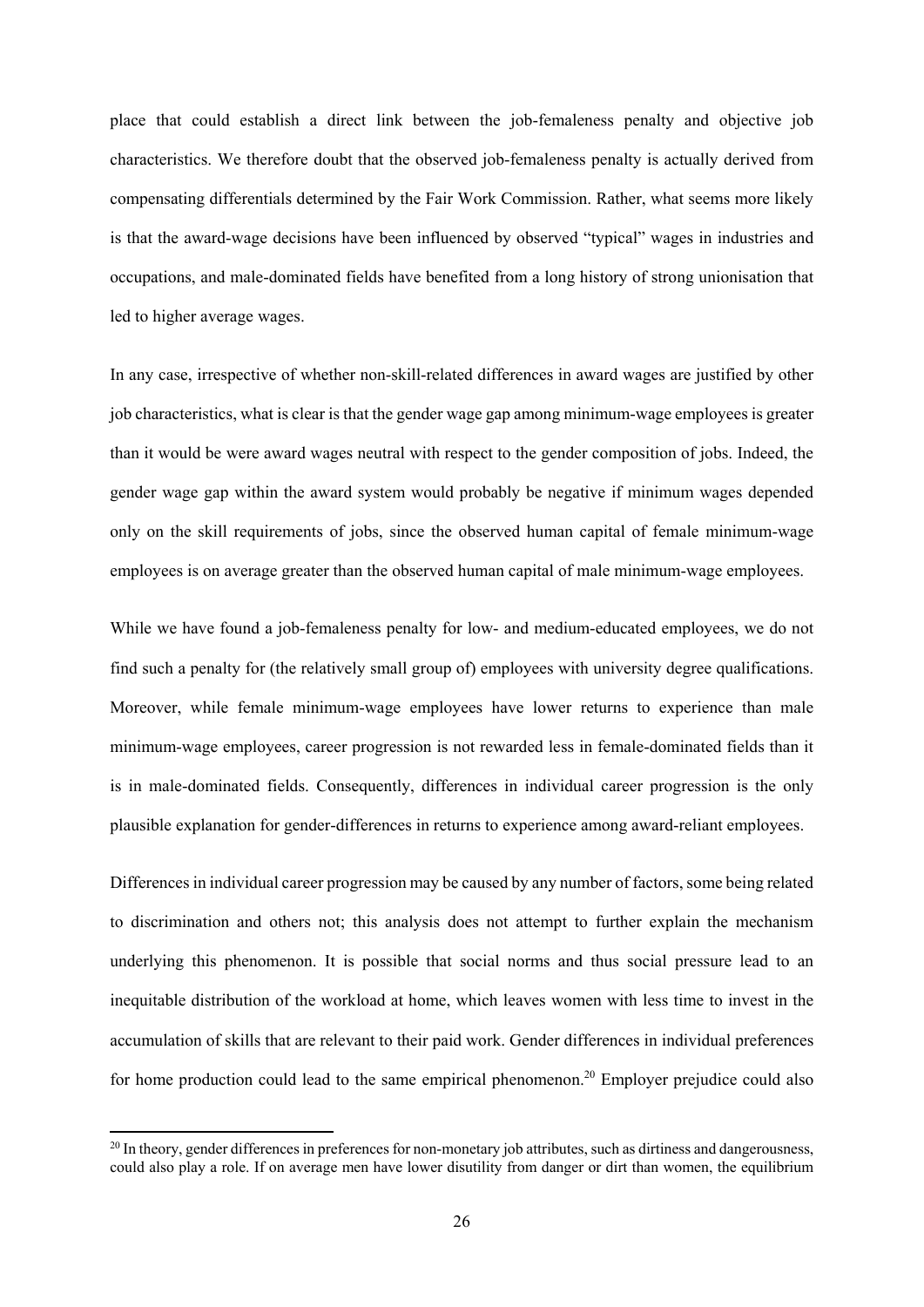hold women back, which in turn could further reduce their human capital investments as returns to investments drop, and again produce the same pattern in the data. A mix of all those factors could be at play. However, disentangling those mechanisms is beyond the scope of this study, which has only set out to examine the role of the award wage system itself.

#### **10 References**

Albrecht J., Bjorklund A. and Vroman S. (2003). 'Is there a glass ceiling over Sweden?', *Journal of Labor Economics*, Volume 21(1), pp. 145–177.

Arulampalam W., Booth A.L. and Bryan, M.L. (2007). 'Is there a glass ceiling over Europe?' *Industrial and Labor Relations Review*, Volume 60, pp. 163–186.

Austen, S. (2003). 'Gender Differences in the Likelihood of Low Pay in Australia', *Australian Journal of Labour Economics*, Volume 6, pp. 153–176.

Austen S., Jefferson T., Preston A. and Seymour R. (2008). *Gender Pay Differentials in Low-Paid Employment*, Research Report 3/09, report commissioned by the Australian Fair Pay Commission, Melbourne.

Australian Bureau of Statistics (ABS) (2001) *Employee Earnings and Hours, Australia, May 2000*, ABS Catalogue No. 6306.0, ABS, Canberra.

Australian Bureau of Statistics (ABS) (2006a) *ANZSCO - Australian and New Zealand Standard Classification of Occupations, First Edition, 2006*, ABS Catalogue No. 1202.0, ABS, Canberra.

Australian Bureau of Statistics (ABS) (2006b) *ANZSIC - Australian and New Zealand Standard Industrial Classification, Revision 1.0, 2006*, ABS Catalogue No. 1292.0, ABS, Canberra.

Australian Bureau of Statistics (ABS) (2006c), *Employment and Income*, TableBuilder. Findings based on use of ABS TableBuilder data.

Australian Bureau of Statistics (ABS) (2011a) *Employee Earnings and Hours, Australia, May 2010*, ABS Catalogue No. 6306.0, ABS, Canberra.

outcome is for a greater proportion of men to work in dirty and dangerous jobs, associated with which would be an overall gender gap in pay. However, while this argument is often used to explain gender differences in career choices, it is more problematic as an explanation of why women advance more slowly than men when they have chosen the same career path. This could play a role if such undesirable job attributes became more prevalent as one progressed to higher-ranked positions, but this does not seem likely.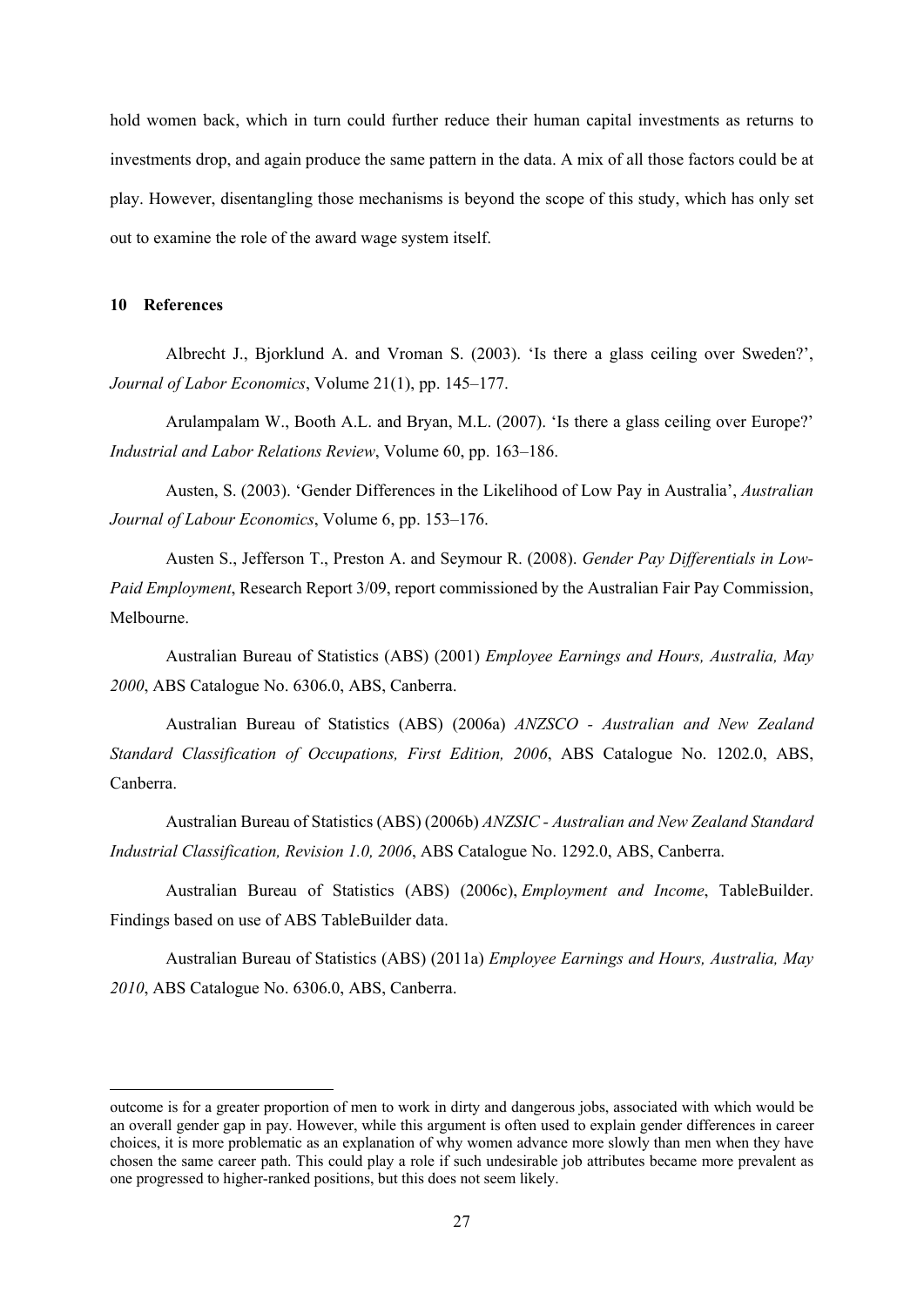Australian Bureau of Statistics (ABS) (2011b), *Employment, Income and Unpaid Work*, TableBuilder. Findings based on use of ABS TableBuilder data.

Australian Bureau of Statistics (ABS) (2016) *Average Weekly Earnings, Australia, May 2016*, Time Series Spreadsheets, ABS Catalogue No. 6302.0, ABS, Canberra.

Australian Bureau of Statistics (ABS) (2017) *Employee Earnings and Hours, Australia, May 2016*, ABS Catalogue No. 6306.0, ABS, Canberra.

Barón J.D. and Cobb-Clark D. (2010). 'Occupational segregation and the gender wage gap in private- and public-sector employment: A distributional analysis', *Economic Record*, Volume 86, pp. 227–246.

Blinder, A. (1973). 'Wage Discrimination: Reduced Form and Structural Estimates', *Journal of Human Resources*, Volume 8, pp. 436–455.

Boll, C., Hüning, H., Leppin, J. and Puckelwald, J. (2015) 'Potential Effects of a Statutory Minimum Wage on the Gender Pay Gap – A Simulation-Based Study for Germany', SOEP papers, no. 766.

Booth A.L. and Wood M. (2008). 'Back-to-Front Down Under? Part-Time/Full-Time Wage Differentials in Australia', *Industrial Relations*, Volume 47, pp. 114–135.

Coelli M.B. (2014). 'Occupational differences and the Australian Gender Wage Gap', *The Australian Economic Review*, Volume 47, no. 1, pp. 44–62.

Dex, S., Sutherland, H. and Joshi, H. (2000) 'Effects Of Minimum Wages on the Gender Pay Gap', *National Institute Economic Review*, no. 173, pp. 80-88.

Eastough K. and Miller P.W. (2004). 'The Gender Wage Gap in Paid- and Self-Employment in Australia', *Australian Economic Papers*, Volume 2004 (September), pp. 257–276.

Gregory B. (1999). 'Labour Market Institutions and the Gender Pay Ratio', *The Australian Economic Review*, Volume 32, pp. 273–278.

Hallward-Driemeier, M., Rijkers, B. and Waxman, A. (2015) Can Minimum Wages Close the Gender Wage Gap? Evidence from Indonesia', *Review of Income and Wealth* (early online: DOI: 10.1111/roiw.12219.)

Jefferson T. and Preston A. (2007). 'Australian Wage Determination and Gender Equity: a view from the West', *Public Policy*, Volume 2, pp. 119–129.

Kahn, L. (2015) 'Wage compression and the gender pay gap', IZA World of Labor 2015: 150. DOI: 10.15185/izawol.150.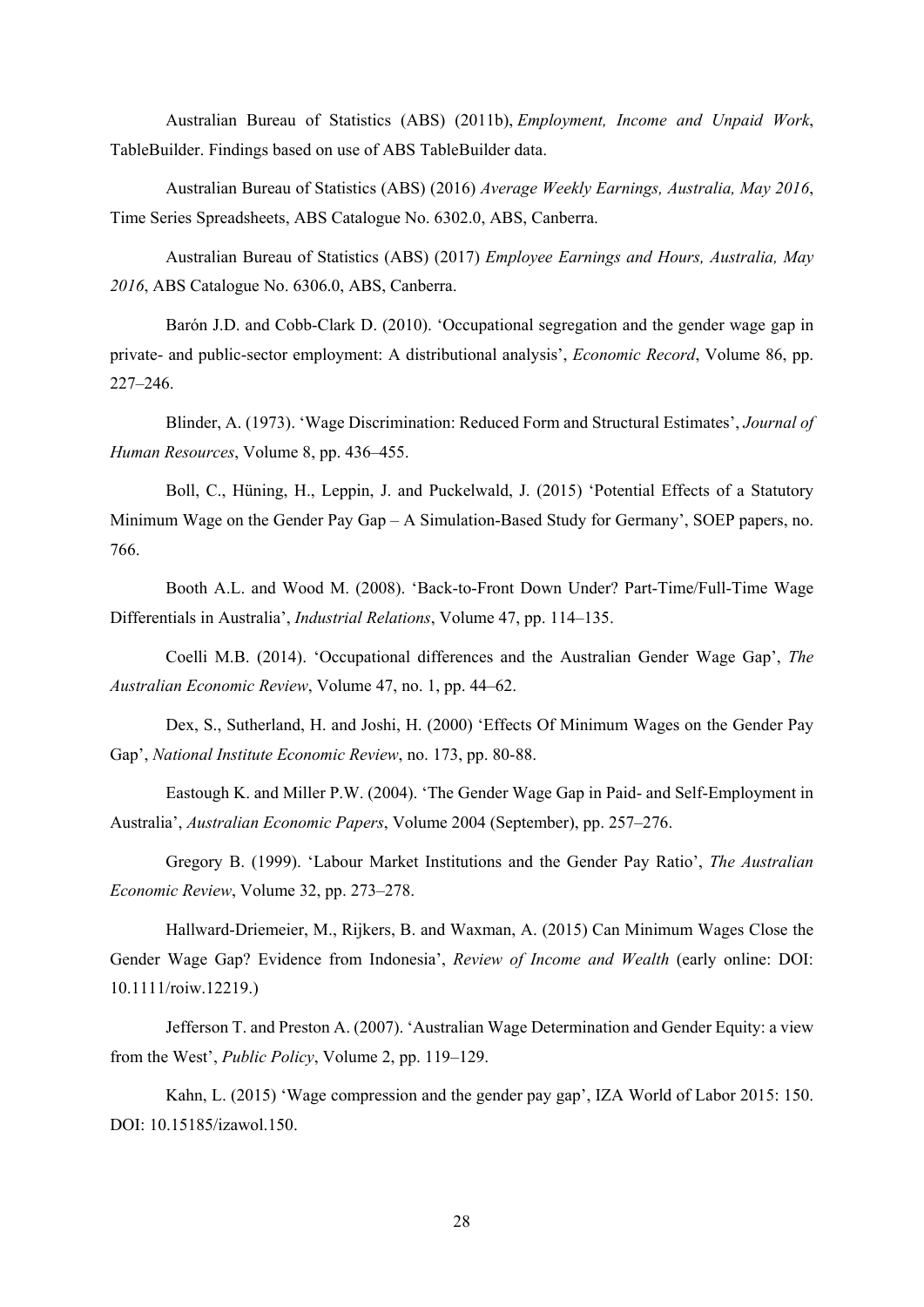Kee H.J. (2006). 'Glass Ceiling or Sticky Floor? Exploring the Australian Gender Pay Gap', *The Economic Record*, Volume 82, pp. 408–427.

Lee and Miller (2004). 'Occupational Segregation on the Basis of Gender: The Role of Entrylevel Jobs', *Australian Journal of Labour Economics*, Volume 7, pp.355-374.

McMillan J., Beavis A. and Jones F.L. (2009). 'The AUSEI06: A new socioeconomic index for Australia', *Journal of Sociology*, Volume 45, pp. 123–149.

Miller (1994). 'Occupational segregation and wages in Australia', *Economics Letters*, Volume 45, pp.367-371.

National Economic Council, the Council of Economic Advisers, the Domestic Policy Council, and the Department of Labor (2014) 'The Impact of Raising the Minimum Wage for Women: And the Importance of Ensuring a Robust Tipped Minimum Wage', The White House, Washington.

Oaxaca R. (1973). 'Male-Female Wage Differentials in Urban Labor Markets', *International Economic Review*, Volume 14, pp. 693–709.

OECD (2014) Employment Database, accessed at https://www.oecd.org/gender/data/genderwagegap.htm on 8 December 2016.

Robinson, H. (2005) 'Regional Evidence on the Effect of the National Minimum Wage on the Gender Pay Gap', *Regional Studies*, Volume 39, no. 7, pp. 855-872.

Summerfield M., Freidin S., Hahn M., Li N., Macalalad N., Mundy L, Watson N., Wilkins R. and Wooden M. (2015), *'HILDA User Manual – Release 14'*, Melbourne Institute of Applied Economic and Social Research, University of Melbourne.

Ware J., Snow K. and Kosinski M. (2000). *SF−36 Health Survey: Manual and Interpretation Guide*, QualityMetric Inc., Lincoln, Rhode Island.

Whitehouse G. and Frino B. (2003). 'Women, Wages and Industrial Agreements', *Australian Journal of Labour Economics*, Volume 6, pp. 579–596.

Wilkins R. and Wooden M. (2011). 'Measuring Minimum Award Wage Reliance in Australia: The HILDA Survey Experience,' Melbourne Institute of Applied Economic and Social Research, University of Melbourne, Working Paper No. 11/2011.

Wooden, M. (1999). 'Gender Pay Equity and Comparable Worth in Australia: A Reassessment', *The Australian Economic Review,* Volume 32, pp. 157–171.

Wooden, M. (2000). *The Transformation of Australian Industrial Relations*, The Federation Press, Sydney.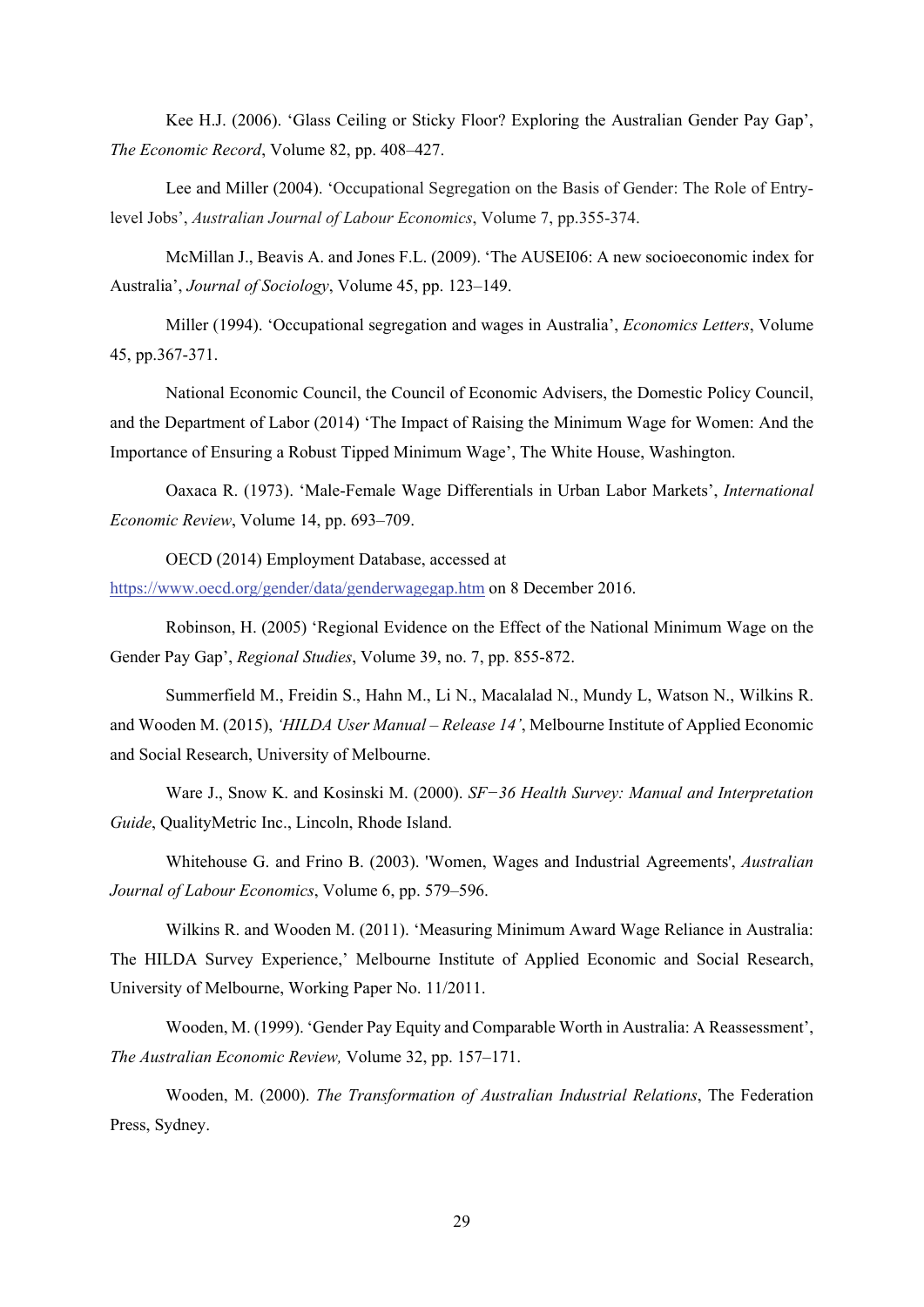## **11 Tables and Figures**

| Table 1: Descriptive statistics by gender and method of setting pay |
|---------------------------------------------------------------------|
|---------------------------------------------------------------------|

|                                          |        | Other method of setting pay | Paid exactly the award rate |        |
|------------------------------------------|--------|-----------------------------|-----------------------------|--------|
|                                          | Men    | Women                       | Men                         | Women  |
| Hourly wage in main job (2008 A\$)       |        |                             |                             |        |
| Mean                                     | 32.26  | 26.18                       | 20.74                       | 18.63  |
| $10th$ percentile                        | 15.16  | 13.32                       | 12.01                       | 11.21  |
| $25th$ percentile                        | 19.94  | 17.37                       | 15.00                       | 14.05  |
| $50th$ percentile                        | 27.60  | 23.38                       | 17.84                       | 16.72  |
| 75 <sup>th</sup> percentile              | 38.94  | 31.88                       | 23.66                       | 20.92  |
| 90 <sup>th</sup> percentile              | 54.69  | 41.67                       | 31.68                       | 27.26  |
| Highest educational attainment (%)       |        |                             |                             |        |
| Postgraduate qualification               | 15.70  | 18.25                       | 4.13                        | 5.69   |
| Bachelor degree                          | 19.99  | 26.60                       | 9.04                        | 12.19  |
| Diploma                                  | 9.66   | 12.37                       | 7.75                        | 10.55  |
| Trade certificate III or IV              | 29.05  | 15.88                       | 31.18                       | 26.13  |
| High school completion                   | 13.10  | 12.98                       | 15.98                       | 16.23  |
| Less than high school completion         | 12.50  | 13.93                       | 31.92                       | 29.20  |
| Experience (%)                           |        |                             |                             |        |
| None                                     | 1.50   | 0.99                        | 3.18                        | 1.08   |
| Up to 5 years                            | 4.64   | 5.81                        | 6.88                        | 8.53   |
| 5 to 10 years                            | 16.86  | 19.53                       | 19.05                       | 20.37  |
| 10 to 20 years                           | 31.35  | 34.80                       | 28.04                       | 37.47  |
| 20 to 30 years                           | 28.76  | 29.49                       | 26.72                       | 23.94  |
| More than 30 years                       | 16.86  | 9.38                        | 16.13                       | 8.61   |
| Method of setting pay (%)                |        |                             |                             |        |
| Paid exactly the award rate              |        |                             | 100.00                      | 100.00 |
| Collective agreement                     | 41.74  | 53.62                       |                             |        |
| Individual agreement                     | 50.94  | 40.65                       |                             |        |
| Combination of collective and individual |        |                             |                             |        |
| agreement, or other method               | 7.34   | 5.73                        |                             |        |
| Number of observations                   | 16,440 | 15,116                      | 2,107                       | 3,373  |

*Source*: HILDA Survey, Waves 8 to 14. *Notes*: Results are weighted using cross-sectional population weights designed to ensure representativeness of the Australian population. See Summerfield et al. (2014) for details. *Experience* measures total years of employment since (first) leaving full-time education. *Method of Setting Pay* presents the wage setting arrangement as self-reported for private sector employees. All public sector employees are covered by collective agreements and are accordingly classified as having 'other method of setting pay'.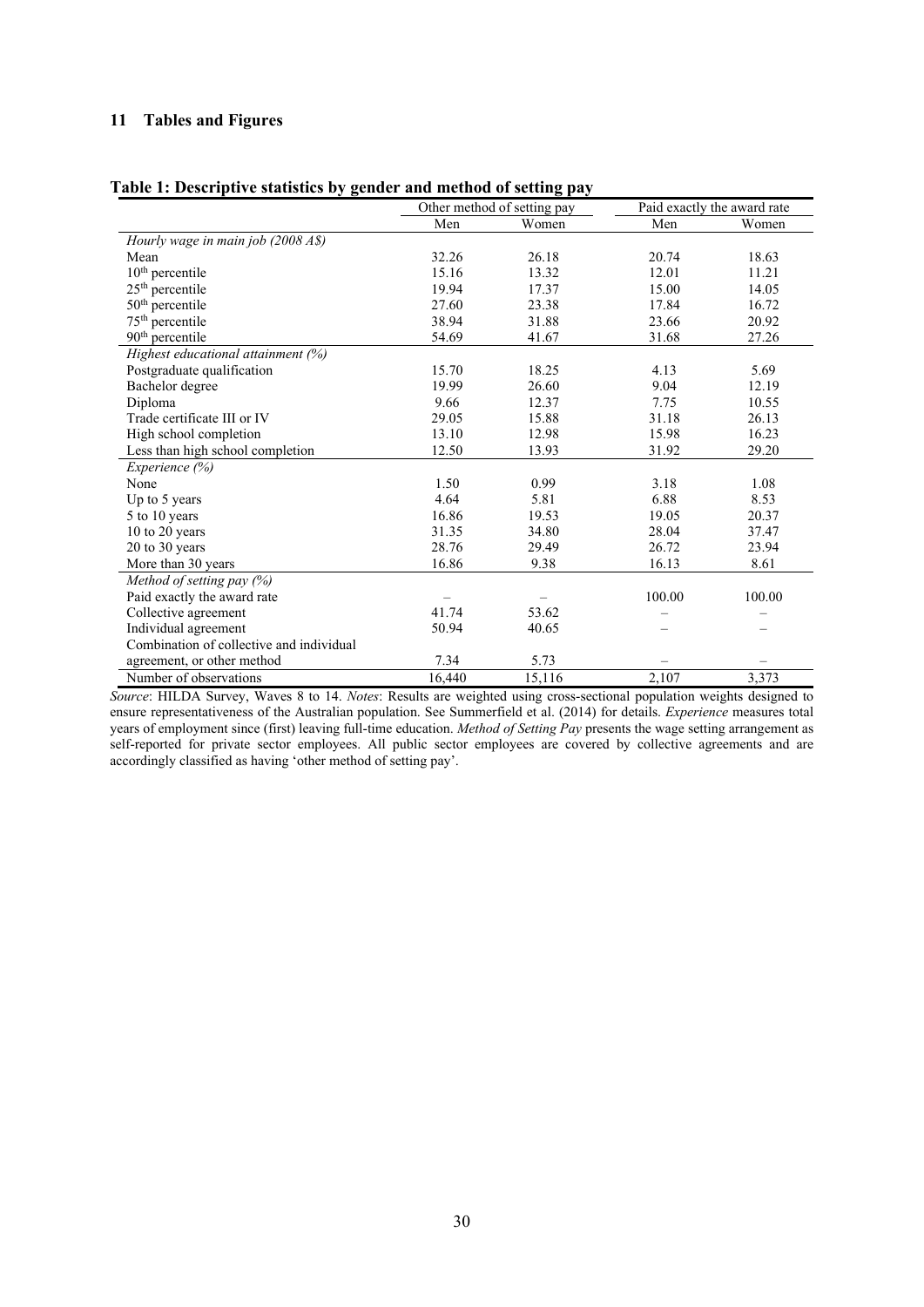| Table 2: Measures of minimum wage 'bite' by gender, education and experience |  |  |  |
|------------------------------------------------------------------------------|--|--|--|
|                                                                              |  |  |  |

|                                   | Probability of being award-reliant |        | Kaitz Index |        |
|-----------------------------------|------------------------------------|--------|-------------|--------|
|                                   | Men                                | Women  | Men         | Women  |
| All employees                     | 12.4%                              | 18.5%  | 0.630       | 0.700  |
| By highest educational attainment |                                    |        |             |        |
| Postgraduate qualification        | 3.6%                               | 6.6%   | 0.524       | 0.673  |
| Bachelor degree                   | $6.0\%$                            | 9.4%   | 0.585       | 0.697  |
| Diploma                           | 10.2%                              | 16.2%  | 0.608       | 0.777  |
| Trade certificate III or IV       | 13.2%                              | 27.2%  | 0.709       | 0.828  |
| High school completion            | 14.7%                              | 22.2%  | 0.675       | 0.774  |
| Less than high school completion  | 26.5%                              | 32.3%  | 0.828       | 0.847  |
| By Experience                     |                                    |        |             |        |
| None                              | 23.0%                              | 19.9%  | 0.822       | 0.674  |
| Up to 5 years                     | 17.3%                              | 25.0%  | 0.778       | 0.784  |
| 5 to 10 years                     | 13.8%                              | 19.2%  | 0.714       | 0.753  |
| 10 to 20 years                    | 11.2%                              | 19.7%  | 0.620       | 0.718  |
| $20$ to $30$ years                | 11.6%                              | 15.6%  | 0.635       | 0.679  |
| More than 30 years                | 11.9%                              | 17.3%  | 0.623       | 0.708  |
| Number of observations            | 18,547                             | 18,489 | 18,547      | 18,489 |

*Source*: HILDA Survey, Waves 8 to 14. *Notes*: See Table 1. The Kaitz Index shows the ratio of the average minimum wage to the average overall wage, separately for men and women and by level of education/experience.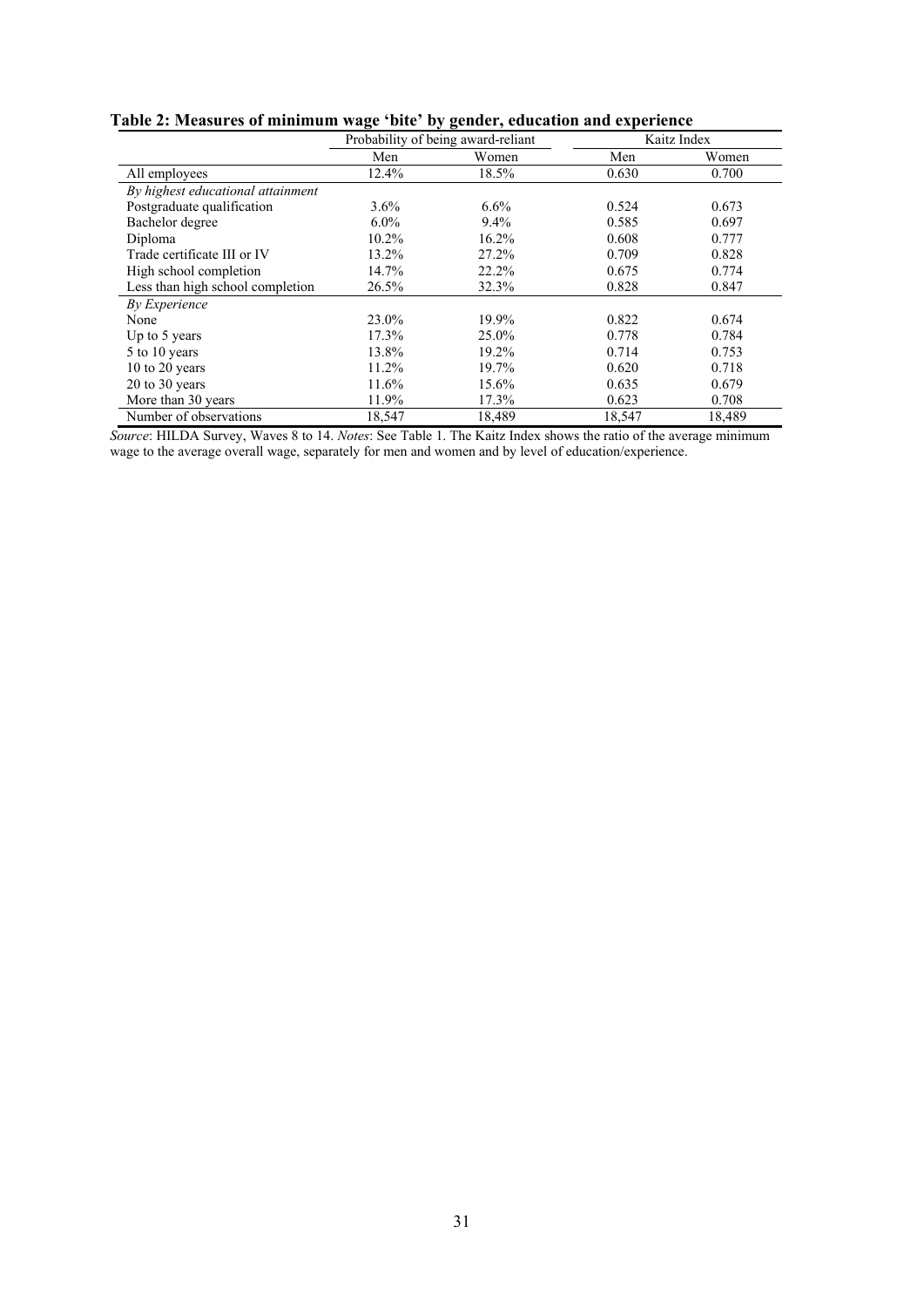|                                                                                       | All         |           |            | Men       |            | Women     |         |  |
|---------------------------------------------------------------------------------------|-------------|-----------|------------|-----------|------------|-----------|---------|--|
|                                                                                       | Coeff.      | Std. Err. | Coeff.     | Std. Err. | Coeff.     | Std. Err. | p-value |  |
| Highest educational attainment (Reference category: Less than high school completion) |             |           |            |           |            |           |         |  |
| Postgraduate qualification                                                            | $0.369***$  | 0.039     | $0.418***$ | 0.067     | $0.354***$ | 0.047     | 0.435   |  |
| Bachelor degree                                                                       | $0.268***$  | 0.026     | $0.215***$ | 0.045     | $0.288***$ | 0.030     | 0.181   |  |
| Diploma                                                                               | $0.152***$  | 0.024     | $0.177***$ | 0.049     | $0.138***$ | 0.027     | 0.484   |  |
| Trade certificate III or IV                                                           | $0.072***$  | 0.014     | $0.116***$ | 0.025     | $0.037*$   | 0.017     | 0.009   |  |
| High school completion                                                                | $0.066***$  | 0.018     | $0.100**$  | 0.031     | $0.048*$   | 0.022     | 0.171   |  |
| Experience (in 10-year units)                                                         |             |           |            |           |            |           |         |  |
| Linear                                                                                | $0.143***$  | 0.025     | $0.205***$ | 0.041     | $0.106***$ | 0.032     | 0.059   |  |
| Squared                                                                               | $-0.021***$ | 0.006     | $-0.032**$ | 0.010     | $-0.016$   | 0.008     | 0.221   |  |
| Female                                                                                | $-0.091***$ | 0.013     |            |           |            |           |         |  |
| Constant                                                                              | $2.700***$  | 0.025     | $2.614***$ | 0.039     | $2.664***$ | 0.030     | 0.313   |  |
| Number of observations                                                                | 5,480       |           | 2,107      |           |            | 3,373     | 5,480   |  |
| Joint significance of all coeff.<br>on education (p-value)                            | 0.000       |           | 0.000      |           |            | 0.000     | 0.031   |  |
| Joint significance of all coeff.<br>on experience (p-value)                           | 0.000       |           | 0.000      |           |            | 0.000     | 0.011   |  |
| R-squared                                                                             | 0.094       |           | 0.079      |           |            | 0.098     |         |  |

**Table 3: Regressions of log hourly wages on education and work experience–Award-reliant employees** 

*Source*: HILDA Survey, Waves 8 to 14. *Notes*: See Table 1. \*, \*\* and \*\*\* indicate statistical significance at the 10%, 5% and 1% levels, respectively. *Coeff.*—Coefficient estimate; *Std. Err.*—Standard error. The last column shows the result of a t-test on the Null-hypothesis that men's and women's coefficients are equal. It is derived from a fully-interacted model on the full sample and tests the interaction of education/experience with a dummy indicating whether an employee is female. Reported is the pvalue.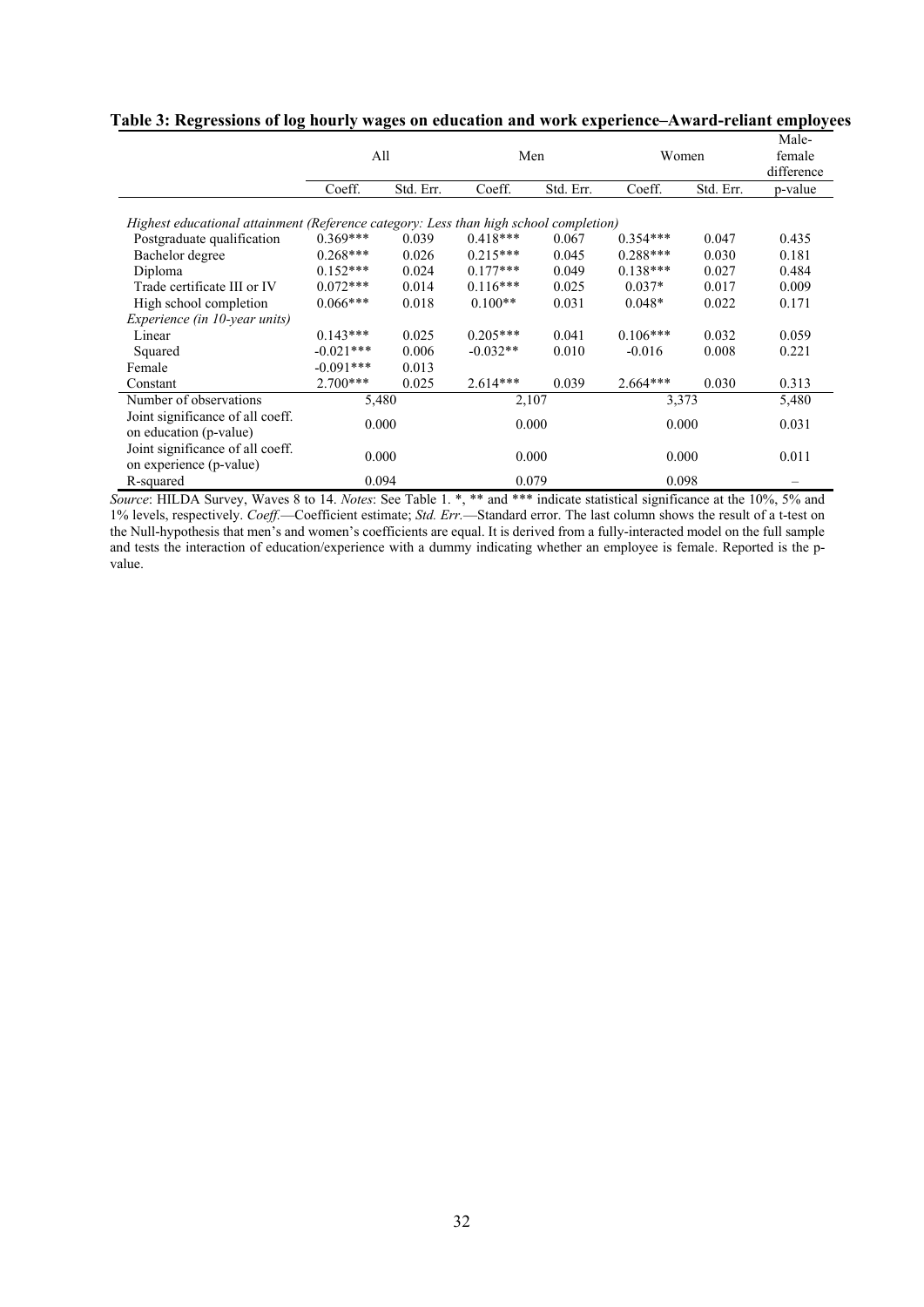|                                    |       | Male-dominated industries |       | Female-dominated industries |
|------------------------------------|-------|---------------------------|-------|-----------------------------|
|                                    | Men   | Women                     | Men   | Women                       |
| Hourly wage in main job (\$)       |       |                           |       |                             |
| Mean                               | 22.26 | 20.16                     | 21.26 | 19.04                       |
| $10th$ percentile                  | 13.56 | 13.09                     | 11.08 | 11.06                       |
| $25th$ percentile                  | 16.10 | 14.93                     | 15.26 | 14.03                       |
| $50th$ percentile                  | 19.36 | 17.90                     | 17.50 | 17.11                       |
| 75 <sup>th</sup> percentile        | 25.53 | 23.15                     | 23.68 | 21.32                       |
| 90 <sup>th</sup> percentile        | 35.47 | 26.60                     | 31.92 | 29.62                       |
| Highest educational attainment (%) |       |                           |       |                             |
| Postgraduate qualification         | 1.98  | 3.11                      | 8.82  | 7.88                        |
| Bachelor degree                    | 3.97  | 11.09                     | 15.92 | 14.54                       |
| Diploma                            | 4.63  | 12.88                     | 12.23 | 11.80                       |
| Trade certificate III or IV        | 36.02 | 20.13                     | 23.67 | 26.62                       |
| High school completion             | 14.95 | 14.60                     | 13.95 | 14.93                       |
| Less than high school completion   | 38.81 | 38.19                     | 25.41 | 24.23                       |
| Experience (%)                     |       |                           |       |                             |
| None                               | 4.20  | 1.33                      | 2.15  | 0.95                        |
| Up to 5 years                      | 4.82  | 10.14                     | 8.46  | 8.67                        |
| 5 to 10 years                      | 16.69 | 17.97                     | 22.13 | 20.17                       |
| 10 to 20 years                     | 29.69 | 36.99                     | 24.34 | 36.56                       |
| 20 to 30 years                     | 36.99 | 23.66                     | 27.19 | 24.09                       |
| More than 30 years                 | 17.93 | 9.91                      | 15.74 | 9.57                        |
| Number of observations             | 975   | 238                       | 353   | 1,911                       |

**Table 3: Wages, education and experience of award-reliant men and women in male-dominated industries and in female-dominated industries** 

*Source*: HILDA Survey, Waves 8 to 14. *Notes*: See Table 1. The sample is restricted to individuals who receive an award wage and who work in male-dominated or female-dominated industries. Industries are classified according to the ANZISC 3-digitlevel (ABS, 2006b). Industries are ranked by male employee share using Census data for 2006 and 2011. Weighted by total number of employees, the third of industries with the highest male share of employees are 'male-dominated'; the third with the lowest male share are 'female-dominated'. The middle tercile is not used for this part of the analysis.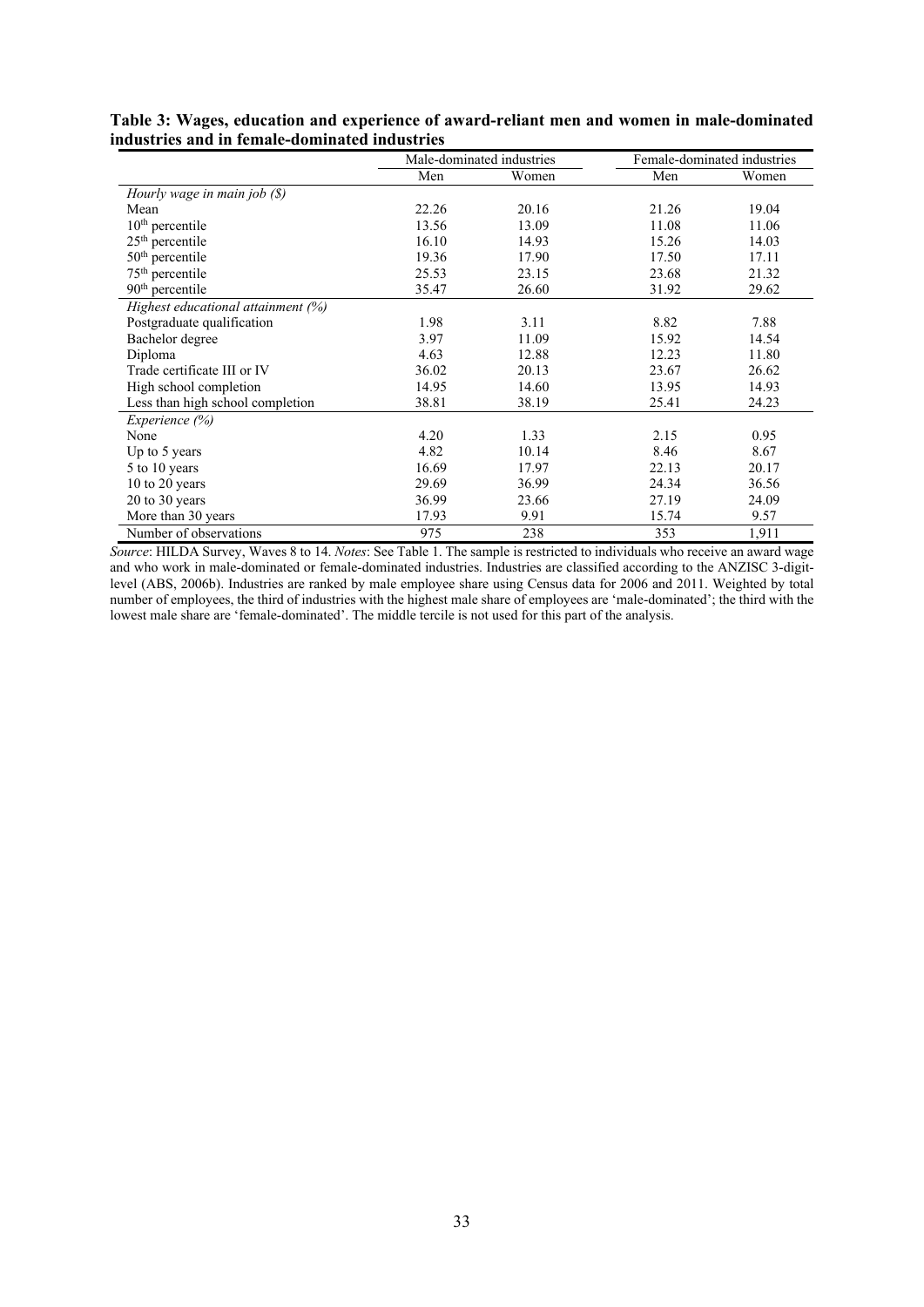|                                                   | $\overline{(1)}$ |           | $\overline{(2)}$ |           |
|---------------------------------------------------|------------------|-----------|------------------|-----------|
|                                                   | Coeff.           | Std. Err. | Coeff.           | Std. Err. |
| Constant                                          | $2.703***$       | 0.051     | 2.699***         | 0.059     |
| Female                                            | $0.132*$         | 0.058     | $0.126*$         | 0.059     |
| Industry: balanced                                | $-0.157*$        | 0.067     |                  |           |
| Industry: female-dominated                        | $-0.174*$        | 0.073     |                  |           |
| Share of female employees in industry             |                  |           | $-0.257*$        | 0.126     |
| Years of experience (Exp)                         | $0.136*$         | 0.056     | $0.138*$         | 0.063     |
| Years of experience squared $(Exp2)$              | $-0.016$         | 0.013     | $-0.014$         | 0.015     |
| Exp · Female                                      | $-0.159**$       | 0.060     | $-0.157*$        | 0.061     |
| $Exp2 \cdot Female$                               | $0.031*$         | 0.015     | $0.032*$         | 0.015     |
| Exp · Industry: balanced                          | 0.094            | 0.068     |                  |           |
| $Exp2$ · Industry: balanced                       | $-0.023$         | 0.017     |                  |           |
| Exp · Industry: female-dominated                  | 0.143            | 0.076     |                  |           |
| $Exp2$ · Industry: female-dominated               | $-0.035$         | 0.019     |                  |           |
| $Exp \cdot$ Share of female employees in industry |                  |           | 0.185            | 0.130     |
| $Exp2$ · Share of female employees in industry    |                  |           | $-0.051$         | 0.033     |
| Postgraduate qualification (PG)                   | 0.164            | 0.101     | 0.016            | 0.142     |
| Bachelor degree (BD)                              | $0.164*$         | 0.066     | 0.058            | 0.067     |
| Diploma (Dip)                                     | $0.243**$        | 0.090     | 0.110            | 0.078     |
| Trade certificate III/IV (Cert)                   | $0.124***$       | 0.032     | $0.099**$        | 0.035     |
| High school completion (HS)                       | $0.120**$        | 0.042     | $0.109*$         | 0.048     |
| $PG \cdot Female$                                 | $-0.193*$        | 0.082     | $-0.186*$        | 0.087     |
| $BD \cdot Female$                                 | $-0.030$         | 0.061     | $-0.011$         | 0.061     |
| Dip · Female                                      | $-0.109$         | 0.056     | $-0.103$         | 0.058     |
| Cert · Female                                     | $-0.107**$       | 0.035     | $-0.105**$       | 0.035     |
| HS · Female                                       | $-0.051$         | 0.041     | $-0.052$         | 0.040     |
| PG · Industry: balanced                           | 0.146            | 0.135     |                  |           |
| BD · Industry: balanced                           | 0.000            | 0.078     |                  |           |
| Dip · Industry: balanced                          | $-0.097$         | 0.089     |                  |           |
| Cert · Industry: balanced                         | 0.001            | 0.040     |                  |           |
| HS · Industry: balanced                           | $-0.022$         | 0.048     |                  |           |
| PG · Industry: female-dominated                   | $0.446***$       | 0.107     |                  |           |
| BD · Industry: female-dominated                   | $0.211**$        | 0.081     |                  |           |
| Dip · Industry: female-dominated                  | 0.034            | 0.088     |                  |           |
| Cert Industry: female-dominated                   | 0.024            | 0.043     |                  |           |
| HS · Industry: female-dominated                   | $-0.025$         | 0.052     |                  |           |
| PG · Share of female employees in industry        |                  |           | $0.796***$       | 0.233     |
| BD · Share of female employees in industry        |                  |           | $0.373**$        | 0.125     |
| Dip Share of female employees in industry         |                  |           | 0.218            | 0.117     |
| Cert · Share of female employees in industry      |                  |           | 0.079            | 0.072     |
| $HS \cdot$ Share of female employees in industry  |                  |           | $-0.011$         | 0.092     |
| Number of observations                            | 5,345            |           | 5,345            |           |
| R-squared                                         | 0.121            |           | 0.107            |           |

**Table 4: Regressions of log hourly wages on education and work experience among awardreliant employees, interacted with gender and femaleness of industry** 

*Source*: HILDA Survey, Waves 8 to 14. *Notes*: See Table 1 and Table 3. \*, \*\* and \*\*\* indicate statistical significance at the 10%, 5% and 1% levels, respectively. *Coeff.*—Coefficient estimate; *Std. Err.*—Standard error. The sample is restricted to individuals who receive an award wage. Because of missing industry information, 131 observations were removed from the sample.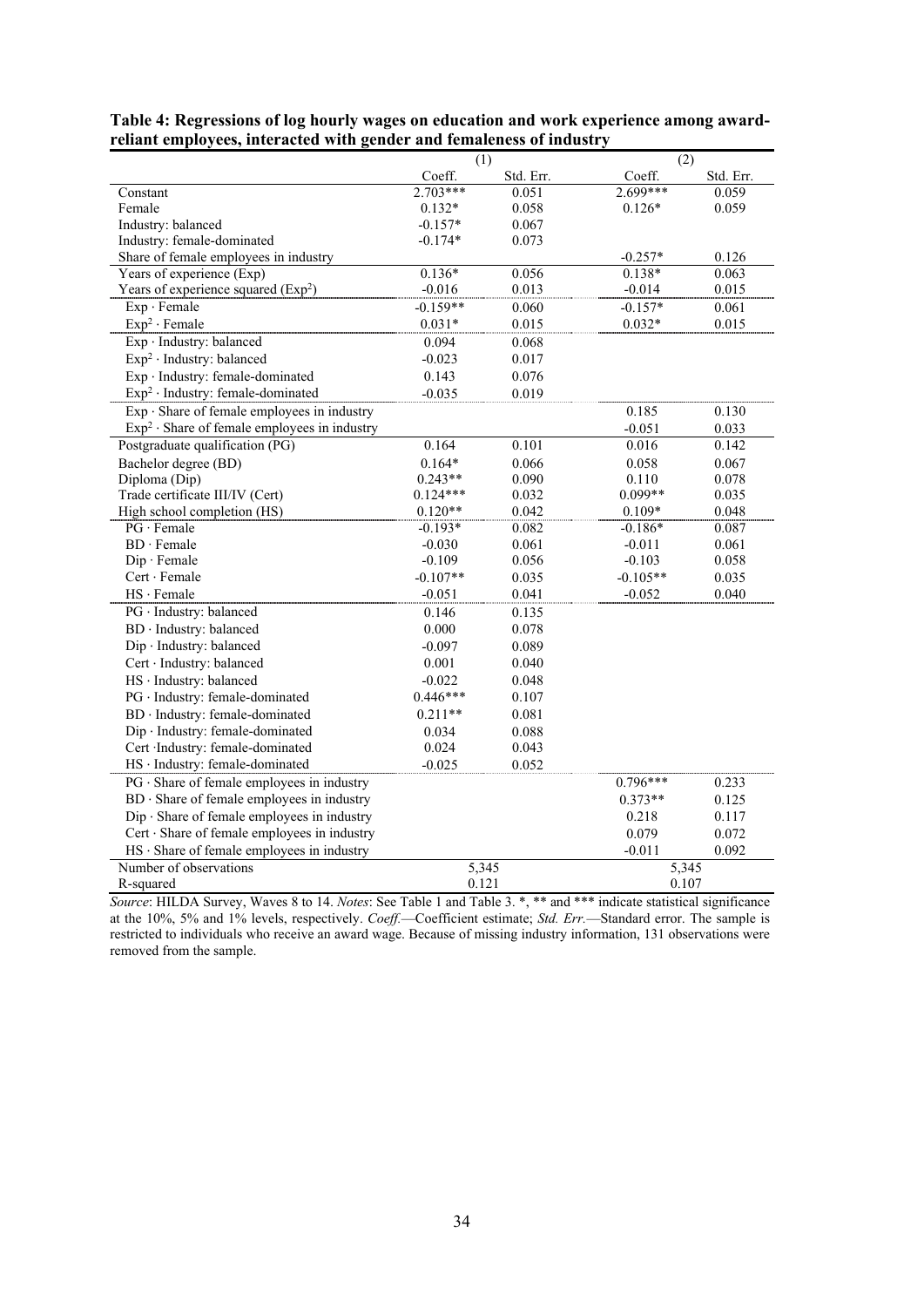## **Table 5: Predicted wages—Variation with own sex and femaleness of industry, by education level and experience**

|                                      | Sample<br>size | Predicted<br>wage of men<br>in male- | Penalty/ Premium attached<br>to being female (own sex) |         | Penalty/ Premium attached<br>to working in female-<br>dominated industry |         |
|--------------------------------------|----------------|--------------------------------------|--------------------------------------------------------|---------|--------------------------------------------------------------------------|---------|
|                                      |                | dominated<br>industries              | Estimate                                               | p-value | Estimate                                                                 | p-value |
| Less than high school completion and |                |                                      |                                                        |         |                                                                          |         |
| 0-5 years experience                 | 107            | 2.736                                | $0.094**$                                              | 0.018   | $-0.119**$                                                               | 0.021   |
| >5-10 years experience               | 270            | 2.795                                | 0.030                                                  | 0.319   | $-0.074**$                                                               | 0.042   |
| >10-20 years experience              | 532            | 2.870                                | $-0.037$                                               | 0.211   | $-0.035$                                                                 | 0.271   |
| $>20-30$ years experience            | 551            | 2.942                                | $-0.073***$                                            | 0.008   | $-0.036$                                                                 | 0.210   |
| >30 years experience                 | 293            | 2.981                                | $-0.047$                                               | 0.162   | $-0.099**$                                                               | 0.045   |
| High school completion and           |                |                                      |                                                        |         |                                                                          |         |
| 0-5 years experience                 | 76             | 2.856                                | 0.029                                                  | 0.499   | $-0.145***$                                                              | 0.009   |
| >5-10 years experience               | 205            | 2.916                                | $-0.031$                                               | 0.337   | $-0.100**$                                                               | 0.015   |
| $>10-20$ years experience            | 327            | 2.990                                | $-0.095***$                                            | 0.001   | $-0.061*$                                                                | 0.093   |
| >20-30 years experience              | 184            | 3.062                                | $-0.129***$                                            | 0.000   | $-0.063*$                                                                | 0.082   |
| >30 years experience                 | 48             | 3.101                                | $-0.106**$                                             | 0.036   | $-0.126**$                                                               | 0.012   |
| Trade certificate III/IV and         |                |                                      |                                                        |         |                                                                          |         |
| 0-5 years experience                 | 105            | 2.859                                | $-0.008**$                                             | 0.036   | $-0.107**$                                                               | 0.032   |
| >5-10 years experience               | 335            | 2.919                                | $-0.069**$                                             | 0.024   | $-0.062*$                                                                | 0.084   |
| $>10-20$ years experience            | 546            | 2.994                                | $-0.133**$                                             | 0.022   | $-0.023$                                                                 | 0.504   |
| $>20-30$ years experience            | 422            | 3.065                                | $-0.167**$                                             | 0.023   | $-0.025$                                                                 | 0.460   |
| >30 years experience                 | 187            | 3.105                                | $-0.144**$                                             | 0.041   | $-0.087*$                                                                | 0.063   |
| Diploma and                          |                |                                      |                                                        |         |                                                                          |         |
| 0-5 years experience                 | 26             | 2.979                                | $-0.022$                                               | 0.609   | $-0.061$                                                                 | 0.346   |
| >5-10 years experience               | 117            | 3.038                                | $-0.082**$                                             | 0.026   | $-0.016$                                                                 | 0.767   |
| $>10-20$ years experience            | 192            | 3.113                                | $-0.146***$                                            | 0.000   | 0.022                                                                    | 0.682   |
| >20-30 years experience              | 125            | 3.185                                | $-0.181***$                                            | 0.000   | 0.021                                                                    | 0.709   |
| >30 years experience                 | 49             | 3.224                                | $-0.157***$                                            | 0.000   | $-0.042$                                                                 | 0.546   |
| Bachelor degree and                  |                |                                      |                                                        |         |                                                                          |         |
| 0-5 years experience                 | 71             | 2.900                                | 0.072                                                  | 0.181   | 0.022                                                                    | 0.771   |
| >5-10 years experience               | 145            | 2.959                                | 0.011                                                  | 0.816   | 0.067                                                                    | 0.311   |
| $>10-20$ years experience            | 166            | 3.034                                | $-0.052$                                               | 0.301   | 0.105                                                                    | 0.107   |
| >20-30 years experience              | 118            | 3.106                                | $-0.087$                                               | 0.109   | 0.104                                                                    | 0.115   |
| >30 years experience                 | 30             | 3.145                                | $-0.063$                                               | 0.315   | 0.041                                                                    | 0.572   |
| Postgraduate degree and              |                |                                      |                                                        |         |                                                                          |         |
| 0-5 years experience                 | 34             | 2.899                                | $-0.098$                                               | 0.131   | $0.192**$                                                                | 0.045   |
| >5-10 years experience               | 37             | 2.959                                | $-0.159**$                                             | 0.014   | $0.237***$                                                               | 0.008   |
| $>10-20$ years experience            | 80             | 3.034                                | $-0.223***$                                            | 0.001   | $0.276***$                                                               | 0.002   |
| >20-30 years experience              | 74             | 3.105                                | $-0.257***$                                            | 0.000   | $0.274***$                                                               | 0.002   |
| >30 years experience                 | 28             | 3.145                                | $-0.233***$                                            | 0.001   | $0.211**$                                                                | 0.027   |

*Source*: HILDA Survey, Waves 8 to 14. *Notes*: See Table 1 and 5. Column (1) reports the number of observations in the sample for whom a certain combination of experience and education is observed. Column (2) shows predicted wages if every observation in the sample is assumed to be a male employee in a male-dominated industry, with education set to the specified value, and experience set to the mid-point of the specified range of experience (35 years for experience >30 years). Columns (3) and (5) report the additional wage premium/ the wage penalty attached to individual sex and to femaleness of the industry. Columns (4) and (6) show the result of a t-test on the Null-hypothesis that no such premiums/penalties exist. Standard errors for the test are bootstrapped with 100 repetitions. Reported is the p-value. \*, \*\* and \*\*\* indicate statistical significance at the 10%, 5% and 1% levels, respectively.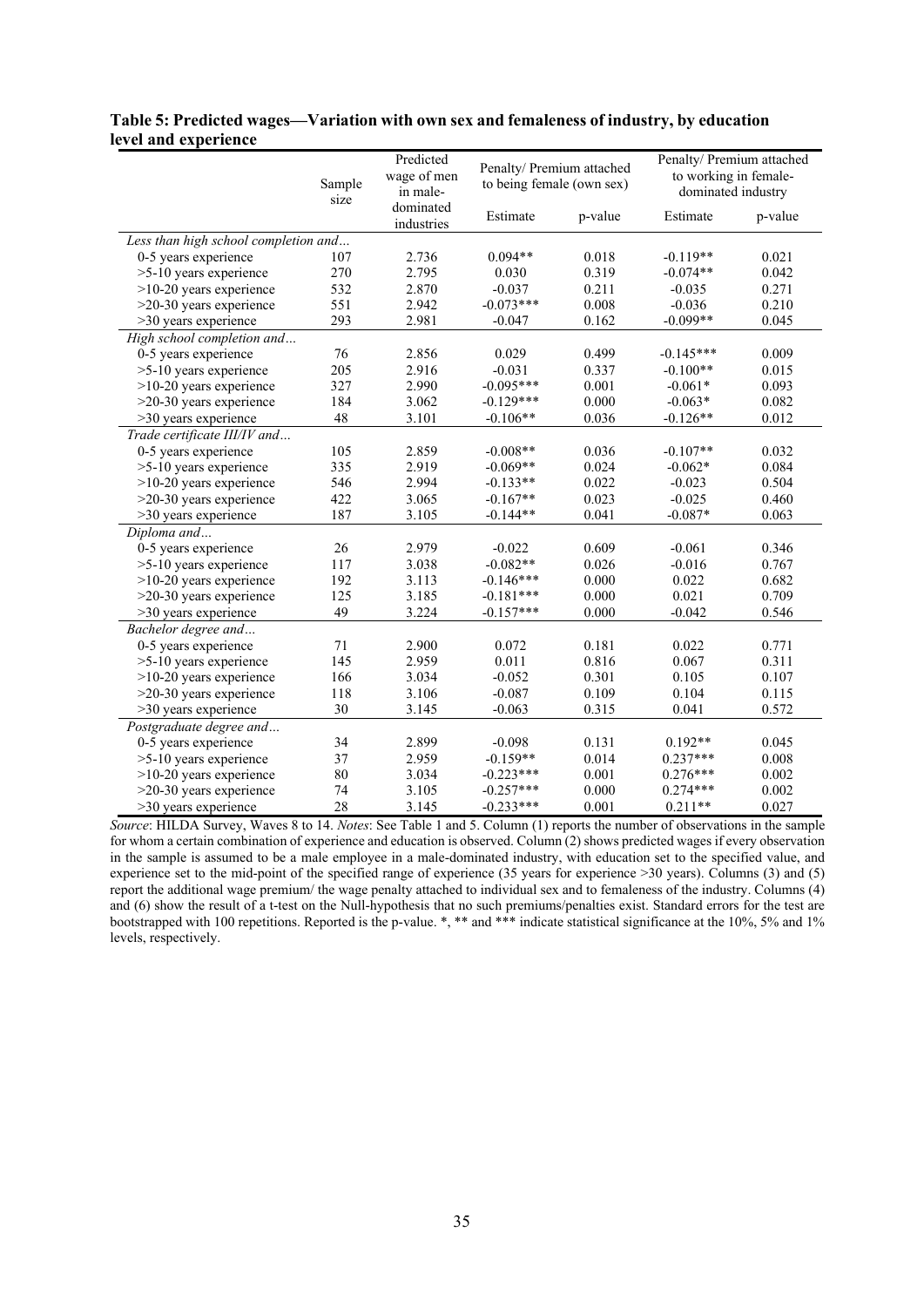|                                     |               |                | Award-reliant employees without university | All employees   |
|-------------------------------------|---------------|----------------|--------------------------------------------|-----------------|
|                                     |               | qualifications |                                            |                 |
|                                     | Female        | Average        | Industry/occupation                        | Dominant gender |
|                                     | employment    | Hourly Wage    | employment share                           | (Census)        |
|                                     | share $(\% )$ | $(\$2008)$     | $(\%)$                                     |                 |
| <b>Industries</b>                   |               |                |                                            |                 |
| Other store-based retailing         | 79            | 16.61          | 8.8                                        | Balanced        |
| Food and beverage services          | 67            | 15.69          | 8.6                                        | <b>Balanced</b> |
| Social assistance services          | 84            | 18.23          | 7.3                                        | Female          |
| Food retailing                      | 52            | 16.91          | 6.2                                        | <b>Balanced</b> |
| Residential care services           | 90            | 19.82          | 5.5                                        | Female          |
| Construction services               | 9             | 22.58          | 4.1                                        | Male            |
| Food Product Manufacturing          | 52            | 18.81          | 3.7                                        | Balanced        |
| Building cleaning, pest control and |               |                |                                            | <b>Balanced</b> |
| gardening                           | 50            | 16.62          | 2.9                                        |                 |
| Road transport                      | 5             | 20.43          | 2.9                                        | Male            |
| Accommodation                       | 82            | 15.67          | 2.9                                        | Balanced        |
| <b>Occupations</b>                  |               |                |                                            |                 |
| Sales assistants and salespersons   | 80            | 16.30          | 10.1                                       | <b>Balanced</b> |
| Cleaners and laundry workers        | 64            | 16.71          | 6.4                                        | Balanced        |
| Personal carers and assistants      | 92            | 19.13          | 5.5                                        | Female          |
| Hospitality workers                 | 77            | 15.97          | 4.8                                        | Female          |
| Truck drivers                       | $\theta$      | 21.65          | 3.1                                        | Male            |
| Child carers                        | 95            | 15.69          | 3.0                                        | Female          |
| Miscellaneous labourers             | 23            | 19.74          | 2.8                                        | Male            |
| Packers and product assemblers      | 58            | 13.59          | 2.8                                        | Balanced        |
| Store persons                       | 34            | 19.33          | 2.6                                        | Male            |
| Mobile plant operators              | 3             | 19.77          | 2.5                                        | Male            |

## **Table 6: Most common industries and occupations of award-reliant employees without university degree qualifications**

*Sources*: HILDA Survey, Waves 8 to 14 (columns 1 to 3); Census, 2006 and 2011 Table Builder (column 4). *Notes*: The table lists the 10 most common industries at the Australian and New Zealand Standard Industrial Classification (ANZSIC) 2006 2 digit level, and the 10 most occupations at the Australian and New Zealand Standard Classification of Occupations (ANZSCO) 2006 3-digit level, among award-reliant employees without university degree qualifications. There are 86 industries at the ANZSIC 2-digit level and 97 occupations at the ANZSCO 3-digit level. See Australian Bureau of Statistics (2006a, 2006b) for details. Dominant gender (right-hand column) is determined from census data by sorting industries/occupations by the female share of employment and categorising the top third as female-dominated, the middle third as balanced and the bottom third as male dominated. HILDA Survey estimates are weighted using cross-sectional population weights designed to ensure representativeness of the Australian population. See Summerfield et al. (2014) for details.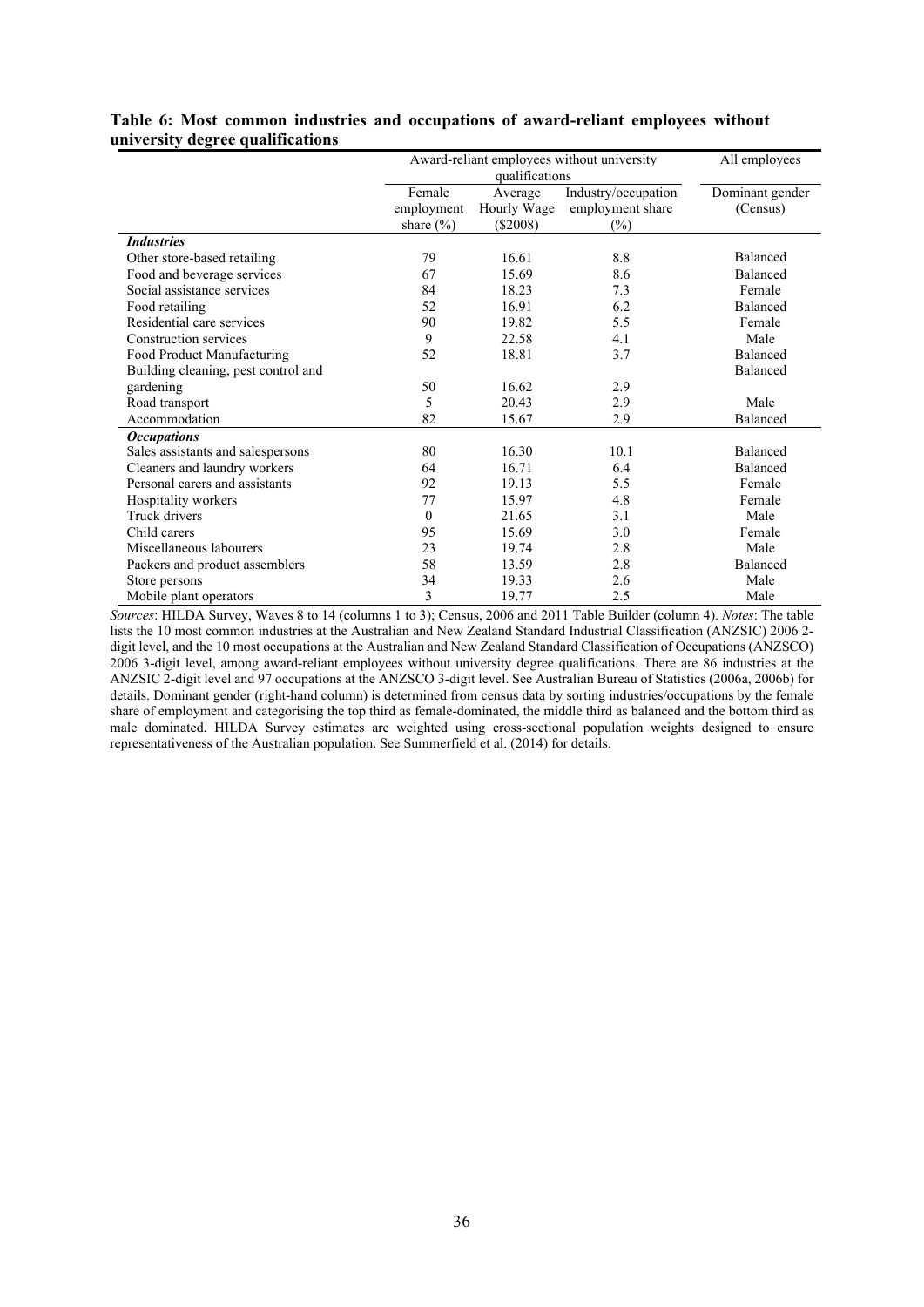

**Figure 1: Median gender wage gap in the OECD (2014)** 

*Source*: OECD Employment Database 2014.





*Source*: HILDA Survey, Wave 14. *Notes*: The vertical line shows the national minimum wage of \$16.78 in 2014. The sample is restricted to individuals who receive an award wage. Results are weighted using crosssectional population weights designed to ensure representativeness of the Australian population. See Summerfield et al. (2014) for details.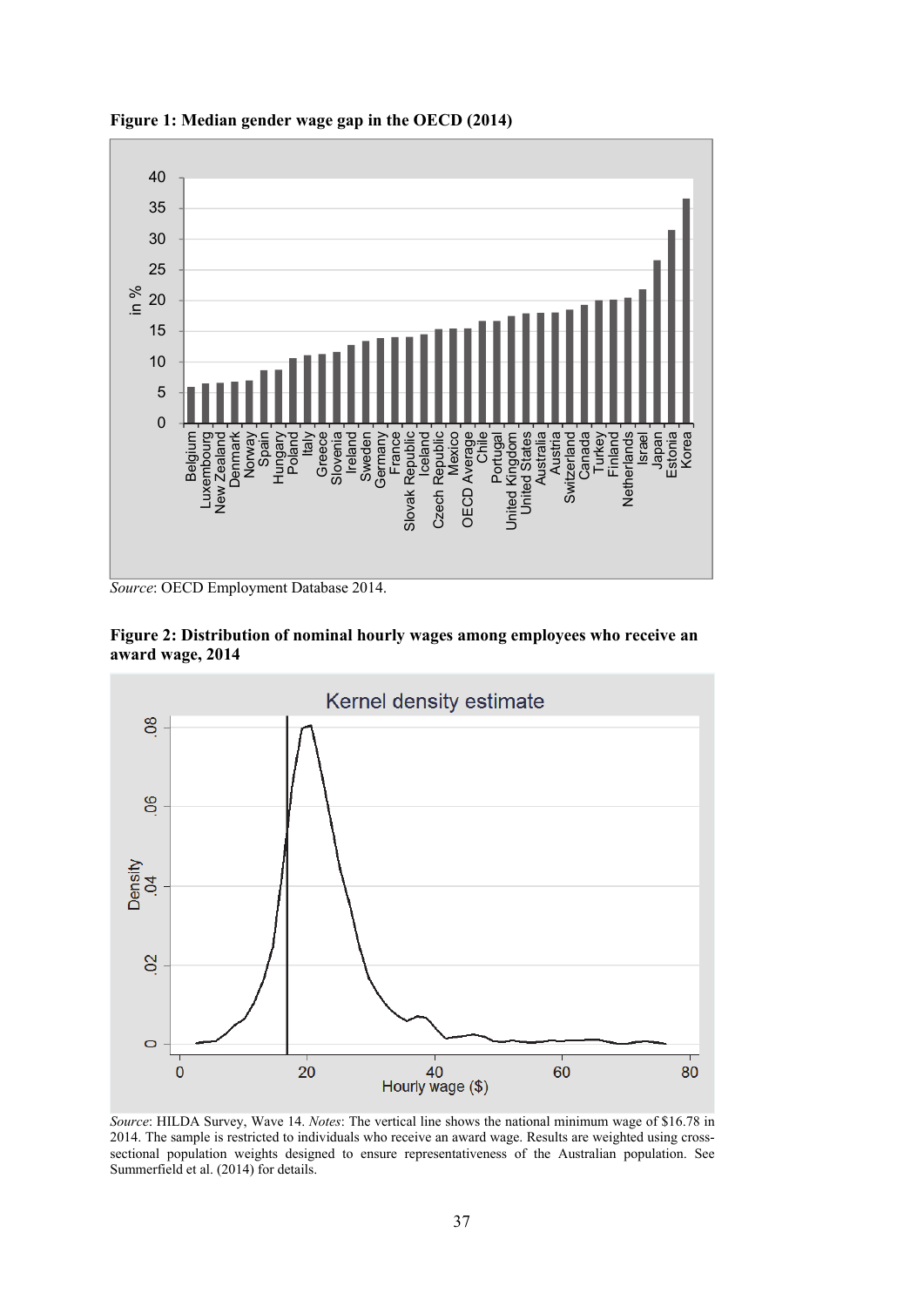

**Figure 3: Distribution of employees' log hourly wages by gender (kernel densities) (a) Employees who do not receive an award wage** 

**(b) Award-reliant employees** 



*Source*: HILDA Survey, Waves 8 to 14. *Notes*: Log hourly wages are corrected for nominal wage growth over time as observed in the sample, and expressed in 2008 real log wages. The sample is split into individuals who do *not* receive an award wage (panel (a)) and award-reliant employees (panel (b)). Results are weighted using cross-sectional weights (see notes to Table 1).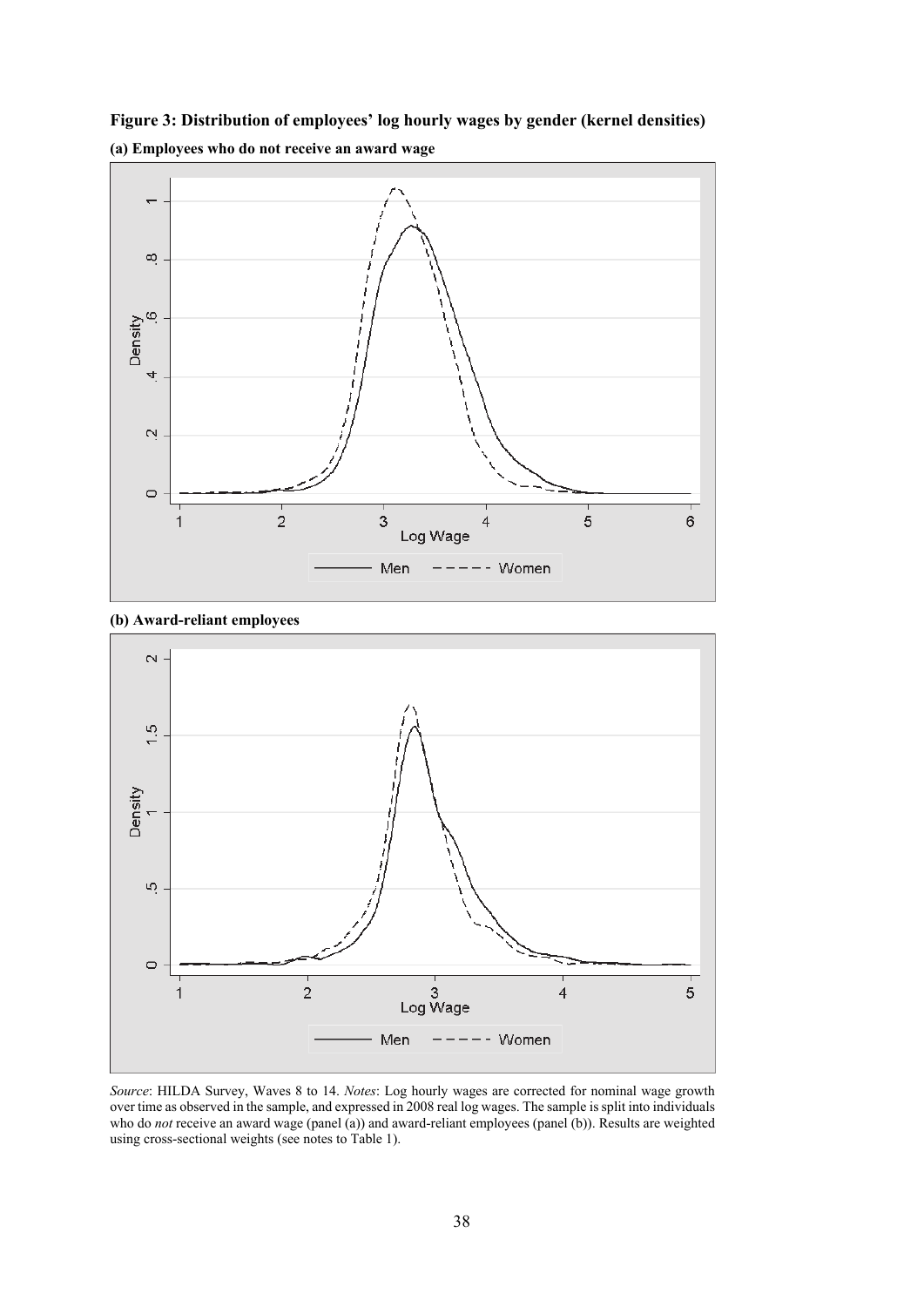**Figure 4: Distribution of log hourly wage residuals of award-reliant employees by gender (kernel densities)** 



**(a) Joint estimation - same returns to education/experience for men and women** 

**(b) Separate Estimation - different returns to education/experience for men and women** 



*Source*: HILDA Survey, Waves 8 to 14. *Notes*: See Figure 3. Residuals are the difference between log wages (see Figure 3) and expected log wages conditional on education and experience. Expected log wages are calculated based on individuals' education and experience, as well as two different estimated returns to education and experience: in the left panel, returns to education and experience were estimated jointly for men and women (see right-hand column of Table 2); in the right panel, they were estimated separately (see Table 3). Predictions are weighted using cross-sectional weights (see notes to Table 1).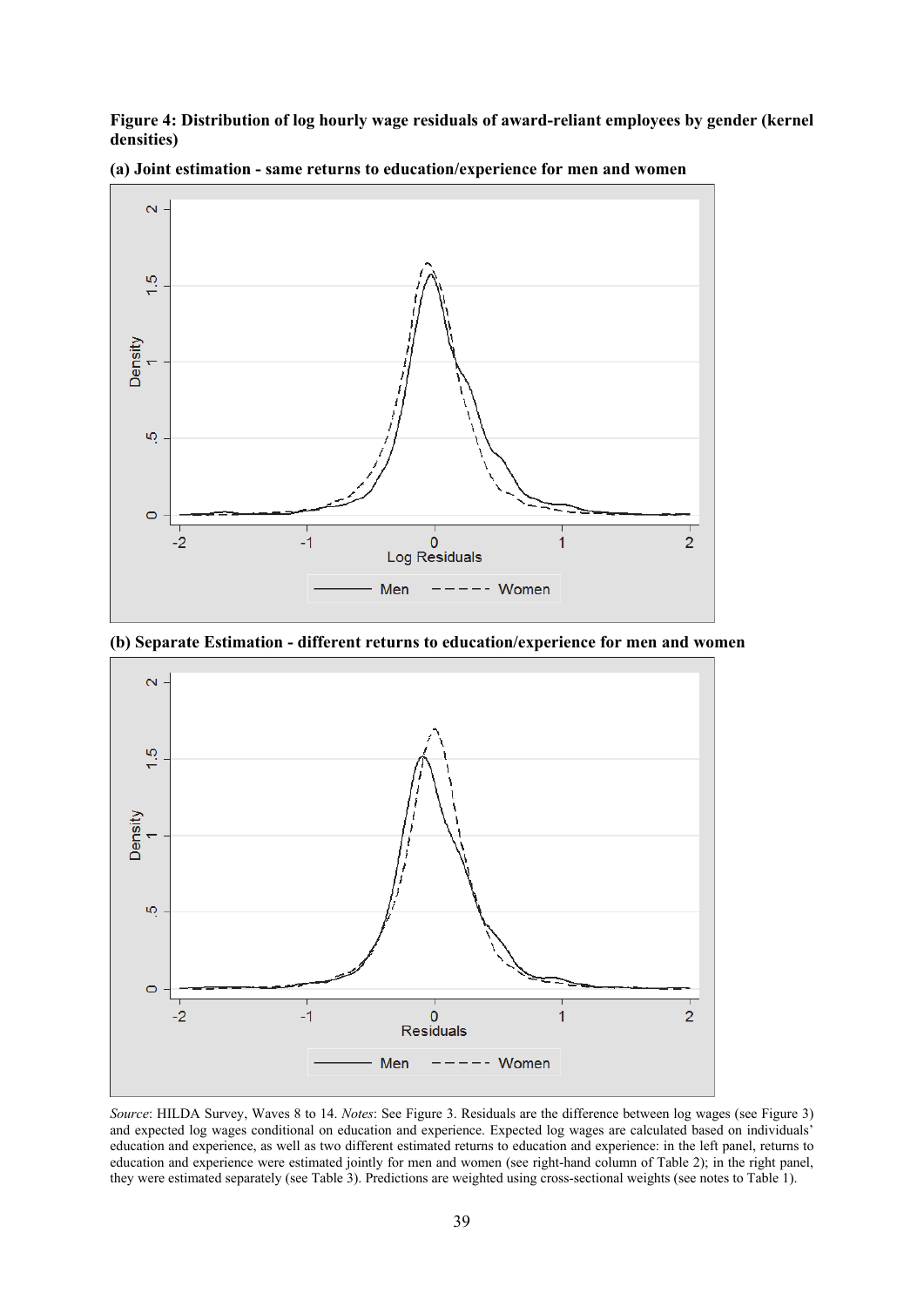#### **12 Appendix**

We repeat the analysis defining typical male fields and typical female fields defined by employment shares in occupations rather than industries. To do so, the same procedure is employed as before, again based on Census data from 2006 and 2011 (ABS 2006c and ABS 2011b). Occupations are classified according to the Australian and New Zealand Standard Classification of Occupations at the three-digit level, which distinguishes 97 occupations (see ABS 2006a for details). Weighted by the total number of employees, we then determine the third of occupations with the highest male employment shares, and the third of occupations with the lowest male employment shares. The three most male-dominated occupations are: Specialist Managers in Construction, Distribution and Production; Farmers and Farm Managers; and Truck Drivers. The three most female-dominated occupations are: School Teachers; Midwifery and Nursing Professionals; and General Clerks. The simple average of the male share of employment is 85% across all male-dominated occupations and 25% across all female-dominated occupations. Tables A1 and A2 show the equivalent of Tables 5 and 6, using the occupation-based measure of a 'field' instead of the industry-based measure. The coefficients of the model controlling own sex and femaleness of an occupation are very similar to those controlling own sex and femaleness of the industry. The resulting marginal effects evaluated at different combinations of education an experience frequently lose statistical significance, but are very similar in size and direction to those obtained using the industry-based measure of a field of work.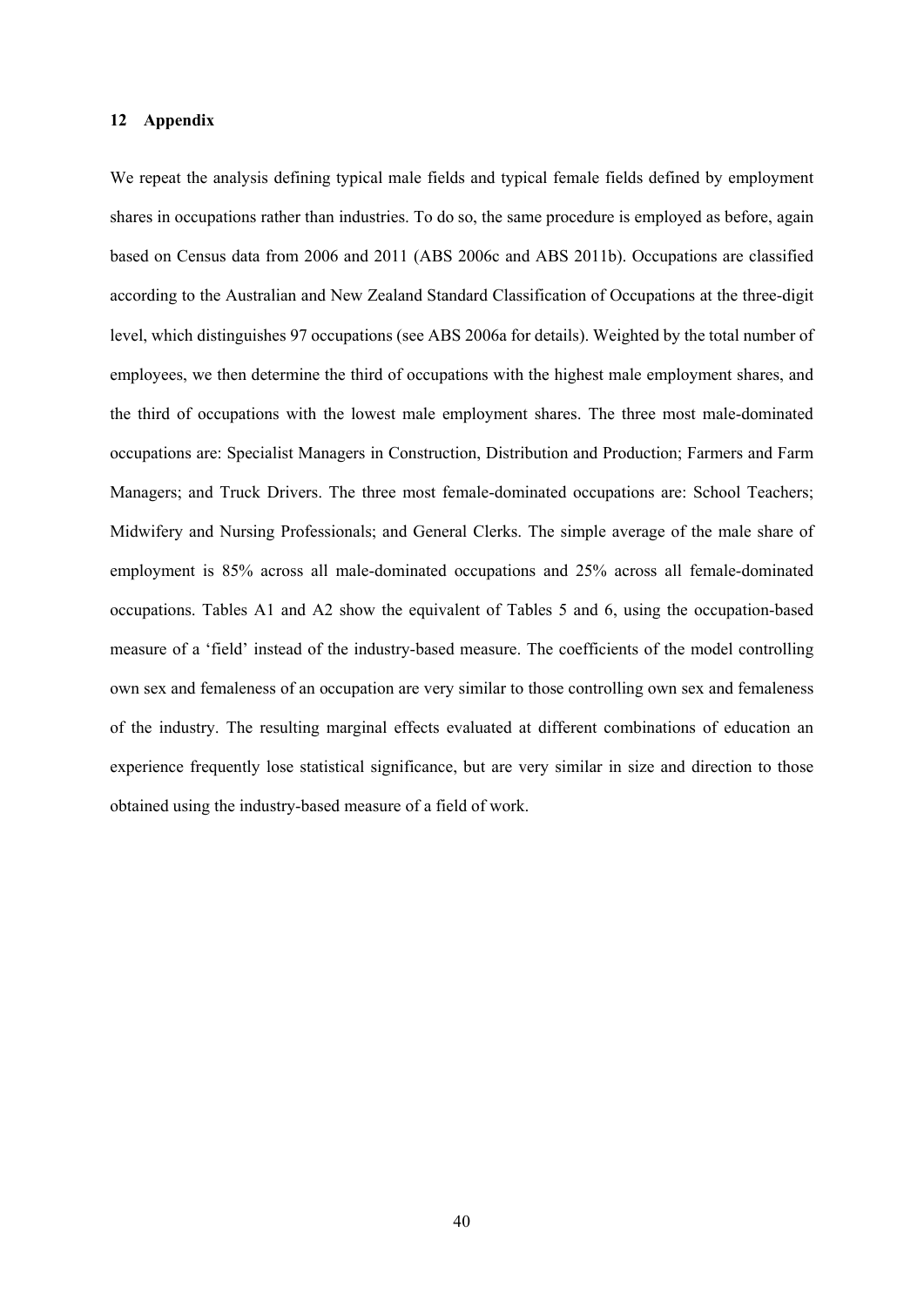|                                                   | (1)        |           | (2)        |           |
|---------------------------------------------------|------------|-----------|------------|-----------|
|                                                   | Coeff.     | Std. Err. | Coeff.     | Std. Err. |
| Constant                                          | $2.661***$ | 0.049     | $2.667***$ | 0.051     |
| Female                                            | $0.141*$   | 0.055     | $0.127*$   | 0.057     |
| Industry: balanced                                | $-0.104$   | 0.062     |            |           |
| Industry: female-dominated                        | $-0.165*$  | 0.071     |            |           |
| Share of female employees in industry             |            |           | $-0.200*$  | 0.101     |
| Years of experience (Exp)                         | $0.164**$  | 0.053     | $0.167**$  | 0.054     |
| Years of experience squared $(Exp2)$              | $-0.021$   | 0.013     | $-0.023$   | 0.013     |
| $Exp \cdot Female$                                | $-0.191**$ | 0.062     | $-0.156*$  | 0.064     |
| $Exp2 \cdot Female$                               | $0.039*$   | 0.017     | 0.030      | 0.017     |
| Exp · Industry: balanced                          | 0.077      | 0.067     |            |           |
| Exp <sup>2</sup> · Industry: balanced             | $-0.024$   | 0.017     |            |           |
| Exp · Industry: female-dominated                  | $0.188*$   | 0.080     |            |           |
| $Exp2$ · Industry: female-dominated               | $-0.044*$  | 0.021     |            |           |
| $Exp \cdot$ Share of female employees in industry |            |           | 0.139      | 0.111     |
| $Exp2$ · Share of female employees in industry    |            |           | $-0.034$   | 0.029     |
| Postgraduate qualification (PG)                   | $0.309**$  | 0.105     | $0.326**$  | 0.118     |
| Bachelor degree (BD)                              | $0.196**$  | 0.061     | $0.163*$   | 0.064     |
| Diploma (Dip)                                     | $0.155*$   | 0.075     | 0.120      | 0.072     |
| Trade certificate III/IV (Cert)                   | $0.104***$ | 0.030     | $0.109***$ | 0.030     |
| High school completion (HS)                       | $0.086*$   | 0.041     | $0.091*$   | 0.042     |
| $PG \cdot Female$                                 | $-0.185*$  | 0.089     | $-0.136$   | 0.091     |
| $BD \cdot Female$                                 | 0.007      | 0.059     | 0.022      | 0.063     |
| $Dip \cdot Female$                                | $-0.105*$  | 0.052     | $-0.106$   | 0.055     |
| Cert · Female                                     | $-0.106**$ | 0.036     | $-0.086*$  | 0.039     |
| $HS \cdot Female$                                 | $-0.071$   | 0.042     | $-0.071$   | 0.044     |
| PG · Industry: balanced                           | 0.098      | 0.120     |            |           |
| BD · Industry: balanced                           | 0.016      | 0.071     |            |           |
| Dip · Industry: balanced                          | 0.033      | 0.074     |            |           |
| Cert · Industry: balanced                         | 0.044      | 0.038     |            |           |
| HS · Industry: balanced                           | 0.049      | 0.048     |            |           |
| PG · Industry: female-dominated                   | $0.253*$   | 0.115     |            |           |
| BD · Industry: female-dominated                   | 0.109      | 0.074     |            |           |
| Dip · Industry: female-dominated                  | 0.105      | 0.076     |            |           |
| Cert · Industry: female-dominated                 | 0.025      | 0.046     |            |           |
| HS · Industry: female-dominated                   | 0.014      | 0.055     |            |           |
| $PG \cdot$ Share of female employees in industry  |            |           | 0.240      | 0.182     |
| BD · Share of female employees in industry        |            |           | 0.158      | 0.117     |
| Dip · Share of female employees in industry       |            |           | 0.187      | 0.103     |
| Cert · Share of female employees in industry      |            |           | 0.031      | 0.064     |
| $HS \cdot$ Share of female employees in industry  |            |           | 0.047      | 0.079     |
| Number of observations                            |            | 5,476     | 5,345      |           |
| R-squared                                         | 0.111      |           | 0.107      |           |

**Table A1: Regressions of log hourly wages on education and work experience among awardreliant employees, interacted with gender and femaleness of occupation** 

*Source*: HILDA Survey, Waves 8 to 14. *Notes*: See Table 1 and Table 3. \*, \*\* and \*\*\* indicate statistical significance at the 10%, 5% and 1% levels, respectively. *Coeff.*—Coefficient estimate; *Std. Err.*—Standard error. The sample is restricted to individuals who receive an award wage.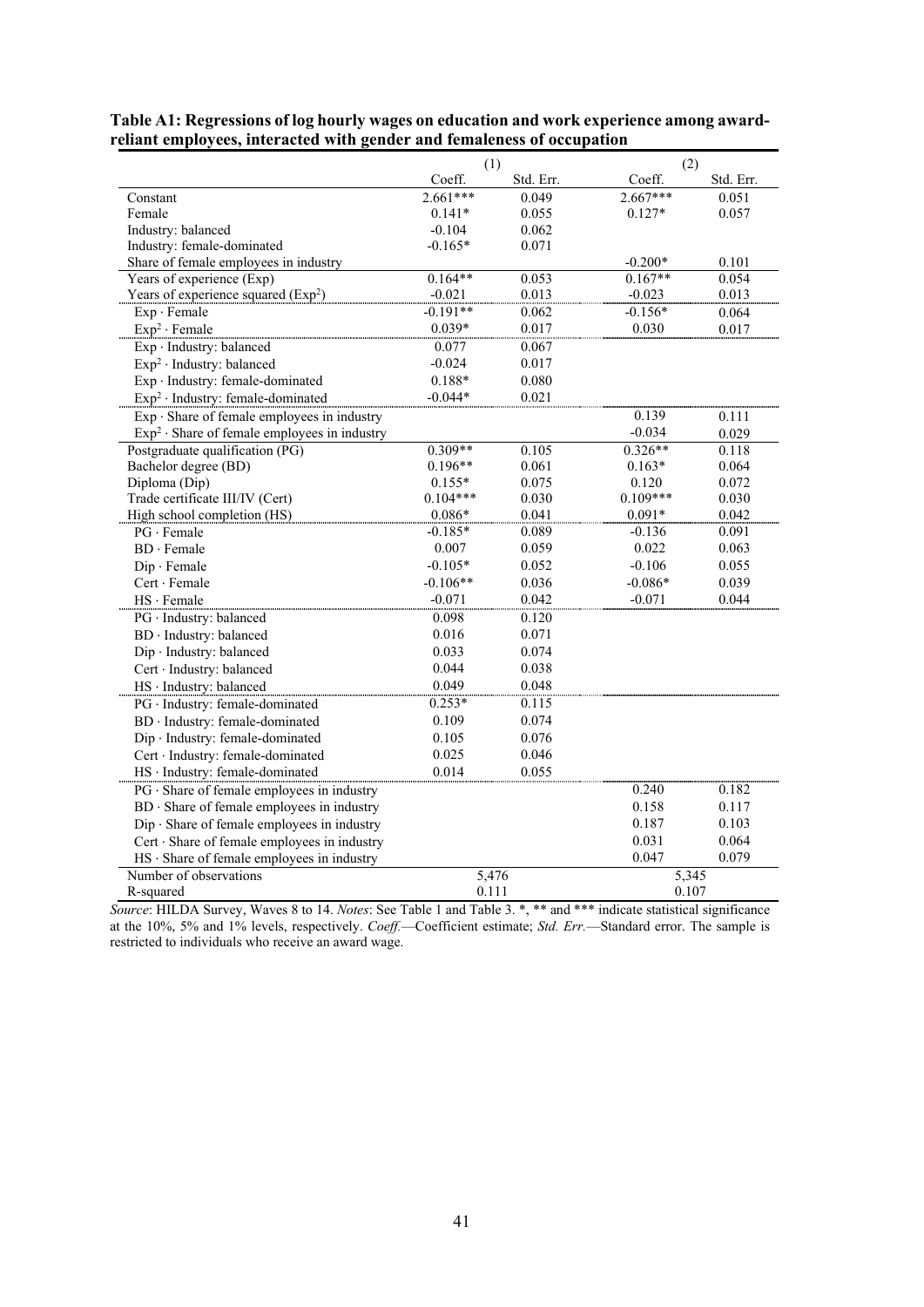|                                      | Sample<br>size | Predicted<br>wage of men<br>in male- | Penalty/ Premium attached<br>to being female (own sex) |         | Penalty/ Premium attached<br>to working in female-<br>dominated occupation |         |
|--------------------------------------|----------------|--------------------------------------|--------------------------------------------------------|---------|----------------------------------------------------------------------------|---------|
|                                      |                | dominated<br>occupations             | Estimate                                               | p-value | Estimate                                                                   | p-value |
| Less than high school completion and |                |                                      |                                                        |         |                                                                            |         |
| 0-5 years experience                 | 107            | 2.701                                | $0.096**$                                              | 0.017   | $-0.122**$                                                                 | 0.012   |
| >5-10 years experience               | 270            | 2.772                                | 0.020                                                  | 0.484   | $-0.050$                                                                   | 0.120   |
| $>10-20$ years experience            | 532            | 2.860                                | $-0.059**$                                             | 0.030   | 0.016                                                                      | 0.618   |
| $>20-30$ years experience            | 551            | 2.940                                | $-0.095***$                                            | 0.000   | 0.027                                                                      | 0.398   |
| >30 years experience                 | 293            | 2.979                                | $-0.055$                                               | 0.132   | $-0.051$                                                                   | 0.283   |
| High-school completion and           |                |                                      |                                                        |         |                                                                            |         |
| 0-5 years experience                 | 76             | 2.787                                | 0.024                                                  | 0.577   | $-0.108*$                                                                  | 0.061   |
| >5-10 years experience               | 205            | 2.858                                | $-0.052$                                               | 0.117   | $-0.036$                                                                   | 0.419   |
| $>10-20$ years experience            | 327            | 2.946                                | $-0.130***$                                            | 0.000   | 0.030                                                                      | 0.487   |
| $>20-30$ years experience            | 184            | 3.027                                | $-0.167***$                                            | 0.000   | 0.041                                                                      | 0.360   |
| >30 years experience                 | 48             | 3.065                                | $-0.127**$                                             | 0.016   | $-0.037$                                                                   | 0.538   |
| Trade certificate III/IV and         |                |                                      |                                                        |         |                                                                            |         |
| 0-5 years experience                 | 105            | 2.805                                | $-0.001$                                               | 0.801   | $-0.096*$                                                                  | 0.061   |
| >5-10 years experience               | 335            | 2.876                                | $-0.086***$                                            | 0.001   | $-0.024$                                                                   | 0.508   |
| $>10-20$ years experience            | 546            | 2.964                                | $-0.164***$                                            | 0.000   | 0.042                                                                      | 0.237   |
| >20-30 years experience              | 422            | 3.044                                | $-0.201***$                                            | 0.000   | 0.052                                                                      | 0.107   |
| >30 years experience                 | 187            | 3.083                                | $-0.162***$                                            | 0.000   | $-0.025$                                                                   | 0.663   |
| Diploma and                          |                |                                      |                                                        |         |                                                                            |         |
| 0-5 years experience                 | 26             | 2.856                                | $-0.009$                                               | 0.843   | $-0.016$                                                                   | 0.771   |
| >5-10 years experience               | 117            | 2.927                                | $-0.085**$                                             | 0.031   | 0.055                                                                      | 0.250   |
| $>10-20$ years experience            | 192            | 3.015                                | $-0.164***$                                            | 0.000   | $0.121**$                                                                  | 0.019   |
| >20-30 years experience              | 125            | 3.096                                | $-0.201***$                                            | 0.000   | $0.132**$                                                                  | 0.014   |
| >30 years experience                 | 49             | 3.134                                | $-0.161**$                                             | 0.011   | 0.055                                                                      | 0.383   |
| Bachelor degree and                  |                |                                      |                                                        |         |                                                                            |         |
| 0-5 years experience                 | 71             | 2.897                                | $0.103*$                                               | 0.065   | $-0.012$                                                                   | 0.864   |
| >5-10 years experience               | 145            | 2.968                                | 0.027                                                  | 0.550   | 0.059                                                                      | 0.342   |
| >10-20 years experience              | 166            | 3.056                                | $-0.051$                                               | 0.247   | $0.125*$                                                                   | 0.059   |
| $>20-30$ years experience            | 118            | 3.136                                | $-0.088*$                                              | 0.075   | $0.136*$                                                                   | 0.059   |
| $>30$ years experience               | 30             | 3.175                                | $-0.048$                                               | 0.478   | 0.059                                                                      | 0.481   |
| Postgraduate degree and              |                |                                      |                                                        |         |                                                                            |         |
| 0-5 years experience                 | 34             | 3.009                                | $-0.089$                                               | 0.212   | 0.132                                                                      | 0.220   |
| >5-10 years experience               | 37             | 3.081                                | $-0.165**$                                             | 0.019   | $0.203*$                                                                   | 0.060   |
| $>10-20$ years experience            | 80             | 3.169                                | $-0.244***$                                            | 0.001   | 0.269                                                                      | 0.017   |
| $>20-30$ years experience            | 74             | 3.249                                | $-0.281***$                                            | 0.000   | 0.280                                                                      | 0.013   |
| $>30$ years experience               | 28             | 3.288                                | $-0.241***$                                            | 0.002   | 0.203                                                                      | 0.074   |

## **Table A2 Predicted wages—Variation with own sex and femaleness of occupation, by education level and experience**

*Source*: HILDA Survey, Waves 8 to 14. *Notes*: See Table 1 and 5. Column (1) reports the number of observations in the sample for whom a certain combination of experience and education is observed. Column (2) shows predicted wages if every observation in the sample is assumed to be a male employee in a male-dominated occupation, with education set to the specified value, and experience set to the mid-point of the specified range of experience (35 years for experience >30 years). Columns (3) and (5) report the additional wage premium/ the wage penalty attached to individual sex and to femaleness of the occupation. Columns (4) and (6) show the result of a t-test on the Null-hypothesis that no such premiums/penalties exist. Standard errors for the test are bootstrapped with 100 repetitions. Reported is the p-value. \*, \*\* and \*\*\* indicate statistical significance at the 10%, 5% and 1% levels, respectively.